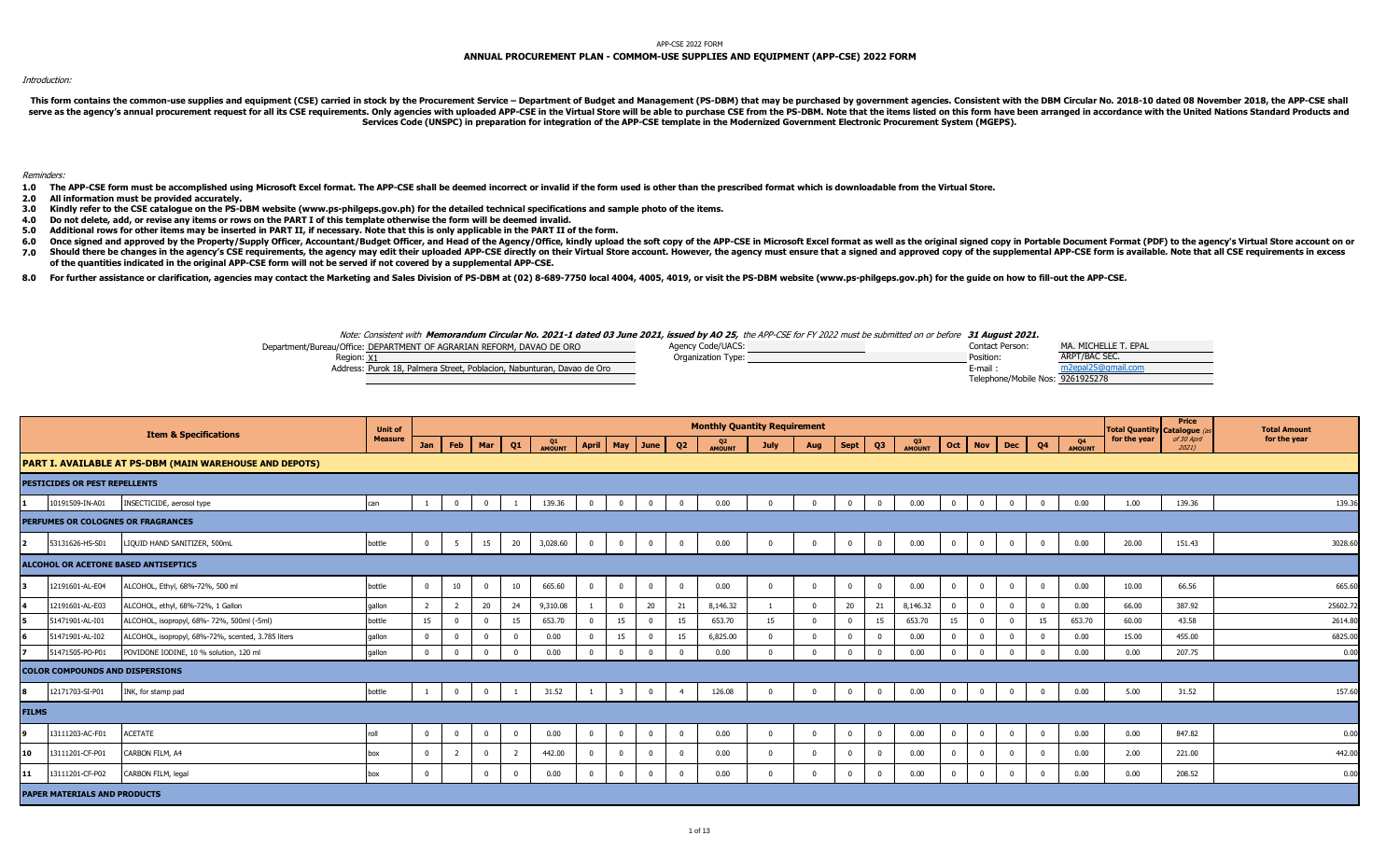|    |                                     |                                                   | <b>Unit of</b> |                |                         |                         |                         |                     |                |                         |                         |                         | <b>Monthly Quantity Requirement</b> |              |                         |                         |                         |               |                         |                         |                         |                |                            | Total Quantity | Price<br>Catalogue ( | <b>Total Amount</b> |
|----|-------------------------------------|---------------------------------------------------|----------------|----------------|-------------------------|-------------------------|-------------------------|---------------------|----------------|-------------------------|-------------------------|-------------------------|-------------------------------------|--------------|-------------------------|-------------------------|-------------------------|---------------|-------------------------|-------------------------|-------------------------|----------------|----------------------------|----------------|----------------------|---------------------|
|    |                                     | <b>Item &amp; Specifications</b>                  | <b>Measure</b> | Jan            | Feb                     | Mar                     | Q1                      | Q1<br><b>AMOUNT</b> |                | April   May             | June                    | Q <sub>2</sub>          | <b>AMOUNT</b>                       | <b>July</b>  | Aug                     | <b>Sept</b>             | Q3                      | <b>AMOUNT</b> | Oct                     | <b>Nov</b>              | Dec                     | Q4             | <b>Q4</b><br><b>AMOUNT</b> | for the year   | of 30 April<br>2021) | for the year        |
| 12 | 14111525-CA-A01                     | CARTOLINA, assorted colors                        | oack           | $\Omega$       | $\mathbf 0$             | $\overline{\mathbf{0}}$ | $\Omega$                | 0.00                | $\mathbf 0$    | $\overline{0}$          | $^{\circ}$              | $^{\circ}$              | 0.00                                | $^{\circ}$   | $\overline{\mathbf{0}}$ | $\overline{\mathbf{0}}$ | $\Omega$                | 0.00          | $\overline{0}$          | $\overline{0}$          | $\mathbf{0}$            | $\mathbf 0$    | 0.00                       | 0.00           | 83.72                | 0.00                |
| 13 | 14111506-CF-L11                     | COMPUTER CONTINUOUS FORM, 1 ply, 280 X 241mm      | box            | $^{\circ}$     | $\mathbf 0$             | $\Omega$                | $\Omega$                | 0.00                | $\mathbf 0$    | $\Omega$                | $^{\circ}$              | $\Omega$                | 0.00                                | $\mathbf 0$  | $\Omega$                | $\mathbf 0$             | $\Omega$                | 0.00          | $\overline{0}$          | $\overline{\mathbf{0}}$ | $\overline{\mathbf{0}}$ | $\mathbf{0}$   | 0.00                       | 0.00           | 882.55               | 0.00                |
| 14 | 14111506-CF-L12                     | COMPUTER CONTINUOUS FORM, 1 ply, 280 X 378mm      | box            | $^{\circ}$     | $\mathbf 0$             | $\overline{0}$          | $\Omega$                | 0.00                | $^{\circ}$     | $\mathbf{0}$            | $^{\circ}$              | $^{\circ}$              | 0.00                                | $\mathbf 0$  | $\overline{\mathbf{0}}$ | $\mathbf 0$             | $\mathbf 0$             | 0.00          | $\overline{\mathbf{0}}$ | $\overline{\mathbf{0}}$ | $^{\circ}$              | $\mathbf 0$    | 0.00                       | 0.00           | 1029.60              | 0.00                |
| 15 | 14111506-CF-L22                     | COMPUTER CONTINUOUS FORM, 2 ply, 280 X 378mm      | box            | $^{\circ}$     | $\mathbf 0$             | $\overline{\mathbf{0}}$ | $^{\circ}$              | 0.00                | $\mathbf{0}$   | $\overline{\mathbf{0}}$ | $\mathbf{0}$            | $\mathbf 0$             | 0.00                                | $\mathbf{0}$ | $\overline{\mathbf{0}}$ | $\mathbf{0}$            | $^{\circ}$              | 0.00          | $\mathbf{0}$            | $\overline{\mathbf{0}}$ | $\overline{0}$          | $\mathbf 0$    | 0.00                       | 0.00           | 1528.80              | 0.00                |
| 16 | 14111506-CF-L21                     | COMPUTER CONTINUOUS FORM, 2 ply, 280 X 241mm      | box            | $^{\circ}$     | $\mathbf 0$             | $\Omega$                |                         | 0.00                | $\mathbf 0$    |                         |                         |                         | 0.00                                | $\mathbf 0$  | $\overline{\mathbf{0}}$ | $\mathbf 0$             |                         | 0.00          | $\overline{\mathbf{0}}$ | $\overline{0}$          | $\mathbf 0$             | $\Omega$       | 0.00                       | 0.00           | 906.36               | 0.00                |
| 17 | 14111506-CF-L31                     | COMPUTER CONTINUOUS FORM, 3 ply, 280 X 241mm      | box            | $\mathbf{0}$   | $\mathbf 0$             | $\mathbf 0$             | $^{\circ}$              | 0.00                | $^{\circ}$     | $\overline{0}$          | $\mathbf 0$             | $\Omega$                | 0.00                                | $\mathbf 0$  | $\overline{\mathbf{0}}$ | $\mathbf{0}$            | $\Omega$                | 0.00          | $\overline{0}$          | $\overline{\mathbf{0}}$ | $\overline{\mathbf{0}}$ | $\mathbf{0}$   | 0.00                       | 0.00           | 884.00               | 0.00                |
| 18 | 14111506-CF-L32                     | COMPUTER CONTINUOUS FORM, 3 ply, 280 X 378mm      | box            | $^{\circ}$     | $\mathbf 0$             | $\Omega$                | $\Omega$                | 0.00                | $\mathbf 0$    | $\Omega$                | $^{\circ}$              | $\Omega$                | 0.00                                | $\mathbf 0$  | $\Omega$                | $\mathbf 0$             | $\Omega$                | 0.00          | $\overline{0}$          | $\overline{\mathbf{0}}$ | $\mathbf{0}$            | $\mathbf{0}$   | 0.00                       | 0.00           | 1508.00              | 0.00                |
| 19 | 14111609-LL-C01                     | LOOSELEAF COVER, legal                            | bundle         | $^{\circ}$     | $\mathbf 0$             | $\overline{0}$          | $\Omega$                | 0.00                | $^{\circ}$     | $\mathbf{0}$            | $^{\circ}$              | $^{\circ}$              | 0.00                                | $\mathbf{0}$ | $\overline{\mathbf{0}}$ | $\mathbf 0$             | $\mathbf 0$             | 0.00          | $\mathbf{0}$            | $\overline{\mathbf{0}}$ | $\mathbf 0$             | $\mathbf 0$    | 0.00                       | 0.00           | 794.96               | 0.00                |
| 20 | 14111514-NP-S02                     | NOTE PAD, stick on, 50mm x 76mm (2" x 3") min     | pad            | $^{\circ}$     | $\mathbf 0$             | $\overline{\mathbf{0}}$ | $^{\circ}$              | 0.00                | $\mathbf{0}$   | $\overline{\mathbf{0}}$ | $\mathbf{0}$            | $\mathbf 0$             | 0.00                                | $\mathbf{0}$ | $\overline{\mathbf{0}}$ | $\mathbf{0}$            | $^{\circ}$              | 0.00          | $\mathbf{0}$            | $\overline{\mathbf{0}}$ | $\overline{0}$          | $\mathbf 0$    | 0.00                       | 0.00           | 37.06                | 0.00                |
| 21 | 14111514-NP-S04                     | NOTE PAD, stick on, 76mm x 100mm (3" x 4") min    | pad            | $^{\circ}$     | $\mathbf 0$             | $\Omega$                |                         | 0.00                | $\mathbf 0$    |                         |                         |                         | 0.00                                | $\mathbf 0$  | $\overline{\mathbf{0}}$ | $\mathbf 0$             |                         | 0.00          | $\overline{\mathbf{0}}$ | $\overline{0}$          | $\mathbf 0$             | $\Omega$       | 0.00                       | 0.00           | 59.28                | 0.00                |
| 22 | 14111514-NP-S03                     | NOTE PAD, stick on, 3" x 3"                       | pad            | 5              | $\mathbf 0$             | $\mathbf 0$             | 5                       | 270.40              | $^{\circ}$     | $\overline{\mathbf{0}}$ | $\mathbf 0$             | $^{\circ}$              | 0.00                                | $\mathbf 0$  | $\overline{\mathbf{0}}$ | $\mathbf 0$             | $\Omega$                | 0.00          | $\overline{0}$          | $\overline{\mathbf{0}}$ | $\overline{\mathbf{0}}$ | $\mathbf{0}$   | 0.00                       | 5.00           | 54.08                | 270.40              |
| 23 | 14111514-NB-S01                     | NOTEBOOK, stenographer                            | piece          | $\overline{4}$ | $\mathbf 0$             | $\overline{0}$          |                         | 48.16               | $\mathbf 0$    | $\Omega$                | $^{\circ}$              | $\Omega$                | 0.00                                | $\mathbf{0}$ | $\Omega$                | $\mathbf 0$             | $\Omega$                | 0.00          | $\overline{0}$          | $\overline{\mathbf{0}}$ | $\mathbf{0}$            | $\mathbf{0}$   | 0.00                       | 4.00           | 12.04                | 48.16               |
| 24 | 14111507-PP-M01                     | PAPER, MULTICOPY, A4, 80 gsm                      | reams          | $\mathbf 0$    | 15                      | $\overline{0}$          | 15                      | 2,049.90            | $^{\circ}$     | $\overline{0}$          | 15                      | 15                      | 2,049.90                            | $\mathbf 0$  | $\overline{\mathbf{0}}$ | $\mathbf 0$             | $\Omega$                | 0.00          | $\overline{\mathbf{0}}$ | $\overline{\mathbf{0}}$ | $\mathbf 0$             | $\mathbf 0$    | 0.00                       | 30.00          | 136.66               | 4099.80             |
| 25 | 14111507-PP-M02                     | PAPER, MULTICOPY, Legal, 80gsm                    | reams          | 20             | 165                     | $\overline{\mathbf{0}}$ | 185                     | 23,626.35           | 30             | $\overline{\mathbf{0}}$ | 165                     | 195                     | 24,903.45                           | 30           | $\overline{\mathbf{0}}$ | 150                     | 180                     | 22,987.80     | 5                       | $\overline{\mathbf{0}}$ | $\overline{0}$          | 5              | 638.55                     | 565.00         | 127.71               | 72156.1             |
| 26 | 14111507-PP-C01                     | PAPER, Multi-Purpose, A4, 70 gsm                  | reams          | $^{\circ}$     | 15                      | $\mathbf 0$             | 15                      | 1,473.90            | $\mathbf 0$    | 90                      | 15                      | 105                     | 10,317.30                           | $\mathbf{0}$ | $\mathbf{0}$            | 90                      | 90                      | 8,843.40      | $\overline{\mathbf{0}}$ | $\overline{0}$          | $\overline{\mathbf{0}}$ | $\Omega$       | 0.00                       | 210.00         | 98.26                | 20634.60            |
| 27 | 14111507-PP-C02                     | PAPER, multi-purpose, legal, 70gsm                | reams          | $^{\circ}$     | 15                      | $\mathbf{0}$            | 15                      | 1,776.90            | $^{\circ}$     | $\Omega$                | 15                      | 15                      | 1,776.90                            | $\mathbf{0}$ | $\Omega$                | $\mathbf 0$             |                         | 0.00          | $\overline{0}$          | $\Omega$                | $\mathbf{0}$            | $\Omega$       | 0.00                       | 30.00          | 118.46               | 3553.80             |
| 28 | 14111531-PP-R01                     | PAD PAPER, ruled                                  | pad            | $\mathbf{0}$   | $\mathbf 0$             | $\Omega$                | $\Omega$                | 0.00                | $\mathbf 0$    | $\Omega$                | $^{\circ}$              | $\Omega$                | 0.00                                | $\mathbf 0$  | $\Omega$                | $\mathbf 0$             | $\Omega$                | 0.00          | $\mathbf 0$             | $\overline{\mathbf{0}}$ | $\overline{\mathbf{0}}$ | $\mathbf{0}$   | 0.00                       | 0.00           | 29.12                | 0.00                |
| 29 | 14111503-PA-P01                     | PAPER, parchment                                  | box            | $\mathbf 0$    | $\mathbf 0$             | $\mathbf{0}$            |                         | 0.00                | $\mathbf{0}$   | $\overline{0}$          |                         | $^{\circ}$              | 0.00                                | $\mathbf 0$  | $\overline{\mathbf{0}}$ | $\mathbf 0$             | $\Omega$                | 0.00          | $\overline{\mathbf{0}}$ | $\overline{\mathbf{0}}$ | $\mathbf 0$             | $\mathbf 0$    | 0.00                       | 0.00           | 98.05                | 0.00                |
| 30 | 14111818-TH-P02                     | Fhermal Paper, 55GSM (-5%) ,1/2 Core, 216mm x 30m | roll           | $\mathbf 0$    | $\mathbf 0$             | $\overline{\mathbf{0}}$ | $^{\circ}$              | 0.00                | $\mathbf{0}$   | $\overline{\mathbf{0}}$ | $\mathbf{0}$            | $\mathbf 0$             | 0.00                                | $\mathbf{0}$ | $\overline{\mathbf{0}}$ | $\mathbf 0$             | $^{\circ}$              | 0.00          | $\mathbf{0}$            | $\overline{\mathbf{0}}$ | $\overline{0}$          | $\mathbf 0$    | 0.00                       | 0.00           | 55.64                | 0.00                |
| 31 | 14111531-RE-B01                     | RECORD BOOK, 300 PAGES, size: 214mm x 278mm min   | book           | 0              | 10                      | - 5                     | 15                      | 1,060.80            | 15             | $\Omega$                | 10                      | 25                      | 1,768.00                            | 10           | $\overline{\mathbf{0}}$ | -5                      | 15                      | 1,060.80      | $\overline{\mathbf{0}}$ | -5                      | $\mathbf 0$             |                | 353.60                     | 60.00          | 70.72                | 4243.20             |
| 32 | 14111531-RE-B02                     | RECORD BOOK, 500 PAGES, size: 214mm x 278mm min   | book           | $\mathbf 0$    | 10                      | $\overline{0}$          | 10                      | 1,019.20            | $\mathbf 0$    | $\overline{0}$          | - 5                     |                         | 509.60                              | $\mathbf 0$  | $\overline{\mathbf{0}}$ | $\mathbf 0$             | $\Omega$                | 0.00          | $\overline{0}$          | $\overline{\mathbf{0}}$ | $\overline{\mathbf{0}}$ | $\mathbf 0$    | 0.00                       | 15.00          | 101.92               | 1528.8              |
| 33 | 14111704-TT-P02                     | TOILET TISSUE PAPER, 2-ply, 100% recycled         | pack           | $^{\circ}$     | $^{\circ}$              | $\overline{0}$          |                         | 0.00                | $^{\circ}$     | $\overline{\mathbf{0}}$ |                         | $^{\circ}$              | 0.00                                | $\mathbf{0}$ | $\overline{\mathbf{0}}$ | $^{\circ}$              | $\Omega$                | 0.00          | $\overline{0}$          | $\overline{\mathbf{0}}$ | $^{\circ}$              | $\mathbf 0$    | 0.00                       | 0.00           | 86.84                | 0.00                |
| 34 | 14111704-IFPT01                     | TISSUE, interfolded paper towel                   | pack           | 0              | $^{\circ}$              | $\mathbf 0$             |                         | 0.00                | $^{\circ}$     | $\overline{0}$          | $^{\circ}$              | $\Omega$                | 0.00                                | $\mathbf 0$  | $\mathbf{0}$            | $\mathbf 0$             |                         | 0.00          | $\overline{0}$          | $\Omega$                | $^{\circ}$              | $\Omega$       | 0.00                       | 0.00           | 34.84                | 0.00                |
| 35 | 14111704-TT-P04                     | TOILET TISSUE PAPER, Interfolded Paper Towel      | pack           | $\mathbf 0$    | $\mathbf{0}$            | $\overline{0}$          | $\Omega$                | 0.00                | $\overline{0}$ | 100                     | $\mathbf 0$             | 100                     | 3,380.00                            | $\mathbf{0}$ | $\overline{\mathbf{0}}$ | $\mathbf 0$             | $\Omega$                | 0.00          | $\mathbf{0}$            | $\overline{\mathbf{0}}$ | $\overline{0}$          | $\mathbf{0}$   | 0.00                       | 100.00         | 33.80                | 3380.00             |
|    | BATTERIES AND CELLS AND ACCESSORIES |                                                   |                |                |                         |                         |                         |                     |                |                         |                         |                         |                                     |              |                         |                         |                         |               |                         |                         |                         |                |                            |                |                      |                     |
| 36 | 26111702-BT-A02                     | BATTERY, dry Cell, size AA                        | pack           | $\mathbf 0$    | $\overline{\mathbf{3}}$ | $\overline{\mathbf{0}}$ | -3                      | 108.90              | $\mathbf{0}$   | 10                      | 3                       | 13                      | 471.90                              | $\mathbf{0}$ | $5^{\circ}$             | $\mathbf 0$             | 5                       | 181.50        | $\overline{0}$          | $\overline{\mathbf{0}}$ | $\overline{0}$          | $\mathbf 0$    | 0.00                       | 21.00          | 36.30                | 762.30              |
| 37 | 26111702-BT-A01                     | BATTERY, dry Cell, size AAA                       | pack           | $^{\circ}$     | 9                       | $\overline{\mathbf{0}}$ |                         | 177.57              | $\mathbf{0}$   | 100                     | 9                       | 109                     | 2,150.57                            | $\mathbf 0$  | $5\overline{5}$         | 6                       | 11                      | 217.03        | $\overline{\mathbf{0}}$ | $\overline{\mathbf{0}}$ | $\overline{0}$          | $\mathbf 0$    | 0.00                       | 129.00         | 19.73                | 2545.1              |
| 38 | 26111702-BT-A03                     | BATTERY, dry Cell, size D                         | pack           | $\mathbf 0$    | $\overline{\mathbf{3}}$ | $\overline{0}$          | -3                      | 288.60              | $\mathbf{0}$   | $\overline{\mathbf{0}}$ | $\overline{\mathbf{3}}$ | $\overline{\mathbf{3}}$ | 288.60                              | $\mathbf 0$  | $\mathbf 0$             | $\mathbf 0$             | $^{\circ}$              | 0.00          | $\overline{\mathbf{0}}$ | $\overline{\mathbf{0}}$ | $\overline{0}$          | $\overline{0}$ | 0.00                       | 6.00           | 96.20                | 577.20              |
|    |                                     | MANUFACTURING COMPONENTS AND SUPPLIES             |                |                |                         |                         |                         |                     |                |                         |                         |                         |                                     |              |                         |                         |                         |               |                         |                         |                         |                |                            |                |                      |                     |
| 39 | 31201610-GL-J01                     | GLUE, all purpose                                 | jar            | $\mathbf 0$    | 5 <sub>5</sub>          | $\overline{2}$          | $\overline{7}$          | 500.50              | $\mathbf 0$    | $\overline{\mathbf{0}}$ | $\mathbf 0$             | $\mathbf 0$             | 0.00                                | $\Omega$     | $\Omega$                | $\mathbf{0}$            | $\mathbf 0$             | 0.00          | $\overline{\mathbf{0}}$ | $\overline{0}$          | $\mathbf 0$             | $\mathbf 0$    | 0.00                       | 7.00           | 71.50                | 500.50              |
| 40 | 31151804-SW-H01                     | STAPLE WIRE, heavy duty, binder type, 23/13       | box            | $\mathbf 0$    | $\overline{\mathbf{3}}$ | $\overline{\mathbf{0}}$ | $\overline{\mathbf{3}}$ | 59.28               | $\mathbf 0$    | $\overline{\mathbf{3}}$ | $\overline{\mathbf{3}}$ | 6                       | 118.56                              | $\mathbf 0$  | $\overline{\mathbf{3}}$ | $\mathbf 0$             | $\overline{\mathbf{3}}$ | 59.28         | $\mathbf 0$             | $\overline{\mathbf{0}}$ | $\overline{0}$          | $\mathbf 0$    | 0.00                       | 12.00          | 19.76                | 237.12              |
| 41 | 31151804-SW-S01                     | STAPLE WIRE, standard                             | box            | $\mathbf{0}$   | 10                      | 15                      | 25                      | 560.25              | $\mathbf 0$    | $\overline{0}$          | 30                      | 30 <sub>o</sub>         | 672.30                              | $\mathbf 0$  | 15                      | 10                      | 25                      | 560.25        | $\mathbf{0}$            | $\overline{0}$          | $\overline{0}$          | $\mathbf{0}$   | 0.00                       | 80.00          | 22.41                | 1792.80             |
| 42 | 31201502-TA-E01                     | TAPE, electrical                                  | roll           | $\mathbf{0}$   | $\mathbf 0$             | $\overline{0}$          | $^{\circ}$              | 0.00                | $\mathbf{0}$   | $\overline{\mathbf{0}}$ | $\mathbf 0$             | $\mathbf 0$             | 0.00                                | $\mathbf 0$  | $\overline{\mathbf{0}}$ | $\mathbf 0$             | $\mathbf 0$             | 0.00          | $\overline{0}$          | $\overline{\mathbf{0}}$ | $\overline{0}$          | $\mathbf 0$    | 0.00                       | 0.00           | 18.67                | 0.00                |
| 43 | 31201503-TA-M01                     | TAPE, masking, 24mm                               | roll           | $\overline{2}$ | 10                      | 6                       | 18                      | 982.80              | 5 <sup>5</sup> | 13                      | 6                       | 24                      | 1,310.40                            | 9            | 12                      | $\mathbf{0}$            | 21                      | 1,146.60      | $\overline{0}$          | $\overline{\mathbf{0}}$ | $\overline{0}$          | $\mathbf 0$    | 0.00                       | 63.00          | 54.60                | 3439.80             |
| 44 | 31201503-TA-M02                     | TAPE, MASKING, 48mm                               | roll           | $\mathbf{0}$   | $\overline{\mathbf{3}}$ | $\overline{0}$          | $\overline{\mathbf{3}}$ | 319.80              | $\overline{0}$ | 8                       | $\overline{\mathbf{3}}$ | 11                      | 1,172.60                            | $\mathbf 0$  | $\overline{\mathbf{3}}$ | $\mathbf 0$             | $\overline{\mathbf{3}}$ | 319.80        | $\mathbf{0}$            | $\overline{0}$          | $\overline{0}$          | $\mathbf 0$    | 0.00                       | 17.00          | 106.60               | 1812.20             |
| 45 | 31201517-TA-P01                     | TAPE, packaging, 48mm                             | roll           | $\mathbf 0$    | 5 <sub>5</sub>          | 6                       | 11                      | 245.96              | 5              | $\overline{\mathbf{0}}$ | $\mathbf{0}$            | 5                       | 111.80                              | $\mathbf 0$  | $\overline{0}$          | 6                       | 6                       | 134.16        | $\overline{0}$          | 6                       | $\overline{0}$          | 6              | 134.16                     | 28.00          | 22.36                | 626.08              |
| 46 | 31201512-TA-T01                     | TAPE, transparent, 24mm                           | roll           | $\mathbf 0$    | 5                       | $\overline{0}$          | 5                       | 50.45               | $\mathbf 0$    | $\overline{\mathbf{3}}$ | $\mathbf 0$             | $\overline{3}$          | 30.27                               | $\mathbf 0$  | $\overline{\mathbf{3}}$ | $\mathbf 0$             |                         | 30.27         | $\overline{\mathbf{0}}$ | $\overline{\mathbf{0}}$ | $\mathbf 0$             | $\mathbf{0}$   | 0.00                       | 11.00          | 10.09                | 110.99              |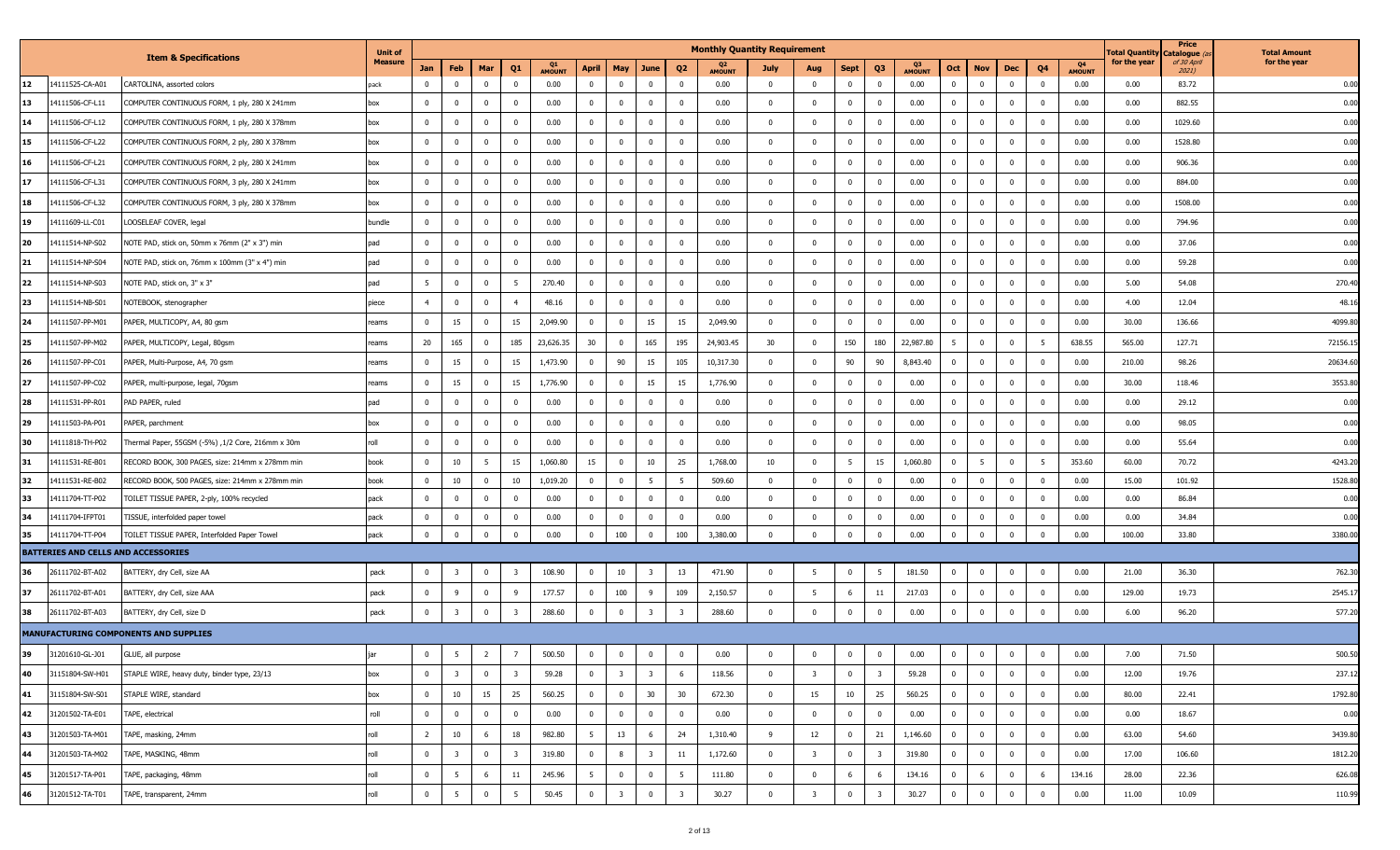|    |                                        |                                                                                      | <b>Unit of</b> |                |                 |                         |                         |               |                |                         |                |                         | <b>Monthly Quantity Requirement</b> |                |                         |                |                         |                     |                         |                         |                         |                |                     | <b>Total Quantity</b> | Price<br>Catalogue ( | <b>Total Amount</b> |
|----|----------------------------------------|--------------------------------------------------------------------------------------|----------------|----------------|-----------------|-------------------------|-------------------------|---------------|----------------|-------------------------|----------------|-------------------------|-------------------------------------|----------------|-------------------------|----------------|-------------------------|---------------------|-------------------------|-------------------------|-------------------------|----------------|---------------------|-----------------------|----------------------|---------------------|
|    |                                        | <b>Item &amp; Specifications</b>                                                     | <b>Measure</b> | Jan            | Feb             | Mar                     | Q1                      | <b>AMOUNT</b> | April          | May                     | June           | Q <sub>2</sub>          | <b>AMOUNT</b>                       | July           | Aug                     | <b>Sept</b>    | Q3                      | Q3<br><b>AMOUNT</b> | Oct                     | <b>Nov</b>              | Dec                     | Q4             | Q4<br><b>AMOUNT</b> | for the year          | of 30 April<br>2021) | for the year        |
| 47 | 31201512-TA-T02                        | TAPE, transparent, 48mm                                                              | roll           | $^{\circ}$     | $\mathbf 0$     | $\mathbf 0$             | $^{\circ}$              | 0.00          | $\mathbf 0$    | $\overline{0}$          | $\mathbf 0$    | $\overline{0}$          | 0.00                                | $\mathbf{0}$   | $\mathbf 0$             | $\mathbf 0$    | $\mathbf 0$             | 0.00                | $\overline{0}$          | $\mathbf 0$             | $\mathbf 0$             | $\overline{0}$ | 0.00                | 0.00                  | 19.97                | 0.00                |
| 48 | 31151507-TW-P01                        | TWINE, plastic                                                                       | roll           | $\mathbf 0$    | $\mathbf 0$     | $\mathbf 0$             | $\mathbf 0$             | 0.00          | $\overline{0}$ | $\mathbf 0$             | $\mathbf{0}$   | $\overline{\mathbf{0}}$ | 0.00                                | $\mathbf 0$    | $\mathbf{0}$            | $\overline{0}$ | $\overline{0}$          | 0.00                | $\mathbf 0$             | $\overline{\mathbf{0}}$ | $\mathbf 0$             | $\Omega$       | 0.00                | 0.00                  | 58.24                | 0.00                |
|    |                                        | HEATING AND VENTILATION AND AIR CIRCULATION                                          |                |                |                 |                         |                         |               |                |                         |                |                         |                                     |                |                         |                |                         |                     |                         |                         |                         |                |                     |                       |                      |                     |
| 49 | 40101604-EF-G01                        | ELECTRIC FAN, industrial, ground type                                                | unit           | $\mathbf{0}$   | $\mathbf 0$     | $\bf{0}$                | $\mathbf{0}$            | 0.00          | $\overline{0}$ | $\mathbf 0$             | $\mathbf{0}$   | $\mathbf{0}$            | 0.00                                | $\mathbf{0}$   | $\mathbf{0}$            | $\mathbf 0$    | $\overline{0}$          | 0.00                | $\overline{0}$          | $\overline{\mathbf{0}}$ | $\mathbf{0}$            | $\overline{0}$ | 0.00                | 0.00                  | 1109.68              | 0.00                |
| 50 | 40101604-EF-C01                        | ELECTRIC FAN, ceiling mount, orbit type                                              | unit           | $\mathbf 0$    | $\overline{0}$  | $\mathbf 0$             | $\mathbf 0$             | 0.00          | $\overline{0}$ | $\mathbf 0$             | $\mathbf 0$    | $\mathbf 0$             | 0.00                                | $\mathbf 0$    | $\mathbf{0}$            | $\overline{0}$ | $\overline{0}$          | 0.00                | $\bf{0}$                | $\overline{\mathbf{0}}$ | $\mathbf{0}$            | $\mathbf 0$    | 0.00                | 0.00                  | 1369.68              | 0.00                |
| 51 | 40101604-EF-S01                        | ELECTRIC FAN, stand type                                                             | unit           | $^{\circ}$     | $\mathbf 0$     | $\mathbf{0}$            | $^{\circ}$              | 0.00          | $\mathbf 0$    | $\mathbf{0}$            | $\mathbf 0$    | 0                       | 0.00                                | 0              | $\mathbf{0}$            | $\mathbf 0$    | $\mathbf{0}$            | 0.00                | $\mathbf{0}$            | $^{\circ}$              | $\mathbf{0}$            | $\mathbf{0}$   | 0.00                | 0.00                  | 856.86               | 0.00                |
| 52 | 40101604-EF-W01                        | ELECTRIC FAN, wall mount, plastic blade                                              | unit           | $\mathbf{0}$   | $\mathbf 0$     | $\mathbf 0$             | $\mathbf 0$             | 0.00          | $\mathbf{0}$   | $\mathbf 0$             | $\mathbf 0$    | $\overline{\mathbf{0}}$ | 0.00                                | $\Omega$       | $\mathbf{0}$            | $\mathbf 0$    | $\mathbf{0}$            | 0.00                | $\mathbf 0$             | $\overline{0}$          | $\mathbf{0}$            | $\mathbf 0$    | 0.00                | 0.00                  | 674.96               | 0.00                |
|    |                                        | MEDICAL THERMOMETERS AND ACCESSORIES                                                 |                |                |                 |                         |                         |               |                |                         |                |                         |                                     |                |                         |                |                         |                     |                         |                         |                         |                |                     |                       |                      |                     |
| 53 | 41112224-TG-T02                        | THERMOGUN                                                                            | piece          | $\overline{0}$ | $\mathbf 0$     | $\bf{0}$                | $\bf{0}$                | 0.00          | $\bf{0}$       | $\mathbf{0}$            | $\mathbf{1}$   | -1                      | 2,532.40                            | $\mathbf{0}$   | $\mathbf{0}$            | $\mathbf{0}$   | $\overline{0}$          | 0.00                | $\mathbf 0$             | $\overline{0}$          | $\overline{0}$          | $\overline{0}$ | 0.00                | 1.00                  | 2532.40              | 2532.4              |
|    |                                        | LIGHTING AND FIXTURES AND ACCESSORIES                                                |                |                |                 |                         |                         |               |                |                         |                |                         |                                     |                |                         |                |                         |                     |                         |                         |                         |                |                     |                       |                      |                     |
| 54 | 39101628-LT-L01                        | LINEAR TUBE, Light Emitting Diode (LED), 18 watts                                    | piece          | $\overline{0}$ | $\mathbf 0$     | $\mathbf 0$             | $\mathbf{0}$            | 0.00          | $\overline{0}$ | $\mathbf 0$             | $\mathbf{0}$   | $\overline{\mathbf{0}}$ | 0.00                                | $\mathbf{0}$   | $\overline{\mathbf{0}}$ | $\mathbf{0}$   | $\overline{0}$          | 0.00                | $\mathbf 0$             | $\overline{\mathbf{0}}$ | $\overline{0}$          | $\mathbf 0$    | 0.00                | 0.00                  | 205.82               | 0.00                |
| 55 | 39101628-LB-L01                        | LIGHT BULB, Light Emitting Diode (LED)                                               | piece          | $\Omega$       | $\overline{0}$  | $\overline{\mathbf{3}}$ | $\overline{\mathbf{3}}$ | 246.48        | 5              | $\overline{3}$          | $\mathbf{0}$   | 8                       | 657.28                              | $-5$           | $\mathbf 0$             | $\Omega$       | 5                       | 410.80              | $\mathbf 0$             | $\overline{0}$          | $\overline{0}$          | $\Omega$       | 0.00                | 16.00                 | 82.16                | 1314.56             |
|    |                                        | MEASURING AND OBSERVING AND TESTING EQUIPMENT                                        |                |                |                 |                         |                         |               |                |                         |                |                         |                                     |                |                         |                |                         |                     |                         |                         |                         |                |                     |                       |                      |                     |
| 56 | 41111604-RU-P02                        | RULER, plastic, 450mm                                                                | piece          | $\mathbf 0$    | $\mathbf 0$     | $\bf{0}$                | $\bf{0}$                | 0.00          | $\mathbf 0$    | $\mathbf{0}$            | $\mathbf 0$    | $\overline{\mathbf{0}}$ | 0.00                                | $\mathbf{0}$   | $\mathbf{0}$            | $\mathbf 0$    | $\overline{0}$          | 0.00                | $\mathbf 0$             | $\overline{0}$          | $\mathbf{0}$            | $\overline{0}$ | 0.00                | 0.00                  | 17.68                | 0.00                |
|    | <b>CLEANING EQUIPMENT AND SUPPLIES</b> |                                                                                      |                |                |                 |                         |                         |               |                |                         |                |                         |                                     |                |                         |                |                         |                     |                         |                         |                         |                |                     |                       |                      |                     |
| 57 | 47131812-AF-A01                        | AIR FRESHENER, aerosol type                                                          | can            | 5 <sub>5</sub> | $\overline{4}$  | $\mathbf 0$             | 9                       | 811.98        | $\mathbf 0$    | $\overline{4}$          | $\overline{2}$ | 6                       | 541.32                              | 6              | $\mathbf 0$             | $\mathbf 0$    | 6                       | 541.32              | 1                       | $\overline{\mathbf{0}}$ | $\mathbf{0}$            | -1             | 90.22               | 22.00                 | 90.22                | 1984.8              |
| 58 | 47131604-BR-S01                        | BROOM, soft, tambo                                                                   | piece          | $\mathbf 0$    | $\mathbf 0$     | $\bf{0}$                | $\overline{0}$          | 0.00          | $\overline{0}$ | $\mathbf 0$             | $\mathbf{0}$   | $\overline{\mathbf{0}}$ | 0.00                                | $\overline{0}$ | $\mathbf{0}$            | $\mathbf{0}$   | $\mathbf{0}$            | 0.00                | $\mathbf{0}$            | $\overline{\mathbf{0}}$ | $\mathbf{0}$            | $\mathbf 0$    | 0.00                | 0.00                  | 136.24               | 0.00                |
| 59 | 47131604-BR-T01                        | BROOM, stick, ting-ting                                                              | piece          | $\mathbf 0$    | $\mathbf 0$     | $\overline{2}$          | $\overline{2}$          | 36.40         | $\overline{0}$ | $\overline{0}$          | $\mathbf{0}$   | $\mathbf 0$             | 0.00                                | $\mathbf 0$    | $\mathbf 0$             | $\mathbf 0$    | $\mathbf{0}$            | 0.00                | $\mathbf{0}$            | $\overline{\mathbf{0}}$ | $\mathbf{0}$            | $\mathbf{0}$   | 0.00                | 2.00                  | 18.20                | 36.40               |
| 60 | 47131829-TB-C01                        | CLEANER, toilet and urinal                                                           | bottle         | $^{\circ}$     | $\mathbf 0$     | $10\,$                  | 10                      | 416.00        | $\mathbf 0$    | $\mathbf{0}$            | $\overline{2}$ | $\overline{2}$          | 83.20                               | 0              | $\mathbf 0$             | $\mathbf 0$    | $\mathbf{0}$            | 0.00                | $\mathbf{0}$            | $\overline{0}$          | $\overline{\mathbf{0}}$ | $\mathbf{0}$   | 0.00                | 12.00                 | 41.60                | 499.20              |
| 61 | 47131805-CL-P01                        | CLEANSER, scouring powder                                                            | can            | $\mathbf 0$    | $\mathbf 0$     | 10                      | 10                      | 239.20        | $\mathbf 0$    | $\mathbf{0}$            | $\overline{2}$ | $\overline{2}$          | 47.84                               | $\mathbf 0$    | $\mathbf{0}$            | $\mathbf 0$    | $\mathbf 0$             | 0.00                | $\mathbf{0}$            | $\mathbf 0$             | $\mathbf{0}$            | $\mathbf{0}$   | 0.00                | 12.00                 | 23.92                | 287.04              |
| 62 | 47131811-DE-B02                        | DETERGENT BAR, 140g                                                                  | piece          | $\mathbf 0$    | $5\overline{5}$ | $10\,$                  | 15                      | 124.50        | $\mathbf 0$    | $5\overline{5}$         | $\mathbf 0$    | 5                       | 41.50                               | $\Omega$       | $\mathbf 0$             | $\mathbf 0$    | $\mathbf 0$             | 0.00                | $\mathbf{0}$            | $\mathbf 0$             | $\mathbf 0$             | $\Omega$       | 0.00                | 20.00                 | 8.30                 | 166.00              |
| 63 | 47131811-DE-P03                        | DETERGENT POWDER, all-purpose, 1kg                                                   | pack           | $\mathbf 0$    | 5               | $\mathbf 0$             | 5                       | 270.40        | $\overline{0}$ | $5\overline{5}$         | $\overline{2}$ | $\overline{7}$          | 378.56                              | $\mathbf 0$    | $\mathbf{0}$            | $\overline{0}$ | $\overline{0}$          | 0.00                | $5^{\circ}$             | $\overline{\mathbf{0}}$ | $\mathbf{0}$            | 5              | 270.40              | 17.00                 | 54.08                | 919.36              |
| 64 | 47131803-DS-A01                        | DISINFECTANT SPRAY, aerosol type                                                     | can            | $\mathbf 0$    | 13              | $\mathbf 0$             | 13                      | 1,676.48      | $\mathbf{0}$   | $\overline{\mathbf{3}}$ | $\mathbf{0}$   | 3                       | 386.88                              | 5              | $\mathbf 0$             | $\mathbf{0}$   | 5                       | 644.80              | $\mathbf{0}$            | $\overline{\mathbf{0}}$ | $\mathbf{0}$            | $\mathbf{0}$   | 0.00                | 21.00                 | 128.96               | 2708.16             |
| 65 | 47131601-DU-P01                        | DUST PAN, non-rigid plastic                                                          | piece          | $\mathbf 0$    | $\mathbf 0$     | $\mathbf 0$             | $\mathbf 0$             | 0.00          | $\mathbf 0$    | $\overline{0}$          | $\mathbf 0$    | 0                       | 0.00                                | 0              | $\mathbf 0$             | $\mathbf 0$    | $\mathbf{0}$            | 0.00                | $\mathbf{0}$            | $\overline{0}$          | $\mathbf{0}$            | $\mathbf{0}$   | 0.00                | 0.00                  | 24.83                | 0.00                |
| 66 | 51241552-SH-S01                        | SODIUM HYPOCHLORITE, 3.785 liters                                                    | gallon         | $\mathbf 0$    | $\mathbf 0$     | $\mathbf 0$             | $\mathbf 0$             | 0.00          | $\mathbf 0$    | $\overline{0}$          | $\mathbf 0$    | $\mathbf{0}$            | 0.00                                | $\mathbf 0$    | $\mathbf{0}$            | $\mathbf 0$    | $\mathbf 0$             | 0.00                | $\mathbf{0}$            | $\mathbf 0$             | $\mathbf 0$             | $\Omega$       | 0.00                | 0.00                  | 131.25               | 0.00                |
| 67 | 73101612-HS-L01                        | LIQUID HAND SOAP, 500mL                                                              | bottle         | $\mathbf{0}$   | $\mathbf 0$     | 5                       | 5                       | 514.80        | $\mathbf{0}$   | 6                       | $\mathbf 0$    | 6                       | 617.76                              | $\Omega$       | $\overline{\mathbf{3}}$ | $\mathbf 0$    | $\overline{\mathbf{3}}$ | 308.88              | 8                       | $\overline{0}$          | $\mathbf 0$             | -8             | 823.68              | 22.00                 | 102.96               | 2265.1              |
| 68 | 47131802-FW-P02                        | FLOOR WAX, paste type, red                                                           | can            | $\mathbf 0$    | $\mathbf 0$     | $\mathbf 0$             | $\overline{0}$          | 0.00          | $\overline{0}$ | $\mathbf 0$             | $\mathbf 0$    | $\overline{0}$          | 0.00                                | $\mathbf 0$    | $\mathbf{0}$            | $\overline{0}$ | $\mathbf{0}$            | 0.00                | $\mathbf{0}$            | $\overline{\mathbf{0}}$ | $\overline{\mathbf{0}}$ | $\overline{0}$ | 0.00                | 0.00                  | 309.76               | 0.00                |
| 69 | 47131830-FC-A01                        | FURNITURE CLEANER, aerosol type                                                      | can            | $^{\circ}$     | $\mathbf 0$     | $\mathbf{0}$            | $\mathbf 0$             | 0.00          | $\mathbf{0}$   | $\Omega$                | $\mathbf{0}$   | 0                       | 0.00                                | 0              | $\mathbf 0$             | $\mathbf 0$    | $\overline{0}$          | 0.00                | $\mathbf{0}$            | $\overline{0}$          | $\mathbf 0$             | $\mathbf{0}$   | 0.00                | 0.00                  | 120.12               | 0.00                |
| 70 | 47121804-MP-B01                        | MOP BUCKET, heavy duty, hard plastic                                                 | unit           | $\mathbf{0}$   | $\mathbf{1}$    |                         | $\overline{2}$          | 4,576.00      | $\mathbf 0$    | $\mathbf 0$             | $\mathbf 0$    | $\Omega$                | 0.00                                | $\Omega$       | $\mathbf 0$             | $\Omega$       | $\mathbf 0$             | 0.00                | $\mathbf 0$             | $\mathbf 0$             | $\mathbf 0$             | $\Omega$       | 0.00                | 2.00                  | 2288.00              | 4576.00             |
| 71 | 47131613-MP-H02                        | MOPHANDLE, heavy duty, screw type                                                    | piece          | $\mathbf{0}$   | $\mathbf 0$     | $\mathbf 0$             | $\mathbf{0}$            | 0.00          | $\mathbf{0}$   | $\mathbf{0}$            | $\mathbf 0$    | $\mathbf{0}$            | 0.00                                | $\Omega$       | $\mathbf{0}$            | $\overline{0}$ | $\mathbf 0$             | 0.00                | $\mathbf{0}$            | $\mathbf{0}$            | $\mathbf{0}$            | $\mathbf{0}$   | 0.00                | 0.00                  | 124.80               | 0.00                |
| 72 | 47131619-MP-R01                        | MOPHEAD, made of rayon                                                               | piece          | $\overline{0}$ | $\mathbf 0$     | $\mathbf{0}$            | $\mathbf 0$             | 0.00          | $\overline{0}$ | $\mathbf{0}$            | $\mathbf 0$    | $\mathbf{0}$            | 0.00                                | $\Omega$       | $\mathbf 0$             | $\mathbf 0$    | $\mathbf 0$             | 0.00                | $\mathbf{0}$            | $\overline{0}$          | $\mathbf 0$             | $\mathbf 0$    | 0.00                | 0.00                  | 123.76               | 0.00                |
| 73 | 47131501-RG-C01                        | RAGS, all cotton                                                                     | bundle         | $\mathbf 0$    | $\mathbf{1}$    | $10\,$                  | 11                      | 592.02        | $\overline{0}$ | $5\overline{5}$         | $\mathbf 0$    | 5                       | 269.10                              | $\mathbf{0}$   | $\mathbf 0$             | $\mathbf 0$    | $\mathbf{0}$            | 0.00                | $\overline{\mathbf{3}}$ | $\overline{\mathbf{0}}$ | $\mathbf{0}$            | $\overline{3}$ | 161.46              | 19.00                 | 53.82                | 1022.58             |
| 74 | 47131602-SC-N01                        | SCOURING PAD                                                                         | pack           | $\overline{0}$ | $\mathbf 0$     | $\mathbf 0$             | $\mathbf{0}$            | 0.00          | $\overline{0}$ | $\mathbf 0$             | $\mathbf 0$    | $\mathbf 0$             | 0.00                                | $\mathbf 0$    | $\mathbf{0}$            | $\mathbf{0}$   | $\mathbf{0}$            | 0.00                | $\mathbf{0}$            | $\overline{\mathbf{0}}$ | $\mathbf{0}$            | $\bf{0}$       | 0.00                | 0.00                  | 112.32               | 0.00                |
| 75 | 47121701-TB-P04                        | TRASHBAG, GPP specs, black, 940mmx1016mm                                             | pack           | $\mathbf 0$    | $\overline{2}$  | 10                      | 12                      | 1,616.16      | $\mathbf 0$    | 10                      | $\mathbf 0$    | 10                      | 1,346.80                            | $\mathbf 0$    | $\mathbf{0}$            | $\mathbf 0$    | $\overline{0}$          | 0.00                | 10                      | $\overline{\mathbf{0}}$ | $\mathbf{0}$            | $10\,$         | 1,346.80            | 32.00                 | 134.68               | 4309.76             |
| 76 | 47121702-WB-P01                        | WASTEBASKET, non-rigid plastic                                                       | piece          | $\mathbf{0}$   | 5               | $\overline{3}$          | 8                       | 223.68        | $\mathbf 0$    | $\mathbf 0$             | $\mathbf 0$    | $\overline{\mathbf{0}}$ | 0.00                                | $\Omega$       | $\mathbf 0$             | $\mathbf 0$    | $\mathbf 0$             | 0.00                | $\mathbf 0$             | $\overline{0}$          | $\mathbf{0}$            | $\mathbf{0}$   | 0.00                | 8.00                  | 27.96                | 223.68              |
|    |                                        | INFORMATION AND COMMUNICATION TECHNOLOGY (ICT) EQUIPMENT AND DEVICES AND ACCESSORIES |                |                |                 |                         |                         |               |                |                         |                |                         |                                     |                |                         |                |                         |                     |                         |                         |                         |                |                     |                       |                      |                     |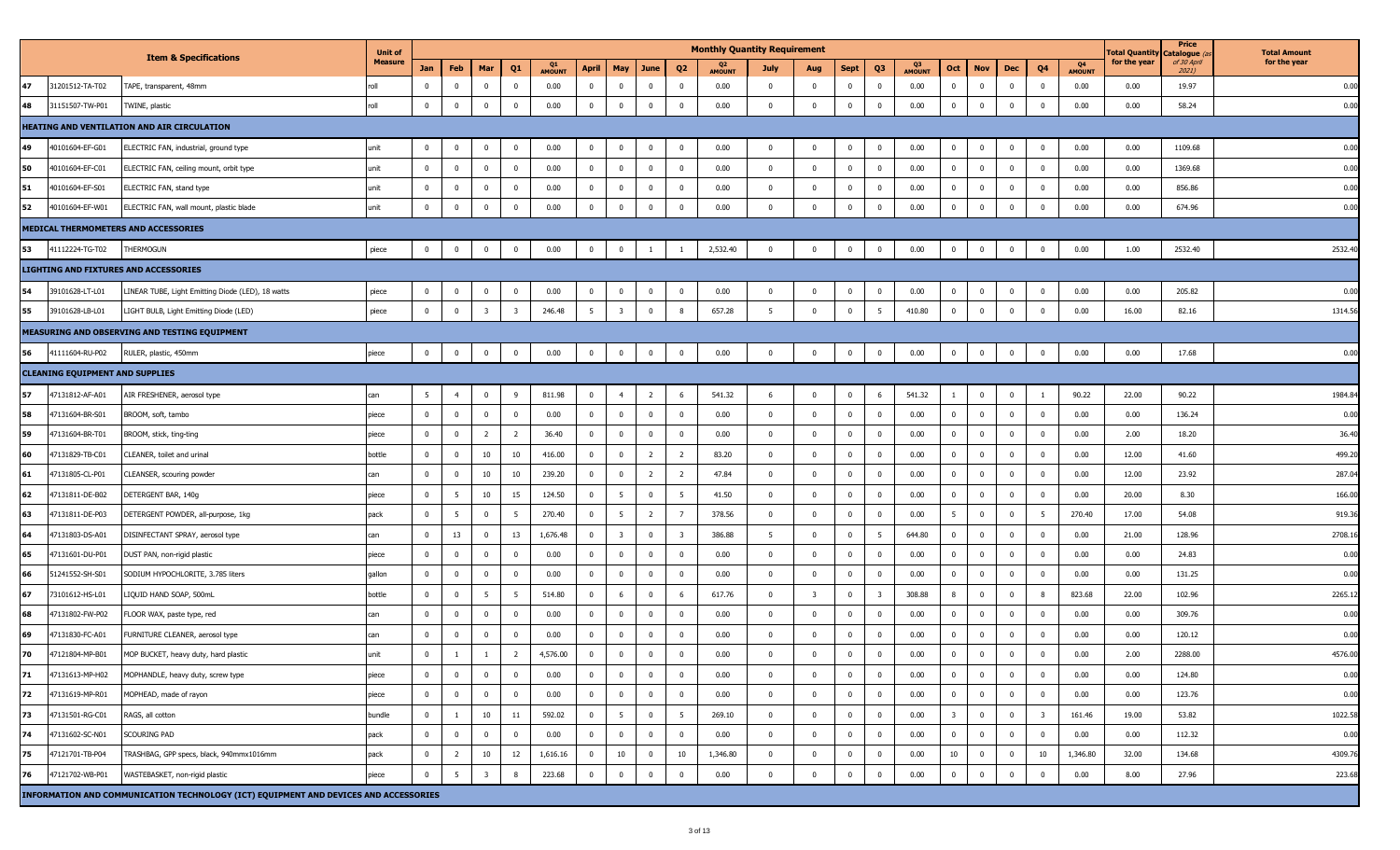|     |                 |                                                   | <b>Unit of</b> |                |                         |                |                |                     |                         |                         |                 |                         | <b>Monthly Quantity Requirement</b> |                |                         |                |                         |                     |                         |                         |                |                |                     | Total Quantit <sub>)</sub> | Price<br>Catalogue (a | <b>Total Amount</b> |
|-----|-----------------|---------------------------------------------------|----------------|----------------|-------------------------|----------------|----------------|---------------------|-------------------------|-------------------------|-----------------|-------------------------|-------------------------------------|----------------|-------------------------|----------------|-------------------------|---------------------|-------------------------|-------------------------|----------------|----------------|---------------------|----------------------------|-----------------------|---------------------|
|     |                 | <b>Item &amp; Specifications</b>                  | <b>Measure</b> | Jan            | Feb                     | Mar            | Q1             | Q1<br><b>AMOUNT</b> | April                   | <b>May</b>              | June            | Q <sub>2</sub>          | Q2<br><b>AMOUNT</b>                 | July           | Aug                     | <b>Sept</b>    | Q3                      | Q3<br><b>AMOUNT</b> | Oct                     | <b>Nov</b>              | Dec            | Q <sub>4</sub> | Q4<br><b>AMOUNT</b> | for the year               | of 30 April<br>2021)  | for the year        |
| 77  | 43211507-DSK001 | DESKTOP FOR BASIC USERS                           | unit           |                | $\overline{\mathbf{0}}$ | $\mathbf 0$    | $^{\circ}$     | 0.00                | $\mathbf 0$             | $\mathbf 0$             | $\mathbf{0}$    | $\mathbf 0$             | 0.00                                | $\mathbf 0$    | $\mathbf 0$             | $\mathbf{0}$   | $\mathbf{0}$            | 0.00                | $\mathbf 0$             | $\overline{0}$          | $\mathbf{0}$   | $\mathbf{0}$   | 0.00                | 0.00                       | 24,793.60             | 0.00                |
| 78  | 43211507-DSK002 | DESKTOP FOR MID-RANGE USERS                       | unit           |                | $\overline{0}$          | $\mathbf 0$    | $\mathbf{0}$   | 0.00                | $\mathbf 0$             | $\mathbf 0$             | 1               |                         | 42,390.40                           | $\mathbf{0}$   | $\overline{1}$          |                | $\overline{2}$          | 84,780.80           | $\mathbf 0$             | $\mathbf 0$             | $\mathbf{0}$   | $\mathbf{0}$   | 0.00                | 3.00                       | 42,390.40             | 127171.20           |
| 79  | 43211503-LAP001 | LAPTOP FOR MID-RANGE USERS                        | unit           | $^{\circ}$     | $\overline{\mathbf{0}}$ | $\overline{2}$ | $\overline{2}$ | 82,784.00           | $\mathbf 0$             |                         | $\mathbf 0$     |                         | 41,392.00                           | $\mathbf{0}$   | $\overline{2}$          |                | $\overline{\mathbf{3}}$ | 124,176.00          | $\overline{2}$          | $\overline{0}$          | $\mathbf{0}$   | $\overline{2}$ | 82,784.00           | 8.00                       | 41,392.00             | 331136.00           |
| 80  | 43201827-HD-X02 | EXTERNAL HARD DRIVE, 1 TB                         | piece          | $^{\circ}$     | $\overline{0}$          | $\mathbf 0$    | $\mathbf 0$    | 0.00                | $\overline{0}$          | $\mathbf 0$             | $\mathbf{0}$    | $\mathbf 0$             | 0.00                                | $\mathbf{0}$   | $\overline{0}$          | $\overline{0}$ | $\mathbf 0$             | 0.00                | $\mathbf 0$             | $\overline{\mathbf{0}}$ | $\mathbf 0$    | $\overline{0}$ | 0.00                | 0.00                       | 2598.84               | 0.00                |
| 81  | 43202010-FD-U01 | FLASH DRIVE, 16 GB                                | piece          | $^{\circ}$     | - 5                     | 35             | 40             | 6,697.60            | $\mathbf 0$             | $\mathbf 0$             | 5               | 5                       | 837.20                              | $\mathbf 0$    | $\overline{\mathbf{0}}$ | 5              | - 5                     | 837.20              | $\mathbf 0$             | $\mathbf 0$             | $\mathbf{0}$   | $\mathbf{0}$   | 0.00                | 50.00                      | 167.44                | 8372.00             |
| 82  | 43211708-MO-O01 | MOUSE, OPTICAL, USB connection type               | unit           | $^{\circ}$     | 5                       | $\mathbf 0$    | -5             | 556.50              | $\overline{\mathbf{3}}$ | $\overline{0}$          | $\mathbf 0$     | $\overline{\mathbf{3}}$ | 333.90                              | $\mathbf 0$    | $\mathbf 0$             | $\mathbf{0}$   | $\mathbf 0$             | 0.00                | $\mathbf{0}$            | $\overline{0}$          | $\mathbf{0}$   | $\overline{0}$ | 0.00                | 8.00                       | 111.30                | 890.40              |
| 83  | 43211708-MO-O02 | MOUSE, WIRELESS, USB                              | unit           | $\Omega$       | $\overline{\mathbf{0}}$ | $\mathbf 0$    | $\overline{0}$ | 0.00                | $\mathbf 0$             | $\overline{3}$          | $\mathbf{0}$    | $\overline{\mathbf{3}}$ | 462.00                              | $\mathbf{0}$   | $\mathbf 0$             | $\mathbf 0$    | $\mathbf 0$             | 0.00                | $\mathbf{0}$            | $\mathbf 0$             | $\mathbf{0}$   | $\Omega$       | 0.00                | 3.00                       | 154.00                | 462.00              |
| 84  | 43212102-PR-D02 | PRINTER, impact, dot matrix, 24 pins, 136 columns | unit           | $^{\circ}$     | $\overline{0}$          | $\mathbf 0$    | $\mathbf 0$    | 0.00                | $\mathbf 0$             | $\mathbf 0$             | $\mathbf{0}$    | $\mathbf 0$             | 0.00                                | $\mathbf 0$    | $\mathbf 0$             | $\mathbf 0$    | $\overline{0}$          | 0.00                | $\bf{0}$                | $\mathbf 0$             | $\mathbf{0}$   | $\mathbf{0}$   | 0.00                | 0.00                       | 38100.97              | 0.00                |
| 85  | 43212102-PR-D01 | PRINTER, impact, dot matrix, 9 pins, 80 columns   | unit           |                | $\overline{\mathbf{0}}$ | $\mathbf 0$    | $^{\circ}$     | 0.00                | $\overline{0}$          | $\mathbf 0$             | $\mathbf 0$     | $\mathbf{0}$            | 0.00                                | $\mathbf{0}$   | $\overline{\mathbf{0}}$ | $\mathbf 0$    | $\mathbf 0$             | 0.00                | $\mathbf{0}$            | $\overline{\mathbf{0}}$ | $\mathbf{0}$   | $\Omega$       | 0.00                | 0.00                       | 9191.52               | 0.00                |
| 86  | 43212105-PR-L01 | PRINTER, laser, monochrome                        | unit           |                | $\overline{0}$          | $\mathbf 0$    | $^{\circ}$     | 0.00                | $\mathbf 0$             | $\mathbf 0$             | $\mathbf{0}$    | $\mathbf 0$             | 0.00                                | $\mathbf 0$    | $\mathbf 0$             | $\mathbf{0}$   | $\mathbf{0}$            | 0.00                | $\mathbf{0}$            | $\overline{\mathbf{0}}$ | $\mathbf{0}$   | $\overline{0}$ | 0.00                | 0.00                       | 724.88                | 0.00                |
| 87  | 43212105-PR-L02 | PRINTER, laser, colored                           | unit           |                | $\mathbf 0$             | $\Omega$       |                | 7,899.00            | $\mathbf{0}$            | $\overline{0}$          | $\mathbf 0$     | $\mathbf 0$             | 0.00                                | $\mathbf 0$    | $\mathbf 0$             | $\mathbf{0}$   | $\mathbf 0$             | 0.00                | $\mathbf 0$             | $\overline{0}$          | $\mathbf 0$    | $\Omega$       | 0.00                | 1.00                       | 7899.00               | 7899.00             |
|     |                 | OFFICE EQUIPMENT AND ACCESSORIES AND SUPPLIES     |                |                |                         |                |                |                     |                         |                         |                 |                         |                                     |                |                         |                |                         |                     |                         |                         |                |                |                     |                            |                       |                     |
| 88  | 44121710-CH-W01 | CHALK, white enamel                               | box            | $\mathbf 0$    | $\overline{\mathbf{0}}$ | $\mathbf 0$    | $\overline{0}$ | 0.00                | $\overline{0}$          | $\mathbf{0}$            | $\mathbf{0}$    | $\mathbf 0$             | 0.00                                | $\mathbf 0$    | $\overline{\mathbf{0}}$ | $\mathbf 0$    | $\mathbf{0}$            | 0.00                | $\mathbf 0$             | $\overline{\mathbf{0}}$ | $\mathbf{0}$   | $\mathbf{0}$   | 0.00                | 0.00                       | 29.64                 | 0.00                |
| 89  | 44122105-BF-C01 | CLIP, backfold, 19mm                              | box            | $^{\circ}$     | $\overline{0}$          | $\mathbf 0$    | $\mathbf 0$    | 0.00                | $\mathbf 0$             | 5                       | $\mathbf{0}$    | 5                       | 43.80                               | $\mathbf 0$    | $\overline{0}$          | $\mathbf{0}$   | $\mathbf 0$             | 0.00                | $5\overline{5}$         | $\overline{0}$          | $\mathbf{0}$   | 5              | 43.80               | 10.00                      | 8.76                  | 87.60               |
| 90  | 44122105-BF-C02 | CLIP, backfold, 25mm                              | box            | $\mathbf{0}$   | $\overline{\mathbf{0}}$ | $\overline{2}$ | $\overline{2}$ | 30.44               | $\mathbf 0$             | 5                       | $\overline{2}$  | $\overline{7}$          | 106.54                              | $\mathbf{0}$   | $\mathbf 0$             | $\mathbf{0}$   | $\mathbf 0$             | 0.00                | 5 <sup>5</sup>          | $\mathbf 0$             | $\mathbf{0}$   | 5              | 76.10               | 14.00                      | 15.22                 | 213.08              |
| 91  | 44122105-BF-C03 | CLIP, backfold, 32mm                              | box            |                | 10                      | $\mathbf 0$    | 10             | 223.60              | $\overline{2}$          | - 5                     | $\mathbf{0}$    | $\overline{7}$          | 156.52                              | $\mathbf{0}$   | $\overline{2}$          | $\mathbf 0$    | 2                       | 44.72               | 5                       | $\overline{\mathbf{0}}$ | $\mathbf{0}$   | - 5            | 111.80              | 24.00                      | 22.36                 | 536.64              |
| 92  | 44122105-BF-C04 | CLIP, backfold, 50mm                              | box            | $^{\circ}$     | $\overline{0}$          | $\mathbf 0$    | $\mathbf 0$    | 0.00                | $\overline{0}$          | 5                       | $\overline{0}$  | 5                       | 273.00                              | $\mathbf{0}$   | $\overline{\mathbf{0}}$ | $\mathbf 0$    | $\mathbf{0}$            | 0.00                | $5\overline{5}$         | $\overline{\mathbf{0}}$ | $\mathbf{0}$   | 5              | 273.00              | 10.00                      | 54.60                 | 546.00              |
| 93  | 44121801-CT-R02 | CORRECTION TAPE, 8m                               | piece          | 30             | $\overline{0}$          | 40             | 70             | 817.60              | 80                      | 25                      | 30 <sup>°</sup> | 135                     | 1,576.80                            | 50             | $\mathbf 0$             | $\overline{0}$ | 50                      | 584.00              | 15                      | $\overline{0}$          | $\overline{0}$ | 15             | 175.20              | 270.00                     | 11.68                 | 3153.60             |
| 94  | 44111515-DF-B01 | DATA FILE BOX                                     | piece          | 5              | 20                      | 5              | 30             | 2,316.00            | $\overline{0}$          | 20                      | 30              | 50                      | 3,860.00                            | $\mathbf{0}$   | 10                      | $\mathbf{0}$   | 10                      | 772.00              | 25                      | $\overline{\mathbf{0}}$ | $\mathbf{0}$   | 25             | 1,930.00            | 115.00                     | 77.20                 | 8878.00             |
| 95  | 44122011-DF-F01 | DATA FOLDER                                       | piece          | $\mathbf{0}$   | $\overline{\mathbf{0}}$ | $\mathbf 0$    | $\mathbf 0$    | 0.00                | $\mathbf 0$             | $\mathbf 0$             | $\mathbf 0$     | $\mathbf 0$             | 0.00                                | $\mathbf 0$    | $\mathbf 0$             | $\mathbf 0$    | $\mathbf 0$             | 0.00                | $\bf{0}$                | $\mathbf 0$             | $\mathbf 0$    | $\mathbf{0}$   | 0.00                | 0.00                       | 68.64                 | 0.00                |
| 96  | 44121506-EN-D01 | ENVELOPE, documentary, A4                         | box            |                | $\overline{\mathbf{0}}$ | $\mathbf 0$    | $\overline{0}$ | 0.00                | $\overline{0}$          | $\mathbf 0$             | $\mathbf{0}$    | $\mathbf 0$             | 0.00                                | $\mathbf{0}$   | $\overline{\mathbf{0}}$ | $\mathbf{0}$   | $\mathbf{0}$            | 0.00                | $\mathbf{0}$            | $\overline{\mathbf{0}}$ | $\mathbf{0}$   | $\overline{0}$ | 0.00                | 0.00                       | 673.09                | 0.00                |
| 97  | 44121506-EN-D02 | ENVELOPE, DOCUMENTARY, for legal size document    | box            | $\mathbf{0}$   | $\overline{1}$          | $\mathbf 0$    | -1             | 927.16              | $\overline{0}$          | $\mathbf{0}$            | $\overline{0}$  | $\mathbf 0$             | 0.00                                | $\overline{0}$ | $\overline{\mathbf{0}}$ | $\mathbf 0$    | $\mathbf{0}$            | 0.00                | $\bf{0}$                | $\overline{\mathbf{0}}$ | $\mathbf{0}$   | $\overline{0}$ | 0.00                | 1.00                       | 927.16                | 927.16              |
| 98  | 44121506-EN-X01 | ENVELOPE, expanding, kraft, legal                 | box            |                | $\overline{\mathbf{0}}$ | $\mathbf 0$    | $\mathbf{0}$   | 0.00                | 0                       | $\overline{0}$          | $\mathbf 0$     | $\mathbf 0$             | 0.00                                | 0              | $\mathbf 0$             | $\mathbf 0$    | $\mathbf 0$             | 0.00                | $\mathbf{0}$            | $\mathbf{0}$            | $\mathbf{0}$   | $\overline{0}$ | 0.00                | 0.00                       | 738.40                | 0.00                |
| 99  | 44121506-EN-X02 | ENVELOPE, expanding, plastic                      | piece          | $^{\circ}$     | $\overline{0}$          |                | $\mathbf{0}$   | 0.00                | $\mathbf 0$             | 5                       | $\overline{0}$  | 5                       | 152.45                              | $\mathbf{0}$   | $\bf{0}$                | $\mathbf{0}$   | $\mathbf 0$             | 0.00                | $\mathbf 0$             | $\overline{0}$          | $\mathbf{0}$   | $\mathbf{0}$   | 0.00                | 5.00                       | 30.49                 | 152.45              |
| 100 | 44121506-EN-M02 | ENVELOPE, mailing                                 | box            | $^{\circ}$     | $\overline{0}$          | $\mathbf 0$    | $^{\circ}$     | 0.00                | $\overline{0}$          | $\mathbf{0}$            | $\mathbf 0$     | $\mathbf 0$             | 0.00                                | $\mathbf 0$    | $\mathbf 0$             | $\mathbf{0}$   | $\mathbf 0$             | 0.00                | $\mathbf{0}$            | $\mathbf 0$             | $\mathbf{0}$   | $\overline{0}$ | 0.00                | 0.00                       | 378.20                | 0.00                |
| 101 | 44121504-EN-W02 | ENVELOPE, mailing, with window                    | box            | $^{\circ}$     | $\overline{\mathbf{0}}$ | $\mathbf 0$    | $\mathbf 0$    | 0.00                | $\overline{0}$          | $\mathbf 0$             | $\mathbf{0}$    | $\mathbf 0$             | 0.00                                | $\mathbf{0}$   | $\overline{\mathbf{0}}$ | $\mathbf{0}$   | $\mathbf{0}$            | 0.00                | $\mathbf{0}$            | $\overline{\mathbf{0}}$ | $\mathbf{0}$   | $\overline{0}$ | 0.00                | 0.00                       | 433.68                | 0.00                |
| 102 | 44111912-ER-B01 | ERASER, FELT, for blackboard/whiteboard           | piece          |                | $\overline{2}$          | $\mathbf 0$    | $\overline{2}$ | 20.60               | $\mathbf{0}$            | $\mathbf 0$             | $\mathbf{0}$    | $\mathbf 0$             | 0.00                                | $\mathbf 0$    | $\mathbf 0$             | $\mathbf 0$    | $\mathbf{0}$            | 0.00                | $\mathbf{0}$            | $\overline{\mathbf{0}}$ | $\mathbf{0}$   | $\Omega$       | 0.00                | 2.00                       | 10.30                 | 20.60               |
| 103 | 44122118-FA-P01 | FASTENER, metal, non-sharp edges                  | box            | $^{\circ}$     | - 9                     | $\mathbf 0$    | 9              | 750.69              | $\mathbf{0}$            | $\overline{0}$          | 9               | 9                       | 750.69                              | $\mathbf 0$    | $\mathbf 0$             | 9              | 9                       | 750.69              | $\mathbf 0$             | $\overline{0}$          | $\mathbf 0$    | $\Omega$       | 0.00                | 27.00                      | 83.41                 | 2252.0              |
| 104 | 44111515-FO-X01 | FILE ORGANIZER, expanding, plastic, legal         | piece          |                | $\mathbf 0$             | $\mathbf 0$    | $\overline{0}$ | 0.00                | $\overline{0}$          | $\mathbf 0$             | $\mathbf 0$     | $\mathbf{0}$            | 0.00                                | $\mathbf{0}$   | $\mathbf 0$             | $\overline{0}$ | $\overline{0}$          | 0.00                | $\mathbf 0$             | $\mathbf 0$             | $\mathbf 0$    | $\Omega$       | 0.00                | 0.00                       | 86.04                 | 0.00                |
| 105 | 44122018-FT-D01 | FILE TAB DIVIDER, bristol board, for A4           | set            | $\overline{0}$ | $\overline{0}$          | $\mathbf 0$    | $\mathbf 0$    | 0.00                | $\mathbf{0}$            | $\mathbf{0}$            | $\bf{0}$        | $\bf{0}$                | 0.00                                | $\mathbf 0$    | $\mathbf 0$             | $\mathbf{0}$   | $\overline{0}$          | 0.00                | $\mathbf{0}$            | $\overline{0}$          | $\mathbf 0$    | $\overline{0}$ | 0.00                | 0.00                       | 11.13                 | 0.00                |
| 106 | 44122018-FT-D02 | FILE TAB DIVIDER, legal                           | set            | $\mathbf 0$    | $\overline{0}$          | $\mathbf 0$    | $\mathbf 0$    | 0.00                | $\overline{0}$          | $\mathbf 0$             | $\mathbf 0$     | $\overline{0}$          | 0.00                                | $\mathbf 0$    | $\mathbf 0$             | $\mathbf{0}$   | $\overline{0}$          | 0.00                | $\mathbf 0$             | $\mathbf 0$             | $\mathbf{0}$   | $\mathbf 0$    | 0.00                | 0.00                       | 14.23                 | 0.00                |
| 107 | 44122011-FO-F01 | FOLDER, fancy, with slide, A4                     | bundle         | $\mathbf 0$    | $\overline{0}$          | $\bf{0}$       | $\mathbf 0$    | 0.00                | $\overline{0}$          | $\mathbf 0$             | $\overline{0}$  | $\bf{0}$                | 0.00                                | $\mathbf{0}$   | $\bf{0}$                | $\mathbf 0$    | $\overline{0}$          | 0.00                | $\mathbf{0}$            | $\overline{0}$          | $\mathbf{0}$   | $\mathbf 0$    | 0.00                | 0.00                       | 270.40                | 0.00                |
| 108 | 44122011-FO-F02 | FOLDER, fancy, with slide, legal                  | bundle         | $\mathbf{1}$   | $\overline{0}$          | 5 <sup>5</sup> | 6              | 1,871.28            | 5 <sup>5</sup>          | $\mathbf 0$             | 5 <sup>5</sup>  | 10                      | 3,118.80                            | $\overline{2}$ | $\mathbf{0}$            | $\mathbf 0$    | $\overline{2}$          | 623.76              | $\mathbf{1}$            | $\overline{0}$          | $\mathbf 0$    | $\overline{1}$ | 311.88              | 19.00                      | 311.88                | 5925.72             |
| 109 | 44122011-FO-L01 | FOLDER, L-type, A4                                | pack           | $\overline{0}$ | $\overline{0}$          | $\mathbf{0}$   | $\mathbf 0$    | 0.00                | $\bf{0}$                | $\mathbf 0$             | $\overline{0}$  | $\bf{0}$                | 0.00                                | $\mathbf{0}$   | $\overline{0}$          | $\mathbf 0$    | $\overline{0}$          | 0.00                | $\bf{0}$                | $\overline{0}$          | $\mathbf{0}$   | $\overline{0}$ | 0.00                | 0.00                       | 171.43                | 0.00                |
| 110 | 44122011-FO-L02 | FOLDER, L-type, legal                             | pack           | $\mathbf 0$    | $\overline{0}$          | 13             | 13             | 3,162.12            | $\bf{0}$                | $\overline{\mathbf{3}}$ | $\overline{0}$  | $\overline{\mathbf{3}}$ | 729.72                              | $\overline{0}$ | $\overline{\mathbf{0}}$ | $\mathbf 0$    | $\overline{0}$          | 0.00                | $\mathbf{0}$            | $\overline{0}$          | $\mathbf{0}$   | $\overline{0}$ | 0.00                | 16.00                      | 243.24                | 3891.84             |
| 111 | 44122027-FO-P01 | FOLDER, pressboard                                | box            | $^{\circ}$     | $\overline{0}$          | 23             | 23             | 21,910.72           | $\mathbf 0$             | 6                       | 20              | 26                      | 24,768.64                           | $\mathbf{0}$   | $\mathbf 0$             | 20             | 20                      | 19,052.80           | $\overline{\mathbf{3}}$ | $\mathbf 0$             | 20             | 23             | 21,910.72           | 92.00                      | 952.64                | 87642.88            |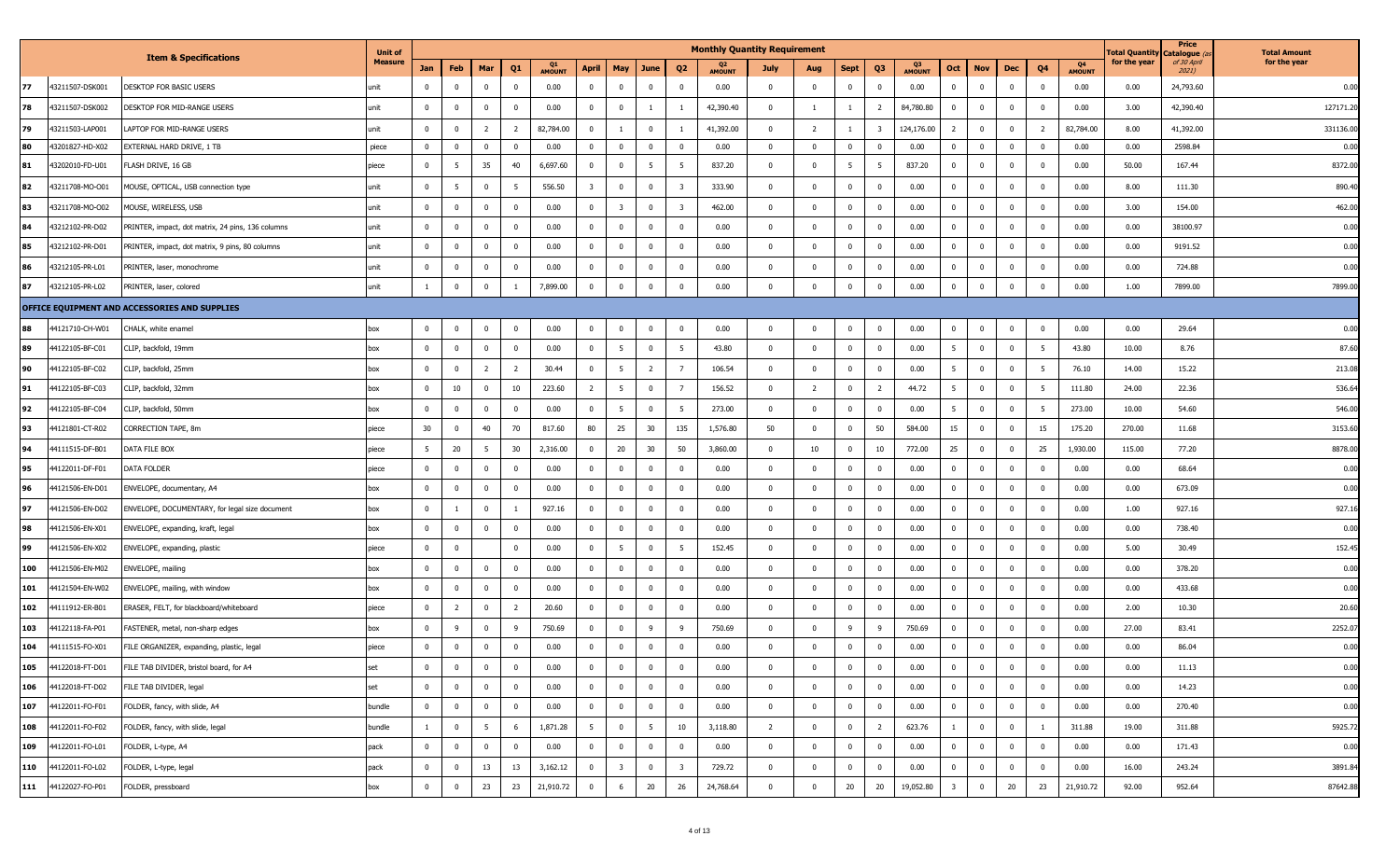|                        |                                                    | <b>Unit of</b> |                |                         |                         |                         |                     |                 |                         |                |                         | <b>Monthly Quantity Requirement</b> |                         |                         |                         |                         |                     |                 |                         |                |                |                     | Total Quantit <sub>)</sub> | Price<br>Catalogue ( | <b>Total Amount</b> |
|------------------------|----------------------------------------------------|----------------|----------------|-------------------------|-------------------------|-------------------------|---------------------|-----------------|-------------------------|----------------|-------------------------|-------------------------------------|-------------------------|-------------------------|-------------------------|-------------------------|---------------------|-----------------|-------------------------|----------------|----------------|---------------------|----------------------------|----------------------|---------------------|
|                        | <b>Item &amp; Specifications</b>                   | <b>Measure</b> | Jan            | Feb                     | Mar                     | Q <sub>1</sub>          | Q1<br><b>AMOUNT</b> | April           | May                     | June           | Q <sub>2</sub>          | <b>AMOUNT</b>                       | July                    | Aug                     | <b>Sept</b>             | Q <sub>3</sub>          | Q3<br><b>AMOUNT</b> | Oct             | <b>Nov</b>              | Dec            | Q <sub>4</sub> | Q4<br><b>AMOUNT</b> | for the year               | of 30 April<br>2021) | for the year        |
| 112<br>44122011-FO-T03 | FOLDER, with tab, A4                               | pack           | $\Omega$       | $\mathbf 0$             | $\Omega$                | $^{\circ}$              | 0.00                | $\mathbf 0$     | $\Omega$                | $\mathbf 0$    | $\mathbf{0}$            | 0.00                                | $\Omega$                | $\mathbf 0$             | $\mathbf 0$             | $^{\circ}$              | 0.00                | $\mathbf{0}$    | $\mathbf 0$             | $\mathbf 0$    | $\mathbf{0}$   | 0.00                | 0.00                       | 279.00               | 0.00                |
| 113<br>44122011-FO-T04 | FOLDER, with tab, legal                            | pack           | $^{\circ}$     | $\mathbf 0$             | $\mathbf 0$             | $^{\circ}$              | 0.00                | $\mathbf{0}$    | $\mathbf 0$             | $\mathbf 0$    | $\overline{0}$          | 0.00                                | $^{\circ}$              | $\mathbf 0$             | $\mathbf{0}$            | $\mathbf 0$             | 0.00                | $\mathbf 0$     | $\mathbf 0$             | $\mathbf{0}$   | $\mathbf{0}$   | 0.00                | 0.00                       | 321.36               | 0.00                |
| 114<br>44122008-IT-T01 | INDEX TAB, self-adhesive, transparent              | box            | $\mathbf{0}$   | $\mathbf{0}$            | $\mathbf 0$             | $\mathbf{0}$            | 0.00                | $\overline{0}$  | $\mathbf 0$             | $\mathbf{0}$   | $\overline{\mathbf{0}}$ | 0.00                                | $\mathbf 0$             | $\mathbf 0$             | $\mathbf{0}$            | $\overline{0}$          | 0.00                | $\bf{0}$        | $\overline{\mathbf{0}}$ | $\mathbf{0}$   | $\mathbf{0}$   | 0.00                | 0.00                       | 56.68                | 0.00                |
| 115<br>44111515-MF-B02 | MAGAZINE FILE BOX, large                           | piece          | $^{\circ}$     | $\mathbf 0$             | $\mathbf 0$             | $\mathbf 0$             | 0.00                | $\mathbf 0$     | $\overline{0}$          | $\mathbf 0$    | $\mathbf 0$             | 0.00                                | $\mathbf{0}$            | $\mathbf{0}$            | $\overline{0}$          | $\mathbf 0$             | 0.00                | $\mathbf 0$     | $\overline{\mathbf{0}}$ | $\overline{0}$ | $\mathbf{0}$   | 0.00                | 0.00                       | 41.60                | 0.00                |
| 116<br>44121716-MA-F01 | MARKER, fluorescent                                | set            | $\mathbf{0}$   | 5                       | $\mathbf 0$             | 5                       | 183.30              | $5\overline{5}$ | $\mathbf 0$             | $\mathbf 0$    | - 5                     | 183.30                              | $^{\circ}$              | $\mathbf{0}$            | $\mathbf 0$             | $\mathbf 0$             | 0.00                | $\mathbf 0$     | $\overline{\mathbf{0}}$ | $\mathbf 0$    | $\mathbf{0}$   | 0.00                | 10.00                      | 36.66                | 366.60              |
| 117<br>44121708-MW-B01 | MARKER, whiteboard, black                          | piece          | $\mathbf{0}$   | 20                      | $^{\circ}$              | 20                      | 267.60              | $\overline{0}$  | 10                      | $\mathbf 0$    | 10                      | 133.80                              | $\Omega$                | $\mathbf 0$             | $\mathbf 0$             | $^{\circ}$              | 0.00                | $\mathbf{0}$    | $\mathbf{0}$            | $\mathbf 0$    | $^{\circ}$     | 0.00                | 30.00                      | 13.38                | 401.40              |
| 118<br>44121708-MW-B02 | MARKER, whiteboard, blue                           | piece          | $\mathbf{0}$   | $\mathbf 0$             | $\mathbf 0$             | $\overline{0}$          | 0.00                | $\mathbf{0}$    | $\mathbf 0$             | $\mathbf 0$    | $\overline{0}$          | 0.00                                | $^{\circ}$              | $\mathbf{0}$            | $\overline{0}$          | $\mathbf 0$             | 0.00                | $\mathbf{0}$    | $\overline{\mathbf{0}}$ | $\mathbf{0}$   | $\mathbf{0}$   | 0.00                | 0.00                       | 13.38                | 0.00                |
| 119<br>44121708-MW-B03 | MARKER, whiteboard, red                            | piece          | $\mathbf{0}$   | $\mathbf 0$             | $\mathbf 0$             | $\mathbf 0$             | 0.00                | $\overline{0}$  | $\mathbf 0$             | $\mathbf{0}$   | $\overline{0}$          | 0.00                                | $\mathbf 0$             | $\mathbf 0$             | $\mathbf{0}$            | $\overline{0}$          | 0.00                | $\bf{0}$        | $\overline{\mathbf{0}}$ | $\mathbf{0}$   | $\mathbf{0}$   | 0.00                | 0.00                       | 13.38                | 0.00                |
| 120<br>44121708-MP-B01 | MARKER, permanent, black, bullet type              | piece          | 5              | $\mathbf 0$             | 6                       | 11                      | 98.78               | 10              | -6                      | $\mathbf 0$    | 16                      | 143.68                              | $\overline{\mathbf{3}}$ | $\mathbf 0$             | $\overline{0}$          | $\overline{\mathbf{3}}$ | 26.94               | $\overline{2}$  | $\overline{0}$          | $\overline{0}$ | $\overline{2}$ | 17.96               | 32.00                      | 8.98                 | 287.36              |
| 121<br>44121708-MP-B02 | MARKER, permanent, blue, bullet type               | piece          | $\mathbf{0}$   | $\overline{\mathbf{0}}$ | 9                       | 9                       | 80.82               | 5               | 6                       | $\mathbf 0$    | 11                      | 98.78                               | $\mathbf 0$             | $\mathbf 0$             | $\mathbf 0$             | $\mathbf 0$             | 0.00                | $\mathbf{0}$    | $\overline{\mathbf{0}}$ | $\mathbf{0}$   | $\mathbf{0}$   | 0.00                | 20.00                      | 8.98                 | 179.60              |
| 122<br>44121708-MP-B03 | MARKER, permanent, red, bullet type                | piece          | $\mathbf{0}$   | $\mathbf 0$             | $\mathbf{0}$            | $\mathbf 0$             | 0.00                | $\overline{0}$  | $\mathbf{0}$            | $\mathbf 0$    | $\overline{0}$          | 0.00                                | $\Omega$                | $\mathbf 0$             | $\overline{0}$          | $\mathbf 0$             | 0.00                | $\mathbf{0}$    | $\mathbf 0$             | $\mathbf 0$    | $\mathbf 0$    | 0.00                | 0.00                       | 8.98                 | 0.00                |
| 123<br>44122104-PC-G01 | PAPER CLIP, vinyl/plastic coated, 33mm             | box            | $\mathbf{0}$   | $\mathbf 0$             | $\overline{\mathbf{3}}$ | $\overline{\mathbf{3}}$ | 23.28               | $\mathbf{0}$    | $\mathbf 0$             | $\mathbf 0$    | $\overline{0}$          | 0.00                                | 5                       | $\mathbf 0$             | $\mathbf 0$             | 5                       | 38.80               | $\mathbf{0}$    | $\overline{\mathbf{0}}$ | $\mathbf{0}$   | $\mathbf{0}$   | 0.00                | 8.00                       | 7.76                 | 62.08               |
| 124<br>44122104-PC-J02 | PAPER CLIP, vinyl/plastic coated, 50mm             | box            | 50             | $\mathbf 0$             | 23                      | 73                      | 1,005.94            | 25              | $\mathbf 0$             | 20             | 45                      | 620.10                              | 10                      | 20                      | $\mathbf 0$             | 30                      | 413.40              | $\bf{0}$        | $\overline{\mathbf{0}}$ | $\mathbf{0}$   | $\mathbf{0}$   | 0.00                | 148.00                     | 13.78                | 2039.44             |
| 125<br>44121706-PE-L01 | PENCIL, lead, with eraser                          | box            | $\Omega$       | 10                      | $\Omega$                | 10                      | 207.90              | $\overline{2}$  | -5                      | $\mathbf 0$    |                         | 145.53                              | 5                       | $\mathbf 0$             | $\overline{0}$          | -5                      | 103.95              | $5\overline{5}$ | $\overline{0}$          | $\overline{0}$ | 5              | 103.95              | 27.00                      | 20.79                | 561.33              |
| 126<br>44122037-RB-P10 | RING BINDER, plastic, 32mm                         | bundle         | $\mathbf{0}$   | $\overline{\mathbf{0}}$ | $\mathbf 0$             | $^{\circ}$              | 0.00                | $\overline{0}$  | $\mathbf 0$             | $\mathbf 0$    | $\overline{0}$          | 0.00                                | $\mathbf{0}$            | $\mathbf{0}$            | $\mathbf 0$             | $\mathbf 0$             | 0.00                | $\mathbf{0}$    | $\overline{\mathbf{0}}$ | $\mathbf{0}$   | $\mathbf{0}$   | 0.00                | 0.00                       | 239.79               | 0.00                |
| 127<br>44122101-RU-B01 | RUBBER BAND, No. 18                                | box            | $\mathbf{1}$   | $\mathbf 0$             | $\overline{2}$          | $\overline{\mathbf{3}}$ | 300.15              | $\overline{2}$  | $\mathbf 0$             | $\mathbf 0$    | $\overline{2}$          | 200.10                              | $\overline{1}$          | $\mathbf 0$             | $\overline{0}$          | $\mathbf{1}$            | 100.05              | $\mathbf{0}$    | $\mathbf 0$             | $\mathbf 0$    | $\mathbf 0$    | 0.00                | 6.00                       | 100.05               | 600.30              |
| 128<br>44121905-SP-F01 | STAMP PAD, felt                                    | piece          | $\overline{2}$ | $\mathbf 0$             | $\overline{4}$          | 6                       | 209.70              | $\mathbf{0}$    | $\overline{2}$          | $\mathbf 0$    | $\overline{2}$          | 69.90                               | $\mathbf{0}$            | $\mathbf 0$             | $\mathbf 0$             | $\mathbf 0$             | 0.00                | $\mathbf 0$     | $\overline{\mathbf{0}}$ | $\mathbf 0$    | $\mathbf 0$    | 0.00                | 8.00                       | 34.95                | 279.60              |
| 129<br>44121612-BL-H01 | BLADE, for general purpose cutter / utility knife  | piece          | $\mathbf 0$    | $\mathbf 0$             | $\mathbf 0$             | $^{\circ}$              | 0.00                | $\overline{0}$  | $\mathbf 0$             | $\mathbf{0}$   | $\overline{\mathbf{0}}$ | 0.00                                | $\mathbf 0$             | $\mathbf 0$             | $\mathbf 0$             | $\mathbf{0}$            | 0.00                | $\bf{0}$        | $\overline{\mathbf{0}}$ | $\mathbf{0}$   | $\mathbf{0}$   | 0.00                | 0.00                       | 14.82                | 0.00                |
| 130<br>44121612-CU-H01 | CUTTER/UTILITY KNIFE, for general purpose          | piece          | $^{\circ}$     | $\mathbf 0$             | $\mathbf{0}$            | $\mathbf 0$             | 0.00                | $\mathbf 0$     | $\Omega$                | $\mathbf 0$    | $\mathbf 0$             | 0.00                                | 0                       | $\mathbf 0$             | $\overline{0}$          | $\mathbf{0}$            | 0.00                | $\mathbf{0}$    | $\overline{0}$          | $\overline{0}$ | $\mathbf{0}$   | 0.00                | 0.00                       | 33.43                | 0.00                |
| 131<br>44103202-DS-M01 | DATING AND STAMPING MACHINE                        | piece          | $\mathbf{0}$   | $\overline{\mathbf{0}}$ | $\overline{2}$          | $\overline{2}$          | 907.92              | $\overline{0}$  | $\mathbf 0$             | $\mathbf 0$    | $\mathbf{0}$            | 0.00                                | $\mathbf 0$             | $\mathbf{0}$            | $\overline{0}$          | $\mathbf 0$             | 0.00                | $\mathbf{0}$    | $\overline{\mathbf{0}}$ | $\mathbf 0$    | $\Omega$       | 0.00                | 2.00                       | 453.96               | 907.92              |
| 132<br>44121619-PS-M01 | PENCIL SHARPENER, manual, single cutter head       | piece          | $\mathbf{1}$   | $\mathbf 0$             | $\mathbf{0}$            |                         | 202.67              | $\mathbf 0$     |                         | $\mathbf 0$    |                         | 202.67                              | $\Omega$                | $\mathbf 0$             | $\overline{0}$          | $\mathbf 0$             | 0.00                | $\mathbf{0}$    | $\mathbf 0$             | $\mathbf 0$    | $^{\circ}$     | 0.00                | 2.00                       | 202.67               | 405.34              |
| 133<br>44101602-PU-P01 | PUNCHER, paper, heavy duty                         | piece          | $\mathbf{0}$   | $5\phantom{.0}$         | 5                       | 10                      | 1,508.00            | $\mathbf{0}$    | $7^{\circ}$             | $\overline{2}$ | 9                       | 1,357.20                            | $\overline{2}$          | $\mathbf 0$             | $\overline{0}$          | $\overline{2}$          | 301.60              | $\mathbf 0$     | $\overline{\mathbf{0}}$ | $\overline{0}$ | $\mathbf{0}$   | 0.00                | 21.00                      | 150.80               | 3166.80             |
| 134<br>44121618-SS-S01 | SCISSORS, symmetrical                              | pair           | $\mathbf 0$    | $5^{\circ}$             | 6                       | 11                      | 446.16              | $\overline{0}$  | 5                       | $\mathbf{0}$   | - 5                     | 202.80                              | $\overline{2}$          | $\overline{\mathbf{3}}$ | $\mathbf{0}$            | 5                       | 202.80              | $\bf{0}$        | $\overline{\mathbf{0}}$ | $\mathbf{0}$   | $\mathbf{0}$   | 0.00                | 21.00                      | 40.56                | 851.76              |
| 135<br>44121615-ST-S01 | STAPLER, standard type                             | piece          | $^{\circ}$     | 15                      | 5                       | 20                      | 2,808.00            | 5               | $\overline{\mathbf{3}}$ | $\mathbf 0$    | 8                       | 1,123.20                            | 5                       | $\mathbf 0$             | $\overline{\mathbf{3}}$ | 8                       | 1,123.20            | $\mathbf{0}$    | $\overline{\mathbf{0}}$ | $\mathbf{0}$   | $\mathbf{0}$   | 0.00                | 36.00                      | 140.40               | 5054.40             |
| 136<br>44121615-ST-B01 | STAPLER, heavy duty, binder type                   | unit           | $\mathbf 0$    | $\mathbf 0$             |                         |                         | 914.22              | $\overline{0}$  |                         | $\mathbf 0$    |                         | 914.22                              | $\mathbf 0$             | $\mathbf{0}$            | $\overline{0}$          | $^{\circ}$              | 0.00                |                 | $\overline{\mathbf{0}}$ | $\mathbf 0$    |                | 914.22              | 3.00                       | 914.22               | 2742.66             |
| 137<br>44121613-SR-P01 | STAPLE REMOVER, plier type                         | piece          | $\mathbf{0}$   | $\overline{\mathbf{0}}$ | $\mathbf{0}$            | $^{\circ}$              | 0.00                | $\mathbf{0}$    | $\overline{4}$          | $\mathbf 0$    | $\overline{4}$          | 99.60                               | $\Omega$                | $\mathbf 0$             | $\mathbf 0$             | $\mathbf{0}$            | 0.00                | $\mathbf{0}$    | $\mathbf 0$             | $\mathbf 0$    | $\Omega$       | 0.00                | 4.00                       | 24.90                | 99.60               |
| 138<br>14121605-TD-T01 | TAPE DISPENSER, table top                          | piece          | $\mathbf{0}$   | $\mathbf{0}$            | $\mathbf 0$             | $^{\circ}$              | 0.00                | $\mathbf{0}$    | $\overline{2}$          | $\mathbf 0$    | $\overline{2}$          | 128.40                              | $\mathbf{0}$            | $\mathbf 0$             | $\overline{0}$          | $\mathbf 0$             | 0.00                | $\mathbf 0$     | $\overline{\mathbf{0}}$ | $\overline{0}$ | $\Omega$       | 0.00                | 2.00                       | 64.20                | 128.40              |
| 139<br>44101602-PB-M01 | BINDING AND PUNCHING MACHINE, 50mm binding capacit | unit           | $\mathbf 0$    | $\mathbf 0$             | $\mathbf 0$             | $^{\circ}$              | 0.00                | $\mathbf{0}$    | $\mathbf 0$             | $\mathbf{0}$   | $\overline{\mathbf{0}}$ | 0.00                                | $\mathbf 0$             | $\mathbf 0$             | $\mathbf 0$             | $\mathbf{0}$            | 0.00                | $\overline{0}$  | $\overline{\mathbf{0}}$ | $\mathbf{0}$   | $\mathbf{0}$   | 0.00                | 0.00                       | 9534.72              | 0.00                |
| 140<br>44101807-CA-C01 | CALCULATOR, compact                                | unit           | $^{\circ}$     | $\overline{4}$          | 6                       | 10                      | 3,468.50            | $\mathbf 0$     | $\overline{\mathbf{3}}$ | $\overline{2}$ | -5                      | 1,734.25                            | $\mathbf{0}$            | $\overline{2}$          | $\overline{\mathbf{3}}$ | - 5                     | 1,734.25            | $\mathbf 0$     | $\overline{0}$          | $\overline{0}$ | $\mathbf{0}$   | 0.00                | 20.00                      | 346.85               | 6937.00             |
| 141<br>44101714-FX-M01 | <b>FACSIMILE MACHINE</b>                           | unit           | $\mathbf{0}$   | $\bf{0}$                | $\mathbf 0$             | $\mathbf{0}$            | 0.00                | $\overline{0}$  | $\mathbf{0}$            | $\mathbf{0}$   | $\overline{\mathbf{0}}$ | 0.00                                | $\mathbf{0}$            | $\mathbf 0$             | $\mathbf{0}$            | $\mathbf{0}$            | 0.00                | $\mathbf 0$     | $\bf{0}$                | $\mathbf{0}$   | $\mathbf{0}$   | 0.00                | 0.00                       | 5642.00              | 0.00                |
| 142<br>44101601-PT-M01 | PAPER TRIMMER / CUTTING MACHINE, table top         | unit           | $\mathbf{0}$   | $\overline{0}$          | $\mathbf 0$             | $\mathbf 0$             | 0.00                | $\mathbf 0$     | $\overline{0}$          | $\mathbf 0$    | $\overline{0}$          | 0.00                                | $\Omega$                | $\mathbf 0$             | $\overline{0}$          | $\mathbf 0$             | 0.00                | $\mathbf 0$     | $\overline{0}$          | $\overline{0}$ | $\mathbf{0}$   | 0.00                | 0.00                       | 9297.60              | 0.00                |
| 143<br>44101603-PS-M01 | PAPER SHREDDER                                     | unit           | $\mathbf{0}$   | $\mathbf 0$             | $\mathbf 0$             | $\mathbf{0}$            | 0.00                | $\mathbf{0}$    | $\mathbf 0$             | $\mathbf 0$    | $\overline{0}$          | 0.00                                | $\mathbf 0$             | $\mathbf 0$             | $\overline{0}$          | $\overline{0}$          | 0.00                | $\mathbf 0$     | $\overline{\mathbf{0}}$ | $\mathbf{0}$   | $\overline{0}$ | 0.00                | 0.00                       | 5699.20              | 0.00                |
|                        | PRINTER OR FACSIMILE OR PHOTOCOPIER SUPPLIES       |                |                |                         |                         |                         |                     |                 |                         |                |                         |                                     |                         |                         |                         |                         |                     |                 |                         |                |                |                     |                            |                      |                     |
| 144<br>44103109-BR-D05 | DRUM CART, BROTHER DR-3455, Black                  | Cart           | $\mathbf 0$    | $\mathbf 0$             | $\mathbf 0$             | $\overline{0}$          | 0.00                | $\overline{0}$  | $\mathbf 0$             | $\mathbf{0}$   | $\overline{\mathbf{0}}$ | 0.00                                | $\mathbf{0}$            | $\overline{\mathbf{0}}$ | $\mathbf 0$             | $\mathbf 0$             | 0.00                | $\bf{0}$        | $\overline{0}$          | $\mathbf{0}$   | $\mathbf 0$    | 0.00                | 0.00                       | 6947.20              | 0.00                |
| 145<br>44103105-BR-B04 | INK CART, BROTHER LC67B, Black                     | Cart           | $\mathbf{0}$   | $\overline{0}$          | $\mathbf 0$             | $\mathbf{0}$            | 0.00                | $\overline{0}$  | $\mathbf 0$             | $\mathbf 0$    | $\overline{0}$          | 0.00                                | $\mathbf 0$             | $\mathbf{0}$            | $\overline{0}$          | $\overline{0}$          | 0.00                | $\bf{0}$        | $\overline{\mathbf{0}}$ | $\mathbf{0}$   | $\overline{0}$ | 0.00                | 0.00                       | 910.00               | 0.00                |
| 146<br>44103105-BR-B05 | INK CART, BROTHER LC67HYBK, Black                  | Cart           | $\mathbf 0$    | $\bf{0}$                | $\overline{0}$          | $\mathbf 0$             | 0.00                | $\mathbf 0$     | $\overline{0}$          | $\mathbf 0$    | $\mathbf 0$             | 0.00                                | $\mathbf 0$             | $\mathbf{0}$            | $\overline{0}$          | $\overline{0}$          | 0.00                | $\mathbf 0$     | $\overline{\mathbf{0}}$ | $\mathbf 0$    | $\mathbf{0}$   | 0.00                | 0.00                       | 1601.60              | 0.00                |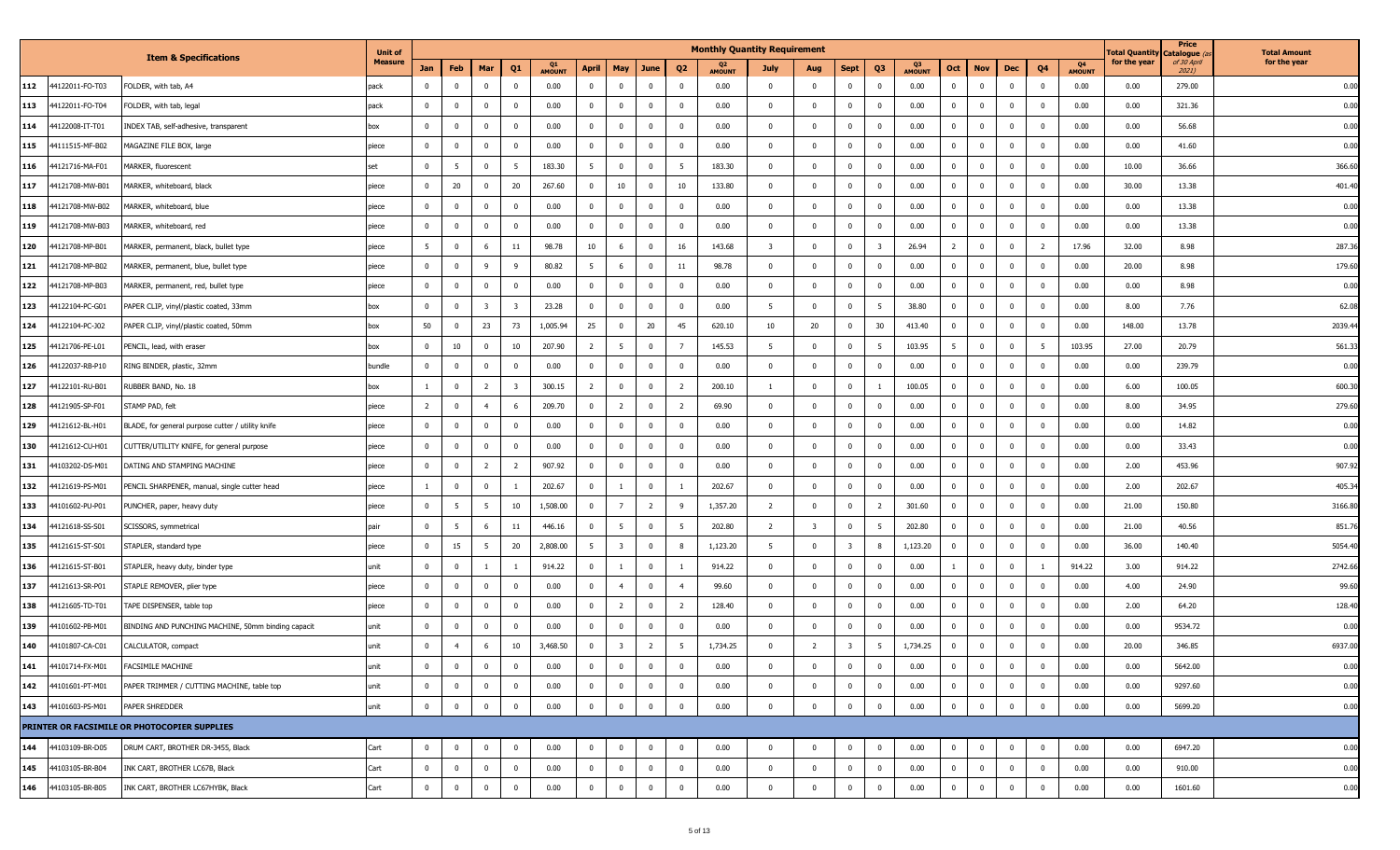|     |                 |                                                     | <b>Unit of</b> |                |                         |                |                |                     |                |                |              |                         | <b>Monthly Quantity Requirement</b> |                |              |                         |                |                       |                |                         |                         |                |                     | Total Quantit <sub>)</sub> | Price<br>Catalogue (a | <b>Total Amount</b> |
|-----|-----------------|-----------------------------------------------------|----------------|----------------|-------------------------|----------------|----------------|---------------------|----------------|----------------|--------------|-------------------------|-------------------------------------|----------------|--------------|-------------------------|----------------|-----------------------|----------------|-------------------------|-------------------------|----------------|---------------------|----------------------------|-----------------------|---------------------|
|     |                 | <b>Item &amp; Specifications</b>                    | <b>Measure</b> | Jan            | Feb                     | Mar            | Q <sub>1</sub> | Q1<br><b>AMOUNT</b> | April          | <b>May</b>     | June         | Q <sub>2</sub>          | Q2<br><b>AMOUNT</b>                 | July           | Aug          | <b>Sept</b>             | Q3             | - 03<br><b>AMOUNT</b> | Oct            | <b>Nov</b>              | Dec                     | Q4             | Q4<br><b>AMOUNT</b> | for the year               | of 30 April<br>2021)  | for the year        |
| 147 | 44103109-BR-D06 | Drum Cart, Brother DR-451CL, high yield 30000 pages | Cart           | $\Omega$       |                         | $\mathbf 0$    | $\mathbf 0$    | 0.00                | $\mathbf 0$    | $\overline{0}$ | $\mathbf 0$  | - 0                     | 0.00                                | $\mathbf{0}$   | $\mathbf 0$  | $\overline{\mathbf{0}}$ | $\mathbf 0$    | 0.00                  | $\mathbf 0$    | $\overline{\mathbf{0}}$ | $\mathbf{0}$            | $\mathbf{0}$   | 0.00                | 0.00                       | 6760.00               | 0.00                |
| 148 | 44103103-BR-B16 | Toner Cart, Brother TN-456 BLACK, high yield 6500   | Cart           | $\mathbf 0$    | $\mathbf 0$             | $\mathbf{0}$   | $\mathbf 0$    | 0.00                | $\mathbf 0$    | $\overline{0}$ | $\mathbf 0$  | $\overline{\mathbf{0}}$ | 0.00                                | $^{\circ}$     | $\mathbf 0$  | $\mathbf{0}$            | $\mathbf 0$    | 0.00                  | $\mathbf 0$    | $\mathbf 0$             | $\mathbf{0}$            | $\mathbf{0}$   | 0.00                | 0.00                       | 5080.40               | 0.00                |
| 149 | 44103103-BR-C03 | Toner Cart, Brother TN-456 CYAN, high yield 6500    | Cart           | $^{\circ}$     | $\mathbf 0$             | $\overline{0}$ | $^{\circ}$     | 0.00                | $\mathbf 0$    | $\overline{0}$ | $\mathbf{0}$ | $\overline{\mathbf{0}}$ | 0.00                                | $^{\circ}$     | $\mathbf 0$  | $\mathbf{0}$            | $\mathbf 0$    | 0.00                  | $\bf{0}$       | $\overline{\mathbf{0}}$ | $\overline{0}$          | $\Omega$       | 0.00                | 0.00                       | 8569.60               | 0.00                |
| 150 | 44103103-BR-M03 | Toner Cart, Brother TN-456 MAGENTA, high yield      | Cart           | $^{\circ}$     | $\mathbf 0$             | $\Omega$       | $\mathbf 0$    | 0.00                | $\mathbf{0}$   | $\Omega$       | $^{\circ}$   | $\mathbf{0}$            | 0.00                                | 0              | $\mathbf 0$  | $\mathbf{0}$            | $\mathbf{0}$   | 0.00                  | $\mathbf{0}$   | $\overline{0}$          | $\overline{0}$          | $\Omega$       | 0.00                | 0.00                       | 8569.60               | 0.00                |
| 151 | 44103103-BR-Y03 | Toner Cart, Brother TN-456 YELLOW, high yield 6500  | Cart           | $\Omega$       | $\mathbf 0$             | $\Omega$       | $\Omega$       | 0.00                | $\mathbf 0$    | $\Omega$       | $\mathbf 0$  | $\mathbf{0}$            | 0.00                                |                | $\mathbf 0$  | $\mathbf{0}$            | $^{\circ}$     | 0.00                  | $\mathbf 0$    | $\overline{0}$          | $\overline{0}$          |                | 0.00                | 0.00                       | 8569.60               | 0.00                |
| 152 | 44103103-SA-B03 | TONER CART, SAMSUNG ML-D2850B, Black                | Cart           | $\mathbf{0}$   | $\mathbf 0$             | $\Omega$       | $\mathbf 0$    | 0.00                | $\mathbf 0$    | $\Omega$       | $\mathbf 0$  | $\Omega$                | 0.00                                | $\Omega$       | $\mathbf 0$  | $\Omega$                | $\Omega$       | 0.00                  | $\mathbf 0$    | $\overline{0}$          | $\overline{0}$          | $\Omega$       | 0.00                | 0.00                       | 5116.80               | 0.00                |
| 153 | 44103105-CA-C04 | INK CART, CANON CL-741, Colored                     | cart           | $\mathbf{0}$   | $\mathbf{0}$            | $\Omega$       | $\mathbf 0$    | 0.00                | $\mathbf{0}$   | $\overline{0}$ | $\mathbf 0$  | $\Omega$                | 0.00                                | $\mathbf 0$    | $\mathbf 0$  | $\overline{0}$          | $\mathbf 0$    | 0.00                  | $\mathbf 0$    | $\mathbf 0$             | $\mathbf 0$             | $\Omega$       | 0.00                | 0.00                       | 989.04                | 0.00                |
| 154 | 44103105-CA-C02 | INK CART, CANON CL-811, Colored                     | cart           | $^{\circ}$     | $\mathbf 0$             | $\mathbf{0}$   | $^{\circ}$     | 0.00                | $\mathbf 0$    | $\overline{0}$ | $\mathbf{0}$ | $\overline{\mathbf{0}}$ | 0.00                                | $^{\circ}$     | $\mathbf 0$  | $\mathbf{0}$            | $\mathbf 0$    | 0.00                  | $\bf{0}$       | $\overline{\mathbf{0}}$ | $\overline{0}$          | $\Omega$       | 0.00                | 0.00                       | 1029.60               | 0.00                |
| 155 | 44103105-CA-B04 | INK CART, CANON PG-740, Black                       | cart           | $\mathbf 0$    | $\mathbf 0$             | $\mathbf 0$    | $^{\circ}$     | 0.00                | $\mathbf{0}$   | $\overline{0}$ | $\mathbf 0$  | $\overline{\mathbf{0}}$ | 0.00                                | 0              | $\mathbf 0$  | $\mathbf{0}$            | $\mathbf{0}$   | 0.00                  | $\mathbf 0$    | $\overline{0}$          | $\overline{0}$          | $\mathbf{0}$   | 0.00                | 0.00                       | 754.00                | 0.00                |
| 156 | 44103105-CA-B02 | INK CART, CANON PG-810, Black                       | cart           | $\Omega$       | 0                       | $\Omega$       | $\Omega$       | 0.00                | $\mathbf 0$    | $\Omega$       | $\mathbf 0$  | $\mathbf{0}$            | 0.00                                |                | $\mathbf 0$  | $\mathbf{0}$            | $^{\circ}$     | 0.00                  | $\mathbf 0$    | $\overline{0}$          | $\overline{0}$          |                | 0.00                | 0.00                       | 780.00                | 0.00                |
| 157 | 44103105-EP-B17 | INK CART, EPSON C13T664100 (T6641), Black           | cart           | $\mathbf{0}$   | $\overline{0}$          | $\Omega$       | $\Omega$       | 0.00                | $\mathbf 0$    | $\Omega$       | $^{\circ}$   | $\Omega$                | 0.00                                | $\Omega$       | $\mathbf 0$  | $\Omega$                | $\Omega$       | 0.00                  | $\mathbf 0$    | $\overline{0}$          | $\overline{0}$          | $\Omega$       | 0.00                | 0.00                       | 249.60                | 0.00                |
| 158 | 44103105-EP-C17 | INK CART, EPSON C13T664200 (T6642), Cyan            | cart           | $\mathbf{0}$   | $\pmb{0}$               | $\Omega$       | $\Omega$       | 0.00                | $\mathbf{0}$   | $\Omega$       | $\mathbf 0$  | $\Omega$                | 0.00                                | $\mathbf 0$    | $\mathbf 0$  | $\Omega$                | $\mathbf 0$    | 0.00                  | $\mathbf 0$    | $\mathbf 0$             | $\Omega$                | $\Omega$       | 0.00                | 0.00                       | 249.60                | 0.00                |
| 159 | 44103105-EP-M17 | INK CART, EPSON C13T664300 (T6643), Magenta         | cart           | $^{\circ}$     | $\mathbf 0$             | $\mathbf{0}$   | $\mathbf{0}$   | 0.00                | $\mathbf 0$    | $\overline{0}$ | $\mathbf 0$  | $\overline{\mathbf{0}}$ | 0.00                                | $^{\circ}$     | $\mathbf 0$  | $\mathbf{0}$            | $\mathbf 0$    | 0.00                  | $\bf{0}$       | $\overline{\mathbf{0}}$ | $\overline{0}$          | $\Omega$       | 0.00                | 0.00                       | 249.60                | 0.00                |
| 160 | 44103105-EP-Y17 | INK CART, EPSON C13T664400 (T6644), Yellow          | cart           | $\mathbf 0$    | $\mathbf 0$             | $\mathbf 0$    | $^{\circ}$     | 0.00                | $\mathbf{0}$   | $\overline{0}$ | $\mathbf 0$  | $\overline{\mathbf{0}}$ | 0.00                                | 0              | $\mathbf 0$  | $\mathbf{0}$            | $\mathbf{0}$   | 0.00                  | $\mathbf{0}$   | $\overline{0}$          | $\overline{0}$          | $\mathbf{0}$   | 0.00                | 0.00                       | 249.60                | 0.00                |
| 161 | 44103105-HP-B40 | Ink Cartridge, HP C2P04AA (HP62) Black              | cart           | $\Omega$       | 0                       | $\mathbf{0}$   | $\Omega$       | 0.00                | $\mathbf 0$    | $\Omega$       | $\mathbf 0$  | $\mathbf{0}$            | 0.00                                | 0              | $\mathbf 0$  | $\mathbf{0}$            | $\mathbf 0$    | 0.00                  | $\mathbf 0$    | $\overline{0}$          | $\overline{0}$          |                | 0.00                | 0.00                       | 773.76                | 0.00                |
| 162 | 44103105-HP-T40 | Ink Cartridge, HP C2P06AA (HP62) Tri-color          | cart           | $\mathbf{0}$   | $\overline{0}$          | $\Omega$       | $\Omega$       | 0.00                | $\mathbf{0}$   | $\Omega$       | $^{\circ}$   | $\Omega$                | 0.00                                | $\Omega$       | $\mathbf 0$  | $\Omega$                | $\Omega$       | 0.00                  | $\mathbf 0$    | $^{\circ}$              | $\Omega$                | $\Omega$       | 0.00                | 0.00                       | 950.56                | 0.00                |
| 163 | 44103105-HP-B09 | INK CART, HP C9351AA, (HP21), Black                 | cart           | $\Omega$       | $\mathbf 0$             | $\Omega$       | $\Omega$       | 0.00                | $\mathbf{0}$   | $\Omega$       | $\mathbf 0$  | $\Omega$                | 0.00                                | $\Omega$       | $\mathbf 0$  | $\Omega$                | $\mathbf 0$    | 0.00                  | $\mathbf 0$    | $\mathbf 0$             | $\Omega$                | $\Omega$       | 0.00                | 0.00                       | 795.60                | 0.00                |
| 164 | 44103105-HP-T10 | INK CART, HP C9352AA, (HP22), Tri-color             | cart           | $^{\circ}$     | $\mathbf 0$             | $\overline{0}$ | $\mathbf{0}$   | 0.00                | $\mathbf 0$    | $\overline{0}$ | $\mathbf 0$  | $\overline{\mathbf{0}}$ | 0.00                                | $^{\circ}$     | $\mathbf 0$  | $\overline{0}$          | $\mathbf 0$    | 0.00                  | $\overline{0}$ | $\overline{\mathbf{0}}$ | $\overline{0}$          | $\Omega$       | 0.00                | 0.00                       | 920.40                | 0.00                |
| 165 | 44103105-HP-P48 | Ink Cartridge, HP C9397A (HP72) 69ml Photo Black    | cart           | $^{\circ}$     | $\mathbf 0$             | $\overline{0}$ | $^{\circ}$     | 0.00                | $\mathbf{0}$   | $\overline{0}$ | $\mathbf 0$  | $\mathbf{0}$            | 0.00                                | 0              | $\mathbf 0$  | $\overline{0}$          | $\mathbf{0}$   | 0.00                  | $\mathbf{0}$   | $\overline{0}$          | $\overline{0}$          | $\mathbf{0}$   | 0.00                | 0.00                       | 1996.80               | 0.00                |
| 166 | 44103105-HP-C48 | Ink Cartridge, HP C9398A (HP72) 69ml Cyan           | cart           | $\Omega$       | $\mathbf 0$             | $\mathbf{0}$   | $\Omega$       | 0.00                | $\mathbf{0}$   | $\Omega$       | $\mathbf 0$  | $\mathbf{0}$            | 0.00                                | $\mathbf{0}$   | $\mathbf 0$  | $\mathbf{0}$            | $\mathbf 0$    | 0.00                  | $\mathbf 0$    | $\overline{0}$          | $\overline{0}$          |                | 0.00                | 0.00                       | 1996.80               | 0.00                |
| 167 | 44103105-HP-M48 | Ink Cartridge, HP C9399A (HP72) 69ml Magenta        | cart           | $\mathbf 0$    | $\overline{\mathbf{0}}$ | $\Omega$       | $^{\circ}$     | 0.00                | $\mathbf{0}$   | $\Omega$       | $\mathbf 0$  | $\overline{\mathbf{0}}$ | 0.00                                | 0              | $\mathbf 0$  | $\mathbf{0}$            | $\mathbf 0$    | 0.00                  | $\mathbf 0$    | $\overline{0}$          | $\overline{0}$          | $\Omega$       | 0.00                | 0.00                       | 1996.80               | 0.00                |
| 168 | 44103105-HP-Y48 | Ink Cartridge, HP C9400A (HP72) 69ml Yellow         | cart           | $\mathbf{0}$   | $\mathbf 0$             | $\Omega$       | $^{\circ}$     | 0.00                | $\mathbf{0}$   | $\overline{0}$ | $\mathbf 0$  | $\Omega$                | 0.00                                | $\mathbf 0$    | $\mathbf 0$  | $\Omega$                | $\mathbf 0$    | 0.00                  | $\mathbf 0$    | $\mathbf 0$             | $\overline{0}$          | $\Omega$       | 0.00                | 0.00                       | 1996.80               | 0.00                |
| 169 | 44103105-HP-G48 | Ink Cartridge, HP C9401A (HP72) 69ml Gray           | cart           | $\mathbf 0$    | $\mathbf{0}$            | $\mathbf 0$    | $\mathbf{0}$   | 0.00                | $\mathbf 0$    | $\overline{0}$ | $\mathbf{0}$ | $\overline{\mathbf{0}}$ | 0.00                                | $^{\circ}$     | $\mathbf 0$  | $\overline{0}$          | $\mathbf 0$    | 0.00                  | $\overline{0}$ | $\overline{\mathbf{0}}$ | $\mathbf{0}$            | $\Omega$       | 0.00                | 0.00                       | 1996.80               | 0.00                |
| 170 | 44103105-HP-B48 | Ink Cartridge, HP C9403A (HP72) 130ml Matte Black   | cart           | $\Omega$       | $\mathbf 0$             | $\overline{0}$ | $\mathbf 0$    | 0.00                | $\mathbf{0}$   | $\Omega$       | $^{\circ}$   | $\mathbf{0}$            | 0.00                                | $\mathbf{0}$   | $\mathbf 0$  | $\mathbf{0}$            | $\mathbf 0$    | 0.00                  | $\mathbf{0}$   | $\overline{0}$          | $\overline{0}$          | $\mathbf{0}$   | 0.00                | 0.00                       | 3016.00               | 0.00                |
| 171 | 44103105-HP-B17 | INK CART, HP CC640WA, (HP60), Black                 | cart           | $\Omega$       | $^{\circ}$              | $\mathbf{0}$   | $\Omega$       | 0.00                | $\mathbf{0}$   | $\Omega$       | $\mathbf 0$  | $\mathbf{0}$            | 0.00                                | $\mathbf{0}$   | $\mathbf 0$  | $\mathbf{0}$            | $\mathbf 0$    | 0.00                  | $\mathbf 0$    | $\overline{0}$          | $\overline{0}$          |                | 0.00                | 0.00                       | 769.60                | 0.00                |
| 172 | 44103105-HP-T17 | INK CART, HP CC643WA, (HP60), Tri-color             | cart           | $\mathbf 0$    | $\overline{\mathbf{0}}$ | $\Omega$       | $^{\circ}$     | 0.00                | $\mathbf{0}$   | $\Omega$       | $\mathbf 0$  | $\overline{\mathbf{0}}$ | 0.00                                | 0              | $\mathbf 0$  | $\mathbf{0}$            | $\mathbf 0$    | 0.00                  | $\mathbf 0$    | $\overline{0}$          | $\overline{0}$          | $\mathbf{0}$   | 0.00                | 0.00                       | 915.20                | 0.00                |
| 173 | 44103105-HP-B35 | INK CART, HP CD887AA, (HP703), Black                | cart           | $\mathbf{0}$   | $\mathbf 0$             | $\Omega$       | $^{\circ}$     | 0.00                | $\mathbf{0}$   | $\Omega$       | $\mathbf 0$  | $\Omega$                | 0.00                                | $^{\circ}$     | $\mathbf 0$  | $\Omega$                | $\mathbf 0$    | 0.00                  | $\mathbf 0$    | $\mathbf 0$             | $\mathbf{0}$            | $\Omega$       | 0.00                | 0.00                       | 366.08                | 0.00                |
| 174 | 44103105-HP-T35 | INK CART, HP CD888AA, (HP703), Tri-color            | cart           | $^{\circ}$     | $\mathbf 0$             | $\overline{0}$ | $^{\circ}$     | 0.00                | $\mathbf 0$    | $\overline{0}$ | $\mathbf 0$  | $\overline{\mathbf{0}}$ | 0.00                                | $^{\circ}$     | $\mathbf 0$  | $\mathbf{0}$            | $\mathbf 0$    | 0.00                  | $\overline{0}$ | $\mathbf 0$             | $\overline{0}$          | $\Omega$       | 0.00                | 0.00                       | 366.08                | 0.00                |
| 175 | 44103105-HX-C40 | INK CART, HP CD972AA, (HP 920XL), Cyan              | cart           |                | $\mathbf 0$             | $\mathbf{0}$   | $\mathbf 0$    | 0.00                | 0              | $\mathbf{0}$   | $\mathbf 0$  | $\mathbf{0}$            | 0.00                                | 0              | $\mathbf 0$  | $\Omega$                | $\mathbf{0}$   | 0.00                  | $\mathbf 0$    | $^{\circ}$              | $\overline{0}$          |                | 0.00                | 0.00                       | 641.68                | 0.00                |
| 176 | 44103105-HX-M40 | INK CART, HP CD973AA, (HP 920XL), Magenta           | cart           | $^{\circ}$     | $\mathbf{0}$            | $\mathbf 0$    | $\mathbf 0$    | 0.00                | $\overline{0}$ | $\mathbf 0$    | $\mathbf{0}$ | $\overline{\mathbf{0}}$ | 0.00                                | $\mathbf{0}$   | $\mathbf 0$  | $\mathbf 0$             | $\overline{0}$ | 0.00                  | $\mathbf{0}$   | $\mathbf 0$             | $\mathbf{0}$            | $\mathbf{0}$   | 0.00                | 0.00                       | 641.68                | 0.00                |
| 177 | 44103105-HX-Y40 | INK CART, HP CD974AA, (HP 920XL), Yellow,           | cart           | $\mathbf{0}$   | $\overline{0}$          | $\mathbf 0$    | $\mathbf 0$    | 0.00                | $\overline{0}$ | $\Omega$       | $\mathbf 0$  | $\overline{0}$          | 0.00                                | $\Omega$       | $\mathbf 0$  | $\mathbf 0$             | $\mathbf{0}$   | 0.00                  | $\mathbf{0}$   | $\mathbf 0$             | $\mathbf 0$             | $\mathbf 0$    | 0.00                | 0.00                       | 641.68                | 0.00                |
| 178 | 44103105-HX-B40 | INK CART, HP CD975AA, (HP 920XL), Black             | cart           | $\overline{0}$ | $\mathbf 0$             | $\bf{0}$       | $\overline{0}$ | 0.00                | $\overline{0}$ | $\mathbf 0$    | $\bf{0}$     | $\overline{\mathbf{0}}$ | 0.00                                | $\overline{0}$ | $\bf{0}$     | $\mathbf{0}$            | $\overline{0}$ | 0.00                  | $\bf{0}$       | $\overline{\mathbf{0}}$ | $\overline{0}$          | $\mathbf{0}$   | 0.00                | 0.00                       | 1346.80               | 0.00                |
| 179 | 44103105-HP-B20 | INK CART, HP CH561WA, (HP61), Black                 | cart           | $\mathbf{0}$   | $\mathbf 0$             | $\mathbf 0$    | $\mathbf{0}$   | 0.00                | $\mathbf 0$    | $\mathbf 0$    | $\mathbf 0$  | $\mathbf{0}$            | 0.00                                | $\mathbf 0$    | $\mathbf{0}$ | $\mathbf 0$             | $\mathbf 0$    | 0.00                  | $\bf{0}$       | $\mathbf 0$             | $\mathbf{0}$            | $\mathbf 0$    | 0.00                | 0.00                       | 756.08                | 0.00                |
| 180 | 44103105-HP-T20 | INK CART, HP CH562WA, (HP61), Tricolor              | cart           | $\overline{0}$ | $\mathbf{0}$            | $\mathbf 0$    | $\mathbf 0$    | 0.00                | $\overline{0}$ | $\mathbf 0$    | $\mathbf 0$  | $\overline{0}$          | 0.00                                | $\Omega$       | $\mathbf 0$  | $\mathbf 0$             | $\mathbf 0$    | 0.00                  | $\mathbf{0}$   | $\overline{0}$          | $\overline{\mathbf{0}}$ | $\mathbf 0$    | 0.00                | 0.00                       | 931.84                | 0.00                |
| 181 | 44103105-HP-B49 | Ink Cartridge, HP CH565A (HP82) Black               | cart           | $\mathbf{0}$   | $\mathbf 0$             | $\mathbf 0$    | $\mathbf{0}$   | 0.00                | $\mathbf 0$    | $\mathbf 0$    | $\mathbf{0}$ | $\mathbf{0}$            | 0.00                                | $\mathbf 0$    | $\mathbf{0}$ | $\overline{0}$          | $\mathbf 0$    | 0.00                  | $\mathbf{0}$   | $\mathbf 0$             | $\mathbf{0}$            | $\overline{0}$ | 0.00                | 0.00                       | 1944.80               | 0.00                |
| 182 | 44103105-HP-C49 | Ink Cartridge, HP CH566A (HP82) Cyan                | cart           | $\mathbf 0$    | $\mathbf{0}$            | $\mathbf 0$    | $\overline{0}$ | 0.00                | $\overline{0}$ | $\mathbf 0$    | $\mathbf 0$  | $\mathbf 0$             | 0.00                                | $\mathbf 0$    | $\mathbf{0}$ | $\mathbf 0$             | $\mathbf{0}$   | 0.00                  | $\mathbf{0}$   | $\overline{\mathbf{0}}$ | $\mathbf 0$             | $\mathbf 0$    | 0.00                | 0.00                       | 1539.20               | 0.00                |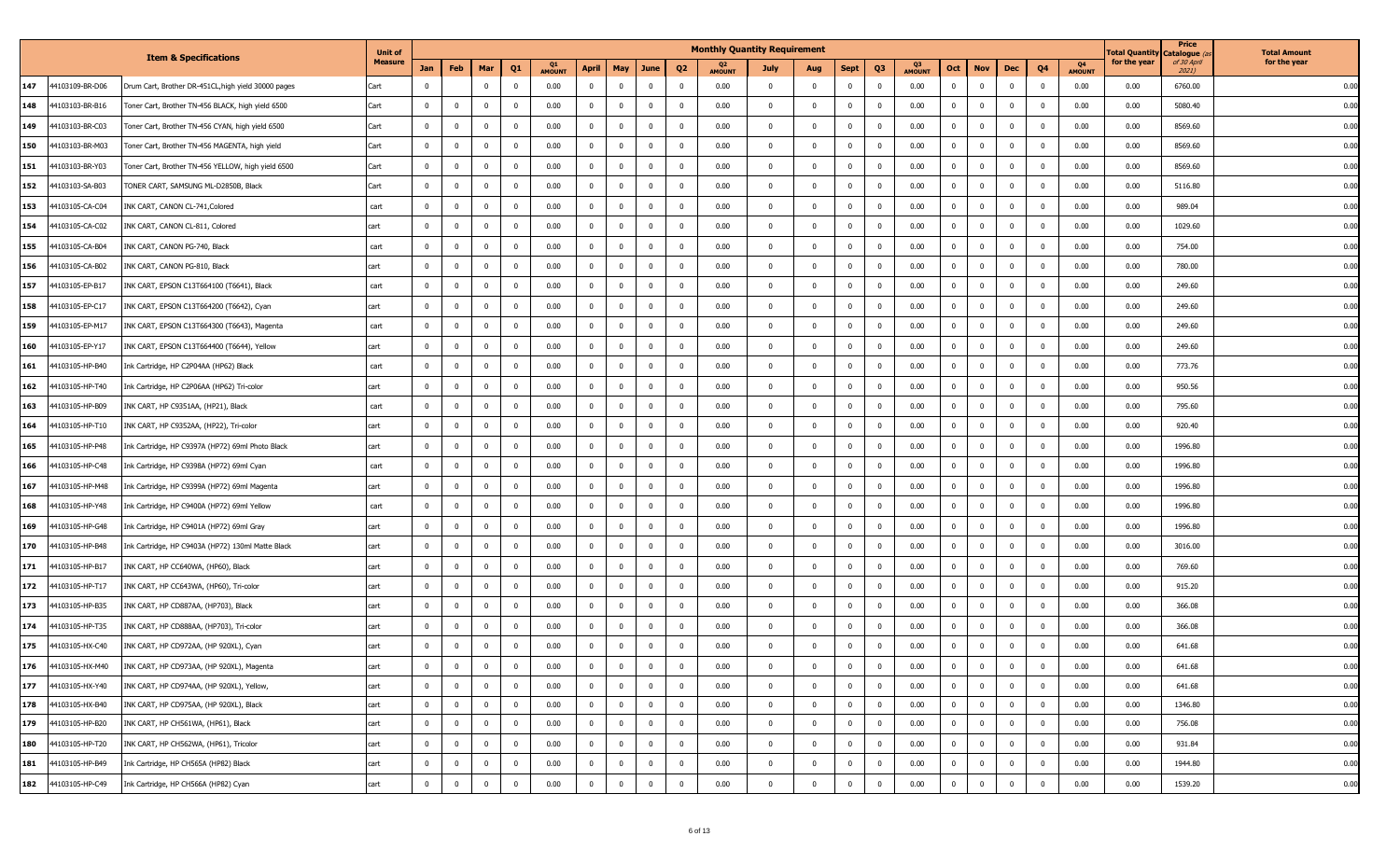|     |                 |                                                | <b>Unit of</b> |                         |                         |                |                          |               |                |                         |                |                         | <b>Monthly Quantity Requirement</b> |                         |                |                |                         |                     |                |                         |                         |                |                     | lotal Quantit | Price<br>Catalogue ( | <b>Total Amount</b> |
|-----|-----------------|------------------------------------------------|----------------|-------------------------|-------------------------|----------------|--------------------------|---------------|----------------|-------------------------|----------------|-------------------------|-------------------------------------|-------------------------|----------------|----------------|-------------------------|---------------------|----------------|-------------------------|-------------------------|----------------|---------------------|---------------|----------------------|---------------------|
|     |                 | <b>Item &amp; Specifications</b>               | <b>Measure</b> | Jan                     | Feb                     | Mar            | Q1                       | <b>AMOUNT</b> | April          | May                     | June           | Q <sub>2</sub>          | <b>AMOUNT</b>                       | July                    | Aug            | Sept           | Q <sub>3</sub>          | Q3<br><b>AMOUNT</b> | Oct            | <b>Nov</b>              | Dec                     | Q4             | Q4<br><b>AMOUNT</b> | for the year  | of 30 April<br>2021) | for the year        |
| 183 | 44103105-HP-M49 | Ink Cartridge, HP CH567A (HP82) Magenta        | cart           | $^{\circ}$              | $\overline{0}$          | $\Omega$       | $\mathbf{0}$             | 0.00          | $\mathbf{0}$   | $\Omega$                | $\mathbf{0}$   | $\mathbf 0$             | 0.00                                | $\Omega$                | $\overline{0}$ | $\overline{0}$ | $\Omega$                | 0.00                | $\mathbf 0$    | $\mathbf 0$             | $\Omega$                | $\Omega$       | 0.00                | 0.00          | 1539.20              | 0.00                |
| 184 | 44103105-HP-Y49 | Ink Cartridge, HP CH568A (HP82) Yellow         | cart           | $^{\circ}$              | $\mathbf{0}$            | $^{\circ}$     | $\overline{\mathbf{0}}$  | 0.00          | $\mathbf 0$    | $\overline{0}$          | $\mathbf 0$    | $\mathbf{0}$            | 0.00                                | $\mathbf{0}$            | $\mathbf 0$    | $\mathbf{0}$   | $^{\circ}$              | 0.00                | $\mathbf{0}$   | $\overline{0}$          | $\overline{0}$          | $\Omega$       | 0.00                | 0.00          | 1539.20              | 0.00                |
| 185 | 44103105-HX-B43 | INK CART, HP CN045AA, (HP950XL), Black         | cart           | $\mathbf 0$             | $\overline{0}$          | $\mathbf 0$    | $\overline{\mathbf{0}}$  | 0.00          | $\mathbf{0}$   | $\overline{\mathbf{0}}$ | $\overline{0}$ | $\mathbf{0}$            | 0.00                                | $\overline{0}$          | $\mathbf 0$    | $\mathbf 0$    | $^{\circ}$              | 0.00                | $\mathbf{0}$   | $\overline{\mathbf{0}}$ | $\overline{\mathbf{0}}$ | $\mathbf{0}$   | 0.00                | 0.00          | 1786.72              | 0.00                |
| 186 | 44103105-HX-C43 | INK CART, HP CN046AA, (HP951XL), Cyan          | cart           | $^{\circ}$              | $\overline{0}$          | $\Omega$       | $\mathbf{0}$             | 0.00          | $\mathbf 0$    | $\Omega$                | $\mathbf{0}$   | $\mathbf{0}$            | 0.00                                | $\mathbf{0}$            | $\mathbf 0$    | $\overline{0}$ | $^{\circ}$              | 0.00                | $\mathbf 0$    | $\mathbf{0}$            | $\overline{0}$          | $\Omega$       | 0.00                | 0.00          | 1326.00              | 0.00                |
| 187 | 44103105-HX-M43 | INK CART, HP CN047AA, (HP951XL), Magenta       | cart           | $^{\circ}$              | $\overline{0}$          | $\overline{0}$ | $\overline{0}$           | 0.00          | $\mathbf 0$    | $\Omega$                | $\mathbf{0}$   | $^{\circ}$              | 0.00                                | $\mathbf{0}$            | $\mathbf 0$    | $^{\circ}$     | $^{\circ}$              | 0.00                | $\mathbf 0$    | $\overline{0}$          | $\mathbf 0$             | $\mathbf{0}$   | 0.00                | 0.00          | 1326.00              | 0.00                |
| 188 | 44103105-HX-Y43 | INK CART, HP CN048AA, (HP951XL). Yellow        | cart           | $\mathbf{0}$            | $\overline{0}$          | $\Omega$       | $\overline{\mathbf{0}}$  | 0.00          | $\mathbf{0}$   | $\Omega$                | $\mathbf{0}$   | $\mathbf 0$             | 0.00                                | $\mathbf 0$             | $\overline{0}$ | $^{\circ}$     | $\Omega$                | 0.00                | $\mathbf 0$    | $\mathbf{0}$            | $\overline{0}$          | $\Omega$       | 0.00                | 0.00          | 1326.00              | 0.00                |
| 189 | 44103105-HP-B36 | INK CART, HP CN692AA, (HP704), Black           | cart           |                         | $\overline{0}$          | $\overline{0}$ |                          | 366.08        | $\mathbf 0$    | $\overline{0}$          | $^{\circ}$     | $\mathbf{0}$            | 0.00                                | $\mathbf{0}$            | $\mathbf 0$    | $^{\circ}$     | $^{\circ}$              | 0.00                | $\mathbf{0}$   | $\overline{0}$          | $^{\circ}$              | $\mathbf{0}$   | 0.00                | 1.00          | 366.08               | 366.08              |
| 190 | 44103105-HP-T36 | INK CART, HP CN693AA, (HP704), Tri-color       | cart           | $\overline{\mathbf{3}}$ | $\overline{\mathbf{0}}$ | $\mathbf 0$    | $\overline{\mathbf{3}}$  | 1,098.24      | $^{\circ}$     | $\overline{0}$          | $\mathbf 0$    | $\mathbf{0}$            | 0.00                                | $\overline{\mathbf{0}}$ | $\mathbf 0$    | $^{\circ}$     | $^{\circ}$              | 0.00                | $\mathbf{0}$   | $\overline{0}$          | $\overline{\mathbf{0}}$ | $\mathbf{0}$   | 0.00                | 3.00          | 366.08               | 1098.24             |
| 191 | 44103105-HP-B33 | INK CART, HP CZ107AA, (HP678), Black           | cart           | $\Omega$                | $\mathbf 0$             | $\Omega$       | $\Omega$                 | 0.00          | $\mathbf 0$    | $\Omega$                | $\Omega$       | 0                       | 0.00                                | $\mathbf 0$             | $\overline{0}$ | $\Omega$       | $\mathbf 0$             | 0.00                | $\mathbf 0$    | $\mathbf 0$             | $\Omega$                |                | 0.00                | 0.00          | 366.08               | 0.00                |
| 192 | 44103105-HP-T33 | INK CART, HP CZ108AA, (HP678), Tricolor        | cart           | $^{\circ}$              | $\overline{0}$          | $\overline{0}$ | $\overline{0}$           | 0.00          | $\mathbf 0$    | $\Omega$                | $\mathbf{0}$   | $\mathbf{0}$            | 0.00                                | $\mathbf{0}$            | $\mathbf 0$    | $\mathbf{0}$   | $^{\circ}$              | 0.00                | $\mathbf 0$    | $\overline{0}$          | $\overline{0}$          | $\mathbf{0}$   | 0.00                | 0.00          | 366.08               | 0.00                |
| 193 | 44103105-HP-B42 | INK CART, HP CZ121A (HP685A), Black            | cart           | $^{\circ}$              | $\overline{0}$          | $\Omega$       | $\overline{\mathbf{0}}$  | 0.00          | $\mathbf{0}$   | $\Omega$                | $\mathbf{0}$   | $^{\circ}$              | 0.00                                | $\Omega$                | $\overline{0}$ | $^{\circ}$     | $\Omega$                | 0.00                | $\mathbf 0$    | $\mathbf{0}$            | $\overline{0}$          | $\Omega$       | 0.00                | 0.00          | 312.00               | 0.00                |
| 194 | 44103105-HP-C33 | INK CART, HP CZ122A (HP685A), Cyan             | cart           | $^{\circ}$              | $\overline{0}$          | $\overline{0}$ | $\overline{\mathbf{0}}$  | 0.00          | $\mathbf 0$    | $\overline{0}$          | $\mathbf{0}$   | $^{\circ}$              | 0.00                                | $\mathbf 0$             | $\mathbf 0$    | $^{\circ}$     | $^{\circ}$              | 0.00                | $\mathbf 0$    | $\overline{\mathbf{0}}$ | $\mathbf{0}$            | $\mathbf{0}$   | 0.00                | 0.00          | 256.88               | 0.00                |
| 195 | 44103105-HP-M33 | INK CART, HP CZ123A (HP685A), Magenta          | cart           | $\mathbf 0$             | $\overline{\mathbf{0}}$ | $\overline{0}$ | $\overline{\mathbf{0}}$  | 0.00          | $^{\circ}$     | $\overline{0}$          | $\mathbf 0$    | $\mathbf{0}$            | 0.00                                | 0                       | $\mathbf 0$    | $^{\circ}$     | $^{\circ}$              | 0.00                | $\mathbf 0$    | $\overline{\mathbf{0}}$ | $\overline{\mathbf{0}}$ | $\mathbf{0}$   | 0.00                | 0.00          | 256.88               | 0.00                |
| 196 | 44103105-HP-Y33 | INK CART, HP CZ124A (HP685A), Yellow           | cart           | $\Omega$                | $\mathbf 0$             | $\Omega$       | $\Omega$                 | 0.00          | $\mathbf 0$    | $\Omega$                | $\mathbf 0$    | 0                       | 0.00                                | 0                       | $\mathbf 0$    | $^{\circ}$     | $\mathbf{0}$            | 0.00                | $\mathbf 0$    | $\mathbf 0$             | $\Omega$                | $\mathbf{0}$   | 0.00                | 0.00          | 256.88               | 0.00                |
| 197 | 44103105-HP-T43 | Ink Cartridge, HP F6V26AA (HP680) Tri-color    | cart           | $^{\circ}$              | $\mathbf{0}$            | $\Omega$       | $\overline{0}$           | 0.00          | $\mathbf 0$    | $\Omega$                | $\mathbf{0}$   | $\mathbf{0}$            | 0.00                                | $\mathbf{0}$            | $\mathbf 0$    | $^{\circ}$     | $\overline{\mathbf{0}}$ | 0.00                | $\mathbf 0$    | $\overline{0}$          | $\overline{0}$          | $\Omega$       | 0.00                | 0.00          | 405.60               | 0.00                |
| 198 | 44103105-HP-B43 | Ink Cartridge, HP F6V27AA (HP680) Black        | cart           | $\mathbf 0$             | $\overline{\mathbf{0}}$ | $\Omega$       | $\overline{\mathbf{0}}$  | 0.00          | $\mathbf{0}$   | $\Omega$                | $\mathbf{0}$   | $^{\circ}$              | 0.00                                | $\Omega$                | $\mathbf 0$    | $\mathbf 0$    | $\Omega$                | 0.00                | $\mathbf 0$    | $\overline{0}$          | $\overline{0}$          | $\Omega$       | 0.00                | 0.00          | 405.60               | 0.00                |
| 199 | 44103105-HP-C50 | Ink Cartridge, HP L0S51AA (HP955) Cyan         | cart           | $^{\circ}$              | $\overline{0}$          | $\overline{0}$ | $\overline{\mathbf{0}}$  | 0.00          | $\mathbf 0$    | $\overline{0}$          | $\mathbf{0}$   | $^{\circ}$              | 0.00                                | $\mathbf{0}$            | $\mathbf 0$    | $^{\circ}$     | $^{\circ}$              | 0.00                | $\mathbf 0$    | $\overline{0}$          | $\overline{0}$          | $\mathbf{0}$   | 0.00                | 0.00          | 995.75               | 0.00                |
| 200 | 44103105-HP-M50 | Ink Cartridge, HP L0S54AA (HP955) Magenta      | cart           | $\mathbf 0$             | $\overline{\mathbf{0}}$ | $\overline{0}$ | $\overline{\mathbf{0}}$  | 0.00          | $^{\circ}$     | $\overline{0}$          | $\mathbf 0$    | $\mathbf{0}$            | 0.00                                | 0                       | $\mathbf 0$    | $^{\circ}$     | $^{\circ}$              | 0.00                | $\mathbf 0$    | $\overline{\mathbf{0}}$ | $\overline{\mathbf{0}}$ | $\mathbf{0}$   | 0.00                | 0.00          | 995.75               | 0.00                |
| 201 | 44103105-HP-Y50 | Ink Cartridge, HP L0S57AA (HP955) Yellow       | cart           | $^{\circ}$              | $\mathbf{0}$            | $\Omega$       | $\Omega$                 | 0.00          | $\mathbf 0$    | $\Omega$                | $\overline{0}$ | 0                       | 0.00                                | 0                       | $\mathbf 0$    | $^{\circ}$     | $\mathbf{0}$            | 0.00                | $\mathbf 0$    | $\mathbf{0}$            | $\overline{0}$          | $\mathbf{0}$   | 0.00                | 0.00          | 995.75               | 0.00                |
| 202 | 44103105-HP-B50 | Ink Cartridge, HP L0S60AA (HP955) Black        | cart           | $\Omega$                | $\mathbf{0}$            | $\Omega$       | $\overline{\mathbf{0}}$  | 0.00          | $\mathbf 0$    | $\Omega$                | $\mathbf{0}$   | $\overline{\mathbf{0}}$ | 0.00                                | $\mathbf{0}$            | $\mathbf 0$    | $^{\circ}$     | $\mathbf{0}$            | 0.00                | $\mathbf 0$    | $\overline{0}$          | $\overline{0}$          | $\Omega$       | 0.00                | 0.00          | 4956.60              | 0.00                |
| 203 | 44103105-HX-C48 | Ink Cartridge, HP L0S63AA (HP955XL) Cyan       | cart           | $\Omega$                | $\overline{0}$          | $\Omega$       | $\Omega$                 | 0.00          | $\mathbf{0}$   | $\Omega$                | $\mathbf{0}$   | $\overline{0}$          | 0.00                                | $\Omega$                | $\overline{0}$ | $\mathbf 0$    | $\Omega$                | 0.00                | $\mathbf 0$    | $\mathbf{0}$            | $\overline{0}$          | $\Omega$       | 0.00                | 0.00          | 1212.64              | 0.00                |
| 204 | 44103105-HX-M48 | Ink Cartridge, HP L0S66AA (HP955XL) Magenta    | cart           | $\Omega$                | $\overline{0}$          | $\Omega$       | $\overline{\mathbf{0}}$  | 0.00          | $\mathbf 0$    | $\overline{0}$          | $^{\circ}$     | $^{\circ}$              | 0.00                                | $\mathbf{0}$            | $\mathbf 0$    | $^{\circ}$     | $^{\circ}$              | 0.00                | $\mathbf 0$    | $\overline{\mathbf{0}}$ | $\overline{0}$          | $\Omega$       | 0.00                | 0.00          | 1212.64              | 0.00                |
| 205 | 44103105-HX-Y48 | Ink Cartridge, HP L0S69AA (HP955XL) Yellow     | cart           | $\mathbf 0$             | $\overline{\mathbf{0}}$ | $\mathbf 0$    | $\overline{\phantom{0}}$ | 0.00          | $\mathbf 0$    | $\overline{\mathbf{0}}$ | $\mathbf{0}$   | $\mathbf 0$             | 0.00                                | $\overline{\mathbf{0}}$ | $\mathbf 0$    | $\mathbf 0$    | $^{\circ}$              | 0.00                | $\mathbf{0}$   | $\overline{\mathbf{0}}$ | $\overline{\mathbf{0}}$ | $\mathbf{0}$   | 0.00                | 0.00          | 1212.64              | 0.00                |
| 206 | 44103105-HX-B48 | Ink Cartridge, HP L0S72AA (HP955XL) Black      | cart           | $^{\circ}$              | $\mathbf{0}$            | $^{\circ}$     | $\mathbf{0}$             | 0.00          | 0              | $\overline{0}$          | $\overline{0}$ | 0                       | 0.00                                | 0                       | $\mathbf 0$    | $^{\circ}$     | $\mathbf 0$             | 0.00                | $\mathbf{0}$   | $\mathbf{0}$            | $\overline{0}$          | $\mathbf{0}$   | 0.00                | 0.00          | 1644.24              | 0.00                |
| 207 | 44103105-HP-C51 | Ink Cartridge, HP T6L89AA (HP905) Cyan         | cart           | $\Omega$                | $\mathbf 0$             | $\Omega$       | $\Omega$                 | 0.00          | $\mathbf 0$    | $\Omega$                | $\mathbf{0}$   | $\overline{\mathbf{0}}$ | 0.00                                | $\Omega$                | $\mathbf 0$    | $^{\circ}$     | $\Omega$                | 0.00                | $\mathbf 0$    | $\mathbf{0}$            | $\overline{0}$          | $\Omega$       | 0.00                | 0.00          | 453.62               | 0.00                |
| 208 | 44103105-HP-M51 | Ink Cartridge, HP T6L93AA (HP905) Magenta      | cart           | $^{\circ}$              | $\overline{0}$          | $\Omega$       | $\overline{\mathbf{0}}$  | 0.00          | 0              | $\Omega$                | $\mathbf{0}$   | $\mathbf{0}$            | 0.00                                | $\mathbf{0}$            | $\overline{0}$ | $^{\circ}$     | 0                       | 0.00                | $\mathbf{0}$   | $\mathbf{0}$            | $\overline{0}$          | $\Omega$       | 0.00                | 0.00          | 453.62               | 0.00                |
| 209 | 44103105-HP-Y51 | Ink Cartridge, HP T6L97AA (HP905) Yellow       | cart           | $\Omega$                | $\mathbf{0}$            | $\Omega$       | $\overline{\mathbf{0}}$  | 0.00          | $\mathbf 0$    | $\Omega$                | $\overline{0}$ | $^{\circ}$              | 0.00                                | $\mathbf{0}$            | $\mathbf 0$    | $\Omega$       | $^{\circ}$              | 0.00                | $\mathbf 0$    | $\overline{\mathbf{0}}$ | $^{\circ}$              | $\Omega$       | 0.00                | 0.00          | 453.62               | 0.00                |
| 210 | 44103105-HP-B51 | Ink Cartridge, HP T6M01AA (HP905) Black        | cart           | $\mathbf 0$             | $\overline{\mathbf{0}}$ | $\overline{0}$ | $\overline{\mathbf{0}}$  | 0.00          | $^{\circ}$     | $^{\circ}$              | $\mathbf 0$    | $\overline{\mathbf{0}}$ | 0.00                                | $\mathbf{0}$            | $\mathbf 0$    | $^{\circ}$     | $\mathbf 0$             | 0.00                | $\mathbf{0}$   | $\overline{\mathbf{0}}$ | $\overline{\mathbf{0}}$ | $\mathbf{0}$   | 0.00                | 0.00          | 741.28               | 0.00                |
| 211 | 44103112-EP-R05 | RIBBON CART, EPSON C13S015516 (#8750), Black   | cart           | $^{\circ}$              | $^{\circ}$              | $^{\circ}$     | $\mathbf{0}$             | 0.00          | 0              | $^{\circ}$              | $\Omega$       | $\mathbf{0}$            | 0.00                                | $\mathbf 0$             | $\mathbf{0}$   | $^{\circ}$     | $^{\circ}$              | 0.00                | $\mathbf 0$    | $\mathbf{0}$            | $^{\circ}$              | $\mathbf{0}$   | 0.00                | 0.00          | 77.43                | 0.00                |
| 212 | 44103112-EP-R07 | RIBBON CART, EPSON C13S015531 (S015086), Black | cart           | $\mathbf 0$             | $\overline{\mathbf{0}}$ | $\mathbf 0$    | $\mathbf 0$              | 0.00          | $\overline{0}$ | $\mathbf{0}$            | $\overline{0}$ | $\overline{\mathbf{0}}$ | 0.00                                | $\mathbf{0}$            | $\mathbf 0$    | $\mathbf{0}$   | $\overline{0}$          | 0.00                | $\mathbf{0}$   | $\overline{0}$          | $\mathbf 0$             | $\mathbf 0$    | 0.00                | 0.00          | 736.32               | 0.00                |
| 213 | 44103112-EP-R13 | RIBBON CART, EPSON C13S015632, Black           | cart           | $\mathbf{0}$            | $\overline{\mathbf{0}}$ | $\mathbf 0$    | $\overline{\mathbf{0}}$  | 0.00          | $\mathbf 0$    | $\Omega$                | $\mathbf 0$    | $\overline{0}$          | 0.00                                | $\Omega$                | $\mathbf 0$    | $\overline{0}$ | $\mathbf{0}$            | 0.00                | $\mathbf 0$    | $\mathbf 0$             | $\overline{0}$          | $\mathbf 0$    | 0.00                | 0.00          | 77.94                | 0.00                |
| 214 | 44103103-BR-B03 | TONER CART, BROTHER TN-2025, Black             | cart           | $\mathbf 0$             | $\overline{0}$          | $\mathbf 0$    | $\overline{\mathbf{0}}$  | 0.00          | $\mathbf 0$    | $\mathbf 0$             | $\mathbf 0$    | $\overline{0}$          | 0.00                                | $\mathbf 0$             | $\mathbf 0$    | $^{\circ}$     | $\mathbf 0$             | 0.00                | $\mathbf 0$    | $\mathbf 0$             | $\overline{0}$          | $\mathbf 0$    | 0.00                | 0.00          | 2685.28              | 0.00                |
| 215 | 44103103-BR-B04 | TONER CART, BROTHER TN-2130, Black             | cart           | $\overline{0}$          | $\overline{0}$          | $\overline{0}$ | $\overline{\mathbf{0}}$  | 0.00          | $\overline{0}$ | $\overline{0}$          | $\overline{0}$ | $\mathbf{0}$            | 0.00                                | $\overline{0}$          | $\mathbf 0$    | $\mathbf{0}$   | $\overline{0}$          | 0.00                | $\overline{0}$ | $\overline{0}$          | $\overline{0}$          | $\overline{0}$ | 0.00                | 0.00          | 1892.80              | 0.00                |
| 216 | 44103103-BR-B05 | TONER CART, BROTHER TN-2150, Black             | cart           | $\overline{0}$          | $\overline{\mathbf{0}}$ | $\mathbf 0$    | $\overline{0}$           | 0.00          | $\overline{0}$ | $\overline{0}$          | $\mathbf 0$    | $\overline{\mathbf{0}}$ | 0.00                                | $\overline{\mathbf{0}}$ | $\mathbf 0$    | $\mathbf 0$    | $\overline{0}$          | 0.00                | $\mathbf 0$    | $\overline{0}$          | $\overline{0}$          | $\overline{0}$ | 0.00                | 0.00          | 2685.28              | 0.00                |
| 217 | 44103103-BR-B09 | TONER CART, BROTHER TN-3320, Black             | cart           | $\mathbf 0$             | $\mathbf 0$             | $\mathbf 0$    | $\overline{0}$           | 0.00          | $\mathbf 0$    | $\overline{0}$          | $\mathbf 0$    | $\overline{\mathbf{0}}$ | 0.00                                | $\mathbf 0$             | $\mathbf{0}$   | $\mathbf 0$    | $\mathbf 0$             | 0.00                | $\mathbf{0}$   | $\overline{\mathbf{0}}$ | $\overline{0}$          | $\mathbf 0$    | 0.00                | 0.00          | 3567.20              | 0.00                |
| 218 | 44103103-BR-B11 | TONER CART, BROTHER TN-3350, Black             | cart           | $\mathbf 0$             | $\overline{0}$          | $\Omega$       | $\overline{0}$           | 0.00          | $\mathbf 0$    | $\overline{0}$          | $\mathbf 0$    | $\mathbf 0$             | 0.00                                | $\mathbf 0$             | $\mathbf 0$    | $\overline{0}$ | $\mathbf 0$             | 0.00                | $\mathbf 0$    | $\mathbf 0$             | $\mathbf{0}$            | $\Omega$       | 0.00                | 0.00          | 5002.40              | 0.00                |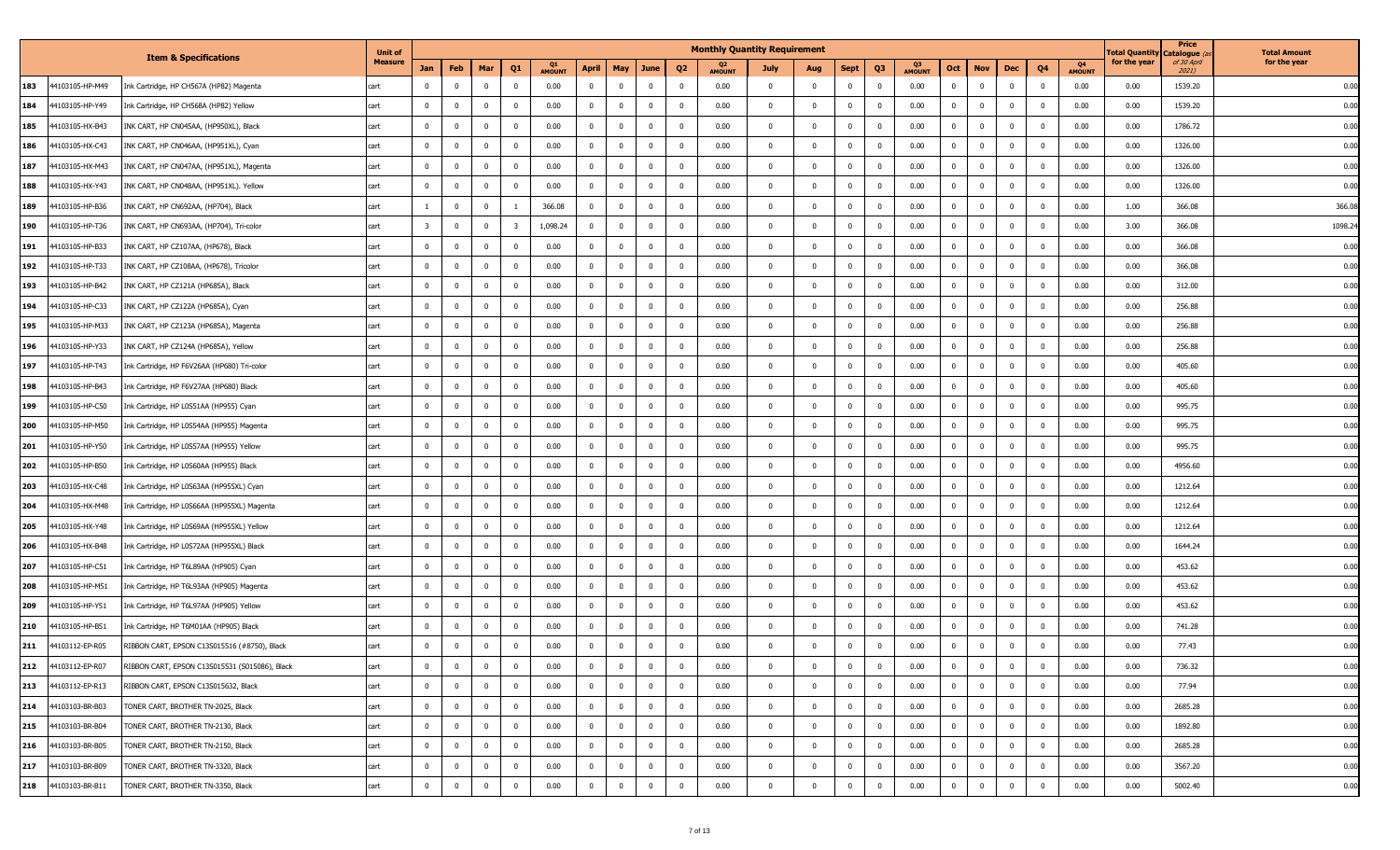|                        |                                                    | <b>Unit of</b> |                |                         |                |                |                     |                |                |                |                         | <b>Monthly Quantity Requirement</b> |                |                |                |                |                     |                |                         |                |              |                     | Total Quantit <sub>)</sub> | Price<br>Catalogue ( | <b>Total Amount</b> |
|------------------------|----------------------------------------------------|----------------|----------------|-------------------------|----------------|----------------|---------------------|----------------|----------------|----------------|-------------------------|-------------------------------------|----------------|----------------|----------------|----------------|---------------------|----------------|-------------------------|----------------|--------------|---------------------|----------------------------|----------------------|---------------------|
|                        | <b>Item &amp; Specifications</b>                   | <b>Measure</b> | Jan            | Feb                     | Mar            | Q <sub>1</sub> | Q1<br><b>AMOUNT</b> | April          | <b>May</b>     | June           | Q <sub>2</sub>          | <b>AMOUNT</b>                       | July           | Aug            | <b>Sept</b>    | Q <sub>3</sub> | Q3<br><b>AMOUNT</b> | Oct            | <b>Nov</b>              | Dec            | Q4           | Q4<br><b>AMOUNT</b> | for the year               | of 30 April<br>2021) | for the year        |
| 219<br>44103103-HP-B12 | TONER CART, HP CB435A, Black                       | cart           |                | $\mathbf 0$             | $\Omega$       | $^{\circ}$     | 0.00                | $\mathbf 0$    | $\Omega$       | $\mathbf 0$    | $\Omega$                | 0.00                                | $\Omega$       | $\mathbf 0$    | $\Omega$       | $\mathbf 0$    | 0.00                | $\mathbf 0$    | $\mathbf{0}$            | $\mathbf 0$    | $\Omega$     | 0.00                | 0.00                       | 3380.00              | 0.00                |
| 220<br>44103103-HP-B14 | TONER CART, HP CB540A, Black                       | cart           | $^{\circ}$     | $\mathbf 0$             | $\mathbf{0}$   | $^{\circ}$     | 0.00                | $\mathbf 0$    | $\mathbf{0}$   | $\mathbf 0$    | $\overline{\mathbf{0}}$ | 0.00                                | $^{\circ}$     | $\mathbf 0$    | $\mathbf{0}$   | $\mathbf 0$    | 0.00                | $\mathbf 0$    | $\mathbf 0$             | $\overline{0}$ | $\mathbf{0}$ | 0.00                | 0.00                       | 3337.36              | 0.00                |
| 221<br>44103103-HP-B18 | TONER CART, HP CE255A, Black                       | cart           | $\mathbf{0}$   | $\mathbf{0}$            | $\mathbf 0$    | $\mathbf{0}$   | 0.00                | $\overline{0}$ | $\mathbf 0$    | $\mathbf{0}$   | $\overline{0}$          | 0.00                                | $\mathbf 0$    | $\mathbf 0$    | $\mathbf{0}$   | $\mathbf{0}$   | 0.00                | $\overline{0}$ | $\overline{\mathbf{0}}$ | $\mathbf{0}$   | $\mathbf{0}$ | 0.00                | 0.00                       | 7332.00              | 0.00                |
| 222<br>44103103-HP-B21 | TONER CART, HP CE278A, Black                       | cart           | $^{\circ}$     | $\overline{0}$          | $\overline{0}$ | $\mathbf 0$    | 0.00                | $\overline{0}$ | $\overline{0}$ | $\mathbf 0$    | $\mathbf{0}$            | 0.00                                | $^{\circ}$     | $\mathbf{0}$   | $\overline{0}$ | $\mathbf 0$    | 0.00                | $\mathbf{0}$   | $\overline{0}$          | $\overline{0}$ | $\mathbf{0}$ | 0.00                | 0.00                       | 3952.00              | 0.00                |
| 223<br>44103103-HP-B22 | TONER CART, HP CE285A (HP85A), Black               | cart           | $\mathbf{0}$   | $\mathbf 0$             | $\mathbf 0$    | $^{\circ}$     | 0.00                | $\mathbf 0$    | $\mathbf 0$    | $\mathbf 0$    | $\overline{\mathbf{0}}$ | 0.00                                | $^{\circ}$     | $\mathbf 0$    | $\mathbf 0$    | $\mathbf 0$    | 0.00                | $\mathbf 0$    | $\overline{\mathbf{0}}$ | $\mathbf 0$    | $\mathbf{0}$ | 0.00                | 0.00                       | 3432.00              | 0.00                |
| 224<br>44103103-HP-B23 | TONER CART, HP CE310A, Black                       | cart           | $\mathbf{0}$   | $\mathbf 0$             | $\Omega$       | $^{\circ}$     | 0.00                | $\overline{0}$ | $\Omega$       | $\mathbf 0$    | $\overline{0}$          | 0.00                                | $\Omega$       | $\mathbf 0$    | $\overline{0}$ | $\mathbf{0}$   | 0.00                | $\mathbf{0}$   | $\mathbf{0}$            | $\mathbf 0$    | $\Omega$     | 0.00                | 0.00                       | 2614.56              | 0.00                |
| 225<br>44103103-HP-C23 | TONER CART, HP CE311A, Cyan                        | cart           | $^{\circ}$     | $\mathbf 0$             | $\mathbf 0$    | $^{\circ}$     | 0.00                | $\mathbf{0}$   | $\mathbf 0$    | $\mathbf 0$    | $\overline{0}$          | 0.00                                | $^{\circ}$     | $\mathbf{0}$   | $\mathbf{0}$   | $\mathbf 0$    | 0.00                | $\mathbf{0}$   | $\mathbf 0$             | $\mathbf{0}$   | $\mathbf{0}$ | 0.00                | 0.00                       | 2542.80              | 0.00                |
| 226<br>44103103-HP-Y23 | TONER CART, HP CE312A, Yellow                      | cart           | $\mathbf 0$    | $\mathbf 0$             | $\mathbf 0$    | $^{\circ}$     | 0.00                | $\overline{0}$ | $\mathbf 0$    | $\mathbf{0}$   | $\overline{0}$          | 0.00                                | $\mathbf 0$    | $\mathbf 0$    | $\overline{0}$ | $\mathbf{0}$   | 0.00                | $\overline{0}$ | $\overline{\mathbf{0}}$ | $\mathbf{0}$   | $\mathbf{0}$ | 0.00                | 0.00                       | 2542.80              | 0.00                |
| 227<br>44103103-HP-M23 | TONER CART, HP CE313A, Magenta                     | cart           |                | $\mathbf 0$             | $\Omega$       | $\mathbf 0$    | 0.00                | $\mathbf 0$    | $\Omega$       | $\mathbf 0$    | $\mathbf{0}$            | 0.00                                | 0              | $\mathbf 0$    | $\Omega$       | $\mathbf{0}$   | 0.00                | $\mathbf{0}$   | $\overline{0}$          | $\mathbf{0}$   | $\Omega$     | 0.00                | 0.00                       | 2542.80              | 0.00                |
| 228<br>44103103-HP-B24 | TONER CART, HP CE320A, Black                       | cart           | $\mathbf{0}$   | $\mathbf 0$             | $\mathbf 0$    | $^{\circ}$     | 0.00                | $\overline{0}$ | $\mathbf 0$    | $\mathbf 0$    | $\overline{\mathbf{0}}$ | 0.00                                | $\mathbf{0}$   | $\mathbf 0$    | $\overline{0}$ | $\mathbf 0$    | 0.00                | $\mathbf 0$    | $\overline{\mathbf{0}}$ | $\mathbf{0}$   | $\mathbf{0}$ | 0.00                | 0.00                       | 2916.16              | 0.00                |
| 229<br>44103103-HP-C24 | TONER CART, HP CE321A, Cyan                        | cart           | $\mathbf{0}$   | $\mathbf 0$             | $^{\circ}$     | $^{\circ}$     | 0.00                | $\mathbf 0$    | $\Omega$       | $\mathbf 0$    | $\overline{0}$          | 0.00                                | $\Omega$       | $\mathbf 0$    | $\overline{0}$ | $\mathbf{0}$   | 0.00                | $\mathbf{0}$   | $\mathbf 0$             | $\mathbf 0$    | $\Omega$     | 0.00                | 0.00                       | 3072.16              | 0.00                |
| 230<br>44103103-HP-Y24 | TONER CART, HP CE322A, Yellow                      | cart           | $\mathbf 0$    | $\mathbf 0$             | $\mathbf 0$    | $\mathbf 0$    | 0.00                | $\mathbf{0}$   | $\mathbf 0$    | $\mathbf 0$    | $\mathbf{0}$            | 0.00                                | $^{\circ}$     | $\mathbf 0$    | $\mathbf{0}$   | $\mathbf 0$    | 0.00                | $\mathbf{0}$   | $\mathbf 0$             | $\mathbf{0}$   | $\mathbf{0}$ | 0.00                | 0.00                       | 3072.16              | 0.00                |
| 231<br>44103103-HP-M24 | TONER CART, HP CE323A, Magenta                     | cart           | $^{\circ}$     | $\mathbf 0$             | $\mathbf 0$    | $^{\circ}$     | 0.00                | $\overline{0}$ | $\mathbf 0$    | $\mathbf{0}$   | $\overline{\mathbf{0}}$ | 0.00                                | 0              | $\mathbf 0$    | $\overline{0}$ | $\mathbf{0}$   | 0.00                | $\overline{0}$ | $\overline{\mathbf{0}}$ | $\mathbf{0}$   | $\mathbf{0}$ | 0.00                | 0.00                       | 3072.16              | 0.00                |
| 232<br>44103103-HP-B25 | TONER CART, HP CE390A, Black                       | cart           | $\Omega$       | $\mathbf 0$             | $\Omega$       | $\mathbf 0$    | 0.00                | $\mathbf{0}$   | $\Omega$       | $\mathbf 0$    | $\mathbf{0}$            | 0.00                                | 0              | $\mathbf 0$    | $\mathbf{0}$   | $\mathbf 0$    | 0.00                | $\mathbf{0}$   | $^{\circ}$              | $\mathbf{0}$   | $\Omega$     | 0.00                | 0.00                       | 8476.00              | 0.00                |
| 233<br>44103103-HP-B26 | TONER CART, HP CE400A, Black                       | cart           | $\mathbf{0}$   | $\overline{\mathbf{0}}$ | $\mathbf 0$    | $^{\circ}$     | 0.00                | $\overline{0}$ | $\overline{0}$ | $\mathbf 0$    | $\overline{\mathbf{0}}$ | 0.00                                | $\mathbf{0}$   | $\mathbf 0$    | $\overline{0}$ | $\mathbf 0$    | 0.00                | $\mathbf{0}$   | $\overline{\mathbf{0}}$ | $\mathbf{0}$   | $\mathbf{0}$ | 0.00                | 0.00                       | 6900.40              | 0.00                |
| 234<br>44103103-HP-C26 | TONER CART, HP CE401A, Cyan                        | cart           | $\mathbf{0}$   | $\mathbf 0$             | $^{\circ}$     | $\mathbf 0$    | 0.00                | $\mathbf 0$    | $\mathbf{0}$   | $\mathbf 0$    | $\overline{0}$          | 0.00                                | $\mathbf{0}$   | $\mathbf 0$    | $\overline{0}$ | $\mathbf 0$    | 0.00                | $\mathbf{0}$   | $\mathbf 0$             | $\mathbf 0$    | $\Omega$     | 0.00                | 0.00                       | 10193.04             | 0.00                |
| 235<br>44103103-HP-Y26 | TONER CART, HP CE402A, Yellow                      | cart           | $\mathbf 0$    | $\mathbf 0$             | $\mathbf 0$    | $\mathbf{0}$   | 0.00                | $\mathbf{0}$   | $\mathbf 0$    | $\mathbf 0$    | $\mathbf{0}$            | 0.00                                | $\mathbf{0}$   | $\mathbf 0$    | $\mathbf{0}$   | $\mathbf 0$    | 0.00                | $\mathbf{0}$   | $\overline{\mathbf{0}}$ | $\mathbf{0}$   | $\mathbf{0}$ | 0.00                | 0.00                       | 10193.04             | 0.00                |
| 236<br>44103103-HP-M26 | TONER CART, HP CE403A, Magenta                     | cart           | $^{\circ}$     | $\mathbf 0$             | $\mathbf 0$    | $^{\circ}$     | 0.00                | $\overline{0}$ | $\mathbf 0$    | $\mathbf{0}$   | $\overline{\mathbf{0}}$ | 0.00                                | 0              | $\mathbf 0$    | $\overline{0}$ | $\mathbf{0}$   | 0.00                | $\overline{0}$ | $\overline{\mathbf{0}}$ | $\mathbf{0}$   | $\mathbf{0}$ | 0.00                | 0.00                       | 10193.04             | 0.00                |
| 237<br>44103103-HP-B27 | TONER CART, HP CE410A, (HP305), Black              | cart           | $^{\circ}$     | $\mathbf 0$             | $\mathbf{0}$   | $\mathbf 0$    | 0.00                | $\mathbf{0}$   | $\Omega$       | $^{\circ}$     | $\mathbf{0}$            | 0.00                                | 0              | $\mathbf 0$    | $\mathbf{0}$   | $\mathbf{0}$   | 0.00                | $\mathbf{0}$   | $^{\circ}$              | $\overline{0}$ | $\mathbf{0}$ | 0.00                | 0.00                       | 4201.60              | 0.00                |
| 238<br>44103103-HP-C27 | TONER CART, HP CE411A, (HP305), Cyan               | cart           | $\mathbf 0$    | $\overline{\mathbf{0}}$ | $\mathbf 0$    | $^{\circ}$     | 0.00                | $\overline{0}$ | $\Omega$       | $\mathbf 0$    | $\mathbf{0}$            | 0.00                                | $\mathbf{0}$   | $\mathbf{0}$   | $\overline{0}$ | $^{\circ}$     | 0.00                | $\mathbf{0}$   | $\overline{\mathbf{0}}$ | $\mathbf 0$    | $\Omega$     | 0.00                | 0.00                       | 6011.20              | 0.00                |
| 239<br>44103103-HP-Y27 | TONER CART, HP CE412A, (HP305), Yellow             | cart           | $\Omega$       | $\mathbf 0$             | $\mathbf{0}$   | $^{\circ}$     | 0.00                | $\mathbf 0$    | $\Omega$       | $\mathbf 0$    | $\Omega$                | 0.00                                | $\Omega$       | $\mathbf 0$    | $\mathbf 0$    | $\mathbf 0$    | 0.00                | $\mathbf{0}$   | $\overline{\mathbf{0}}$ | $\mathbf 0$    | $\Omega$     | 0.00                | 0.00                       | 6011.20              | 0.00                |
| 240<br>44103103-HP-M27 | TONER CART, HP CE413A, (HP305), Magenta            | cart           | $\mathbf 0$    | $\mathbf{0}$            | $\mathbf 0$    | $\overline{0}$ | 0.00                | $\mathbf{0}$   | $\mathbf 0$    | $\mathbf 0$    | $\mathbf{0}$            | 0.00                                | $^{\circ}$     | $\mathbf 0$    | $\mathbf{0}$   | $\mathbf 0$    | 0.00                | $\mathbf 0$    | $\overline{\mathbf{0}}$ | $\mathbf{0}$   | $\mathbf{0}$ | 0.00                | 0.00                       | 6011.20              | 0.00                |
| 241<br>44103103-HP-B28 | TONER CART, HP CE505A, Black                       | cart           | $^{\circ}$     | $\mathbf 0$             | $\mathbf 0$    | $\overline{0}$ | 0.00                | $\overline{0}$ | $\mathbf 0$    | $\mathbf{0}$   | $\overline{\mathbf{0}}$ | 0.00                                | $\mathbf 0$    | $\mathbf 0$    | $\mathbf{0}$   | $\mathbf{0}$   | 0.00                | $\overline{0}$ | $\overline{\mathbf{0}}$ | $\mathbf{0}$   | $\mathbf{0}$ | 0.00                | 0.00                       | 4466.80              | 0.00                |
| 242<br>44103103-HX-B28 | TONER CART, HP CE505X, Black, high cap             | cart           | $^{\circ}$     | $\mathbf 0$             | $\mathbf{0}$   | $\mathbf 0$    | 0.00                | $\mathbf{0}$   | $\Omega$       | $^{\circ}$     | 0                       | 0.00                                | 0              | $\mathbf 0$    | $\mathbf{0}$   | $\mathbf{0}$   | 0.00                | $\mathbf{0}$   | $\overline{\mathbf{0}}$ | $\mathbf{0}$   | $\mathbf{0}$ | 0.00                | 0.00                       | 7332.00              | 0.00                |
| 243<br>44103103-HP-B52 | Toner Cartridge, HP CF217A (HP17A) Black Laser Jet | cart           | $\Omega$       | $\mathbf 0$             | $\overline{0}$ | $\mathbf 0$    | 0.00                | $\overline{0}$ | $\Omega$       | $\mathbf 0$    | $\mathbf{0}$            | 0.00                                | $\mathbf{0}$   | $\mathbf{0}$   | $\overline{0}$ | $^{\circ}$     | 0.00                | $\mathbf 0$    | $\overline{\mathbf{0}}$ | $\mathbf 0$    | $\Omega$     | 0.00                | 0.00                       | 3044.08              | 0.00                |
| 244<br>44103103-HP-B53 | Toner Cartridge, HP CF226A (HP26A) Black LaserJet  | cart           | $\mathbf 0$    | $\mathbf 0$             | $^{\circ}$     | $^{\circ}$     | 0.00                | $\mathbf{0}$   | $\Omega$       | $\mathbf 0$    | $\mathbf{0}$            | 0.00                                | $\mathbf{0}$   | $\mathbf 0$    | $\mathbf{0}$   | $\mathbf 0$    | 0.00                | $\mathbf 0$    | $^{\circ}$              | $\mathbf 0$    | $\Omega$     | 0.00                | 0.00                       | 5787.60              | 0.00                |
| 245<br>44103103-HP-B55 | Toner Cartridge, HP CF280A, LaserJet Pro M401/M425 | cart           | $\Omega$       | $\mathbf{0}$            | $\mathbf 0$    | $^{\circ}$     | 0.00                | $\mathbf{0}$   | $\overline{0}$ | $^{\circ}$     | $\mathbf{0}$            | 0.00                                | $^{\circ}$     | $\mathbf 0$    | $\mathbf{0}$   | $\mathbf 0$    | 0.00                | $\mathbf 0$    | $\overline{\mathbf{0}}$ | $\overline{0}$ | $\Omega$     | 0.00                | 0.00                       | 5200.00              | 0.00                |
| 246<br>44103103-HP-B51 | TONER CART, HP CF280XC, Black                      | cart           | $^{\circ}$     | $\mathbf 0$             | $\mathbf 0$    | $^{\circ}$     | 0.00                | $\mathbf 0$    | $\overline{0}$ | $\mathbf{0}$   | $\overline{\mathbf{0}}$ | 0.00                                | $^{\circ}$     | $\mathbf 0$    | $\overline{0}$ | $\mathbf{0}$   | 0.00                | $\mathbf{0}$   | $\overline{\mathbf{0}}$ | $\mathbf{0}$   | $\mathbf{0}$ | 0.00                | 0.00                       | 9004.32              | 0.00                |
| 247<br>44103103-HP-B56 | Toner Cartridge, HP CF281A (HP81A) Black LaserJet  | cart           | $^{\circ}$     | $\mathbf 0$             | $\mathbf 0$    | $\mathbf 0$    | 0.00                | $\mathbf{0}$   | $\mathbf 0$    | $\mathbf 0$    | $\overline{\mathbf{0}}$ | 0.00                                | $\mathbf{0}$   | $\mathbf 0$    | $\mathbf{0}$   | $\mathbf 0$    | 0.00                | $\mathbf 0$    | $\overline{0}$          | $\overline{0}$ | $\mathbf{0}$ | 0.00                | 0.00                       | 8606.00              | 0.00                |
| 248<br>44103103-HP-B57 | Toner Cartridge, HP CF283A (HP83A) LaserJet Black  | cart           | $^{\circ}$     | $\mathbf 0$             | $\mathbf 0$    | $\mathbf{0}$   | 0.00                | $\overline{0}$ | $\mathbf 0$    | $\mathbf{0}$   | $\overline{\mathbf{0}}$ | 0.00                                | $\mathbf{0}$   | $\mathbf 0$    | $\mathbf 0$    | $\overline{0}$ | 0.00                | $\mathbf{0}$   | $\overline{0}$          | $\mathbf{0}$   | $\mathbf{0}$ | 0.00                | 0.00                       | 3241.70              | 0.00                |
| 249<br>44103103-HX-B51 | Toner Cartridge, HP CF283XC (HP83X) Black LJ       | cart           | $\mathbf{0}$   | $\mathbf 0$             | $\mathbf 0$    | $\mathbf 0$    | 0.00                | $\overline{0}$ | $\mathbf{0}$   | $\mathbf 0$    | $\overline{0}$          | 0.00                                | $\Omega$       | $\mathbf 0$    | $\mathbf 0$    | $\overline{0}$ | 0.00                | $\mathbf{0}$   | $\mathbf{0}$            | $\mathbf 0$    | $\mathbf 0$  | 0.00                | 0.00                       | 4056.00              | 0.00                |
| 250<br>44103103-HP-B58 | Toner Cartridge, HP CF287A (HP87) Black            | cart           | $\mathbf 0$    | $\mathbf 0$             | $\mathbf 0$    | $\mathbf{0}$   | 0.00                | $\overline{0}$ | $\mathbf 0$    | $\mathbf 0$    | $\overline{0}$          | 0.00                                | $\mathbf 0$    | $\mathbf{0}$   | $\overline{0}$ | $\mathbf 0$    | 0.00                | $\mathbf{0}$   | $\overline{\mathbf{0}}$ | $\mathbf 0$    | $\mathbf 0$  | 0.00                | 0.00                       | 10051.00             | 0.00                |
| 251<br>44103103-HX-B52 | Toner Cartridge, HP CF325XC (HP25X) Black LaserJet | cart           | $\overline{0}$ | $\overline{0}$          | $\bf{0}$       | $\overline{0}$ | 0.00                | $\overline{0}$ | $\overline{0}$ | $\overline{0}$ | $\overline{0}$          | 0.00                                | $\overline{0}$ | $\overline{0}$ | $\overline{0}$ | $\overline{0}$ | 0.00                | $\mathbf{0}$   | $\overline{0}$          | $\overline{0}$ | $\mathbf{0}$ | 0.00                | 0.00                       | 13156.00             | 0.00                |
| 252<br>44103103-HP-B60 | Toner Cartridge, HP CF350A Black LJ                | cart           | $\overline{0}$ | $\mathbf 0$             | $\bf{0}$       | $\mathbf 0$    | 0.00                | $\overline{0}$ | $\overline{0}$ | $\mathbf 0$    | $\mathbf 0$             | 0.00                                | $\mathbf 0$    | $\mathbf{0}$   | $\mathbf{0}$   | $\overline{0}$ | 0.00                | $\mathbf 0$    | $\mathbf 0$             | $\mathbf{0}$   | $\bf{0}$     | 0.00                | 0.00                       | 2901.60              | 0.00                |
| 253<br>44103103-HP-C60 | Toner Cartridge, HP CF351A Cyan LJ                 | cart           | $\mathbf{0}$   | $\mathbf 0$             | $\mathbf 0$    | $\mathbf{0}$   | 0.00                | $\bf{0}$       | $\mathbf 0$    | $\mathbf 0$    | $\mathbf 0$             | 0.00                                | $\mathbf 0$    | $\mathbf{0}$   | $\bf{0}$       | $\overline{0}$ | 0.00                | $\mathbf{0}$   | $\overline{0}$          | $\mathbf{0}$   | $\mathbf 0$  | 0.00                | 0.00                       | 2953.60              | 0.00                |
| 254<br>44103103-HP-Y60 | Toner Cartridge, HP CF352A Yellow LJ               | cart           | $\mathbf{0}$   | $\overline{\mathbf{0}}$ | $\Omega$       | $\mathbf 0$    | 0.00                | $\mathbf 0$    | $\overline{0}$ | $\mathbf 0$    | $\mathbf{0}$            | 0.00                                | $\mathbf 0$    | $\mathbf{0}$   | $\overline{0}$ | $\mathbf 0$    | 0.00                | $\mathbf{0}$   | $\mathbf 0$             | $\mathbf{0}$   | $\Omega$     | 0.00                | 0.00                       | 2953.60              | 0.00                |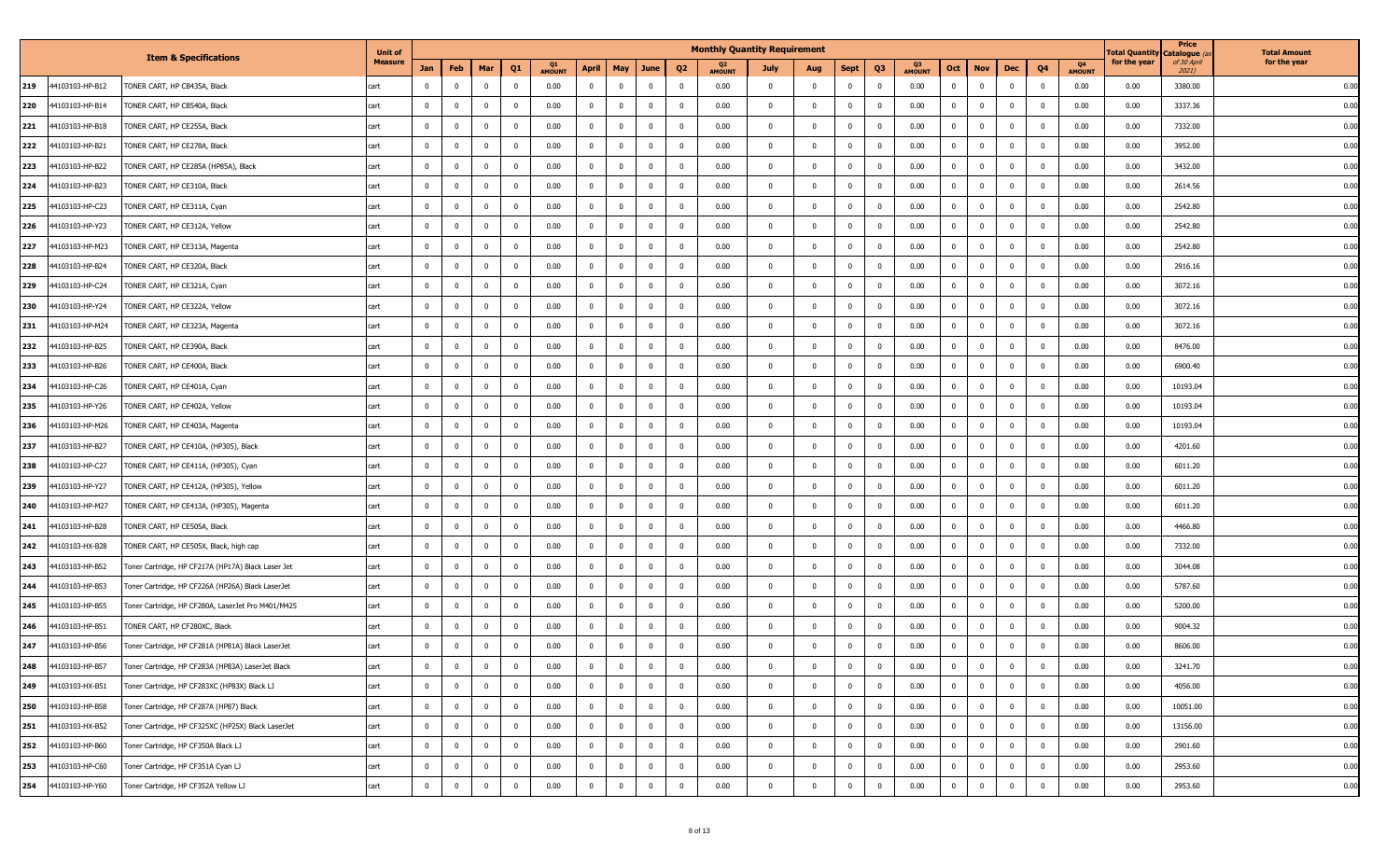|     |                            |                                                    | <b>Unit of</b> |                         |                |                |                         |                            |                         |             |                         |                | <b>Monthly Quantity Requirement</b> |                         |                         |                |                         |                            |                |                         |                         |              |                     | rotal Quantity | Price<br>Catalogue   | <b>Total Amount</b> |
|-----|----------------------------|----------------------------------------------------|----------------|-------------------------|----------------|----------------|-------------------------|----------------------------|-------------------------|-------------|-------------------------|----------------|-------------------------------------|-------------------------|-------------------------|----------------|-------------------------|----------------------------|----------------|-------------------------|-------------------------|--------------|---------------------|----------------|----------------------|---------------------|
|     |                            | <b>Item &amp; Specifications</b>                   | <b>Measure</b> | Jan                     | Feb            | Mar            | Q <sub>1</sub>          | <b>Q1</b><br><b>AMOUNT</b> | April                   | <b>May</b>  | June                    | Q <sub>2</sub> | <b>AMOUNT</b>                       | July                    | Aug                     | <b>Sept</b>    | Q <sub>3</sub>          | <b>Q3</b><br><b>AMOUNT</b> | Oct            | <b>Nov</b>              | Dec                     | Q4           | Q4<br><b>AMOUNT</b> | for the year   | of 30 April<br>2021) | for the year        |
| 255 | 44103103-HP-M60            | Toner Cartridge, HP CF353A Magenta LJ              | cart           | $\overline{0}$          | $\overline{0}$ |                | $\mathbf 0$             | 0.00                       | $\overline{0}$          |             | $\mathbf 0$             | 0              | 0.00                                | $\overline{\mathbf{0}}$ | $\overline{\mathbf{0}}$ | $\mathbf 0$    | $\overline{0}$          | 0.00                       | $\mathbf 0$    | $\overline{0}$          | $\overline{0}$          | $\Omega$     | 0.00                | 0.00           | 2953.60              | 0.00                |
| 256 | 44103103-HP-B61            | Toner Cartridge, HP CF360A (HP508A) Black LaserJet | cart           | $\overline{0}$          | $\mathbf 0$    | $\Omega$       | $\overline{\mathbf{0}}$ | 0.00                       | $\mathbf{0}$            | $\Omega$    | $\overline{0}$          | 0              | 0.00                                | $\mathbf 0$             | $\overline{\mathbf{0}}$ | $\mathbf{0}$   | $\overline{0}$          | 0.00                       | $\mathbf 0$    | $\overline{\mathbf{0}}$ | $^{\circ}$              |              | 0.00                | 0.00           | 7056.40              | 0.00                |
| 257 | 44103103-HP-C61            | Toner Cartridge, HP CF361A (HP508A) Cyan LaserJet  | cart           | $\overline{\mathbf{0}}$ | $\mathbf 0$    | $\mathbf 0$    | $\overline{\mathbf{0}}$ | 0.00                       | $\mathbf{0}$            | $\mathbf 0$ | $\overline{0}$          | 0              | 0.00                                | $\overline{\mathbf{0}}$ | $\overline{\mathbf{0}}$ | $\overline{0}$ | $\overline{\mathbf{0}}$ | 0.00                       | $\mathbf 0$    | $\overline{\mathbf{0}}$ | $\overline{0}$          | $^{\circ}$   | 0.00                | 0.00           | 8846.24              | 0.00                |
| 258 | 44103103-HP-Y61            | Toner Cartridge, HP CF362A (HP508A) Yellow         | cart           | $\overline{0}$          | $\mathbf 0$    | $\Omega$       | 0                       | 0.00                       | $\mathbf 0$             |             | $\mathbf{0}$            | 0              | 0.00                                | $\mathbf 0$             | $\overline{0}$          | $\mathbf 0$    | $^{\circ}$              | 0.00                       | $\mathbf 0$    | $\overline{\mathbf{0}}$ | $\overline{0}$          |              | 0.00                | 0.00           | 8846.24              | 0.00                |
| 259 | 44103103-HP-M61            | Toner Cartridge, HP CF363A (HP508A) Magenta        | cart           | $\overline{0}$          | $\mathbf 0$    | $^{\circ}$     | $\overline{\mathbf{0}}$ | 0.00                       | $\mathbf 0$             | $\Omega$    | $\mathbf 0$             | 0              | 0.00                                | $\mathbf{0}$            | $\overline{0}$          | $\mathbf 0$    | $\overline{\mathbf{0}}$ | 0.00                       | $\mathbf 0$    | $\overline{\mathbf{0}}$ | $\overline{0}$          | $^{\circ}$   | 0.00                | 0.00           | 8846.24              | 0.00                |
| 260 | 44103103-HP-B62            | Toner Cartridge, HP CF400A (HP201A) Black          | cart           | $\overline{\mathbf{0}}$ | $\mathbf 0$    | $\Omega$       | $\overline{\mathbf{0}}$ | 0.00                       | $\overline{0}$          | $\Omega$    | $\mathbf 0$             | 0              | 0.00                                | $\mathbf{0}$            | $\Omega$                | $\mathbf 0$    | $\overline{\mathbf{0}}$ | 0.00                       | $\mathbf 0$    | $\overline{0}$          | $\overline{\mathbf{0}}$ | $\Omega$     | 0.00                | 0.00           | 3429.78              | 0.00                |
| 261 | 44103103-HP-C62            | Toner Cartridge, HP CF401A (HP201A) Cyan           | cart           | $\overline{0}$          | $\mathbf 0$    | $\Omega$       | $\overline{\mathbf{0}}$ | 0.00                       | $\mathbf{0}$            | $\Omega$    | $\overline{0}$          | 0              | 0.00                                | $\mathbf 0$             | $\overline{0}$          | $^{\circ}$     | $\overline{0}$          | 0.00                       | $\mathbf 0$    | $\overline{\mathbf{0}}$ | $\mathbf{0}$            | $\mathbf{0}$ | 0.00                | 0.00           | 4043.83              | 0.00                |
| 262 | 44103103-HP-Y62            | Toner Cartridge, HP CF402A (HP201A) Yellow         | cart           | $\overline{\mathbf{0}}$ | $\mathbf 0$    | $\mathbf 0$    | $\overline{\mathbf{0}}$ | 0.00                       | $\mathbf{0}$            | $^{\circ}$  | $\overline{0}$          | 0              | 0.00                                | $\overline{0}$          | $\overline{0}$          | $\overline{0}$ | $\overline{\mathbf{0}}$ | 0.00                       | $\mathbf 0$    | $\overline{\mathbf{0}}$ | $\overline{0}$          | $\mathbf{0}$ | 0.00                | 0.00           | 4043.83              | 0.00                |
| 263 | 44103103-HP-M62            | Toner Cartridge, HP CF403A (HP201A) Magenta        | cart           | $\Omega$                | $\mathbf 0$    |                | $\Omega$                | 0.00                       | $\mathbf 0$             |             | $\mathbf 0$             | 0              | 0.00                                | $\mathbf 0$             | $\overline{0}$          | $^{\circ}$     | $\overline{0}$          | 0.00                       | $\mathbf 0$    | $\Omega$                | $\mathbf{0}$            |              | 0.00                | 0.00           | 4043.83              | 0.00                |
| 264 | 44103103-HP-B63            | Toner Cartridge, HP CF410A (HP410A) black          | cart           | $\overline{\mathbf{0}}$ | $\mathbf 0$    | $^{\circ}$     | $\overline{\mathbf{0}}$ | 0.00                       | $\mathbf 0$             | $\Omega$    | $\overline{0}$          | $^{\circ}$     | 0.00                                | $\overline{\mathbf{0}}$ | $\overline{0}$          | $\overline{0}$ | $\overline{\mathbf{0}}$ | 0.00                       | $\mathbf 0$    | $\overline{\mathbf{0}}$ | $\overline{0}$          | $\mathbf{0}$ | 0.00                | 0.00           | 4440.80              | 0.00                |
| 265 | 44103103-HX-B54            | Toner Cartridge, HP CF410XC (HP410XC) black        | cart           | $\overline{0}$          | $\mathbf 0$    | $\Omega$       | $\overline{\mathbf{0}}$ | 0.00                       | $\overline{0}$          | $\Omega$    | $\overline{0}$          | 0              | 0.00                                | $\overline{\mathbf{0}}$ | $\overline{0}$          | $\mathbf 0$    | $\overline{\mathbf{0}}$ | 0.00                       | $\mathbf 0$    | $\overline{0}$          | $\overline{0}$          | $\Omega$     | 0.00                | 0.00           | 7441.20              | 0.00                |
| 266 | 44103103-HP-C63            | Toner Cartridge, HP CF411A (HP410A) cyan           | cart           | $\overline{0}$          | $\mathbf 0$    | $\Omega$       | $\overline{\mathbf{0}}$ | 0.00                       | $\mathbf 0$             | $\Omega$    | $\overline{0}$          | 0              | 0.00                                | $\mathbf 0$             | $\overline{0}$          | $\mathbf 0$    | $\overline{0}$          | 0.00                       | $\mathbf 0$    | $\overline{\mathbf{0}}$ | $^{\circ}$              | $\mathbf{0}$ | 0.00                | 0.00           | 5616.00              | 0.00                |
| 267 | 44103103-HX-C54            | Toner Cartridge, HP CF411XC (HP410XC) cyan         | cart           | $\overline{\mathbf{0}}$ | $\mathbf 0$    | $\mathbf 0$    | $\overline{\mathbf{0}}$ | 0.00                       | $\mathbf{0}$            | $^{\circ}$  | $\overline{0}$          | 0              | 0.00                                | $\overline{0}$          | $\overline{\mathbf{0}}$ | $\overline{0}$ | $\overline{\mathbf{0}}$ | 0.00                       | $\mathbf 0$    | $\overline{\mathbf{0}}$ | $\overline{0}$          | $^{\circ}$   | 0.00                | 0.00           | 7472.40              | 0.00                |
| 268 | 44103103-HP-Y63            | Toner Cartridge, HP CF412A (HP410A) yellow         | cart           | $\mathbf{0}$            | $\mathbf 0$    |                | $\mathbf 0$             | 0.00                       | $\mathbf 0$             |             | $\overline{\mathbf{0}}$ | 0              | 0.00                                | $\mathbf 0$             | $^{\circ}$              | $^{\circ}$     | $\overline{0}$          | 0.00                       | $\mathbf 0$    | $\overline{0}$          | $\overline{0}$          |              | 0.00                | 0.00           | 5616.00              | 0.00                |
| 269 | 44103103-HX-Y54            | Toner Cartridge, HP CF412XC (HP410XC) yellow       | cart           | $\overline{0}$          | $\mathbf 0$    | $\Omega$       | $\overline{\mathbf{0}}$ | 0.00                       | $\mathbf 0$             | $\Omega$    | $\mathbf 0$             | 0              | 0.00                                | $\overline{\mathbf{0}}$ | $\overline{0}$          | $^{\circ}$     | $\overline{\mathbf{0}}$ | 0.00                       | $\mathbf 0$    | $\overline{\mathbf{0}}$ | $\overline{0}$          | $\Omega$     | 0.00                | 0.00           | 7472.40              | 0.00                |
| 270 | 44103103-HP-M63            | Toner Cartridge, HP CF413A (HP410A) magenta        | cart           | $\overline{0}$          | $\mathbf 0$    | $\Omega$       | $\overline{\mathbf{0}}$ | 0.00                       | $\overline{0}$          | $\Omega$    | $\overline{\mathbf{0}}$ | $^{\circ}$     | 0.00                                | $\overline{\mathbf{0}}$ | $\overline{0}$          | $\mathbf 0$    | $\overline{\mathbf{0}}$ | 0.00                       | $\mathbf 0$    | $\overline{0}$          | $\overline{0}$          | $\Omega$     | 0.00                | 0.00           | 5616.00              | 0.00                |
| 271 | 44103103-HX-M54            | Toner Cartridge, HP CF413XC (HP410XC) magenta      | cart           | $\overline{0}$          | $\mathbf 0$    | $\Omega$       | $\overline{\mathbf{0}}$ | 0.00                       | $\mathbf 0$             | $\Omega$    | $\overline{\mathbf{0}}$ | $^{\circ}$     | 0.00                                | $\mathbf 0$             | $\overline{0}$          | $\mathbf 0$    | $\overline{0}$          | 0.00                       | $\mathbf 0$    | $\overline{\mathbf{0}}$ | $\overline{0}$          | $^{\circ}$   | 0.00                | 0.00           | 7472.40              | 0.00                |
| 272 | 44103103-HP-B34            | TONER CART, HP Q2612A, Black                       | cart           | $\overline{\mathbf{0}}$ | $\mathbf 0$    | $\mathbf 0$    | $\overline{\mathbf{0}}$ | 0.00                       | $\overline{0}$          | $^{\circ}$  | $\overline{0}$          | 0              | 0.00                                | $\overline{0}$          | $\overline{\mathbf{0}}$ | $\overline{0}$ | $\overline{\mathbf{0}}$ | 0.00                       | $\mathbf 0$    | $\overline{\mathbf{0}}$ | $\overline{0}$          | $^{\circ}$   | 0.00                | 0.00           | 3900.00              | 0.00                |
| 273 | 44103103-HP-B48            | TONER CART, HP Q7553A, Black                       | cart           | $\mathbf{0}$            | $\mathbf 0$    | $\Omega$       | $\mathbf 0$             | 0.00                       | $\mathbf 0$             |             | $\overline{\mathbf{0}}$ | 0              | 0.00                                | $\mathbf 0$             | $\overline{\mathbf{0}}$ | $^{\circ}$     | $\overline{0}$          | 0.00                       | $\mathbf 0$    | $\overline{0}$          | $\overline{0}$          |              | 0.00                | 0.00           | 4399.20              | 0.00                |
| 274 | 44103103-SA-B06            | TONER CART, SAMSUNG MLT-D101S, Black               | cart           | $\overline{0}$          | $\mathbf 0$    | $\Omega$       | $\overline{\mathbf{0}}$ | 0.00                       | $\mathbf 0$             |             | $\mathbf{0}$            | $\mathbf 0$    | 0.00                                | $\mathbf{0}$            | $\overline{0}$          | $^{\circ}$     | $\overline{0}$          | 0.00                       | $\mathbf 0$    | $\overline{0}$          | $\overline{\mathbf{0}}$ |              | 0.00                | 0.00           | 3406.00              | 0.00                |
| 275 | 44103103-SA-B07            | TONER CART, SAMSUNG MLT-D103S, Black               | cart           | $\mathbf 0$             | $\mathbf 0$    | $\Omega$       | $\overline{\mathbf{0}}$ | 0.00                       | $\overline{0}$          |             | $\overline{0}$          | $\mathbf 0$    | 0.00                                | $\overline{\mathbf{0}}$ | $\overline{0}$          | $\mathbf 0$    | $\overline{0}$          | 0.00                       | $\mathbf 0$    | $\overline{0}$          | $\overline{0}$          | $\Omega$     | 0.00                | 0.00           | 2350.40              | 0.00                |
| 276 | 44103103-SA-B08            | TONER CART, SAMSUNG MLT-D104S, Black               | cart           | $\overline{0}$          | $\mathbf 0$    | $\Omega$       | $\overline{\mathbf{0}}$ | 0.00                       | $\mathbf 0$             | $\Omega$    | $\overline{\mathbf{0}}$ | 0              | 0.00                                | $\overline{0}$          | $\overline{0}$          | $^{\circ}$     | $\overline{0}$          | 0.00                       | $\mathbf 0$    | $\overline{\mathbf{0}}$ | $\mathbf{0}$            | $\Omega$     | 0.00                | 0.00           | 2454.40              | 0.00                |
| 277 | 44103103-SA-B09            | TONER CART, SAMSUNG MLT-D105L, Black               | cart           | $\overline{\mathbf{0}}$ | $\mathbf 0$    | $\mathbf 0$    | $\overline{\mathbf{0}}$ | 0.00                       | $\mathbf{0}$            | $^{\circ}$  | $\overline{\mathbf{0}}$ | 0              | 0.00                                | $\overline{\mathbf{0}}$ | $\overline{0}$          | $\overline{0}$ | $\overline{\mathbf{0}}$ | 0.00                       | $\mathbf 0$    | $\overline{\mathbf{0}}$ | $\overline{0}$          | $\mathbf{0}$ | 0.00                | 0.00           | 3380.00              | 0.00                |
| 278 | 44103103-SA-B14            | TONER CART, Samsung MLT-D108S, Black               | cart           | $\mathbf{0}$            | $\mathbf 0$    | $^{\circ}$     | $\overline{\mathbf{0}}$ | 0.00                       | $\mathbf 0$             | $\Omega$    | $\overline{\mathbf{0}}$ | 0              | 0.00                                | $\mathbf 0$             | $\overline{\mathbf{0}}$ | $^{\circ}$     | $\overline{0}$          | 0.00                       | $\mathbf 0$    | $\mathbf 0$             | $\mathbf 0$             | $\mathbf 0$  | 0.00                | 0.00           | 2875.58              | 0.00                |
| 279 | 44103103-SA-B21            | TONER CART, Samsung MLT-D203E, Black               | cart           | $\overline{0}$          | $\mathbf 0$    | $\Omega$       | $\mathbf 0$             | 0.00                       | $\mathbf 0$             |             | $\mathbf{0}$            | 0              | 0.00                                | $\mathbf{0}$            | $\overline{0}$          | $^{\circ}$     | $\overline{0}$          | 0.00                       | $\mathbf{0}$   | $\overline{0}$          | $\mathbf{0}$            |              | 0.00                | 0.00           | 7259.20              | 0.00                |
| 280 | 44103103-SA-B18            | TONER CART, Samsung MLT-D203L, Black               | cart           | $\overline{0}$          | $\mathbf 0$    | $\Omega$       | $\mathbf 0$             | 0.00                       | $\overline{\mathbf{0}}$ |             | $\mathbf 0$             | 0              | 0.00                                | $\overline{\mathbf{0}}$ | $\overline{0}$          | $^{\circ}$     | $\overline{0}$          | 0.00                       | $\mathbf 0$    | $\overline{0}$          | $\overline{\mathbf{0}}$ | $\Omega$     | 0.00                | 0.00           | 3458.00              | 0.00                |
| 281 | 44103103-SA-B20            | TONER CART, Samsung MLT-D203U, Black               | cart           | $\overline{\mathbf{0}}$ | $\mathbf 0$    | $\Omega$       | $\overline{\mathbf{0}}$ | 0.00                       | $\mathbf 0$             | $\Omega$    | $\overline{\mathbf{0}}$ | 0              | 0.00                                | $^{\circ}$              | $\overline{0}$          | $^{\circ}$     | $\overline{0}$          | 0.00                       | $\mathbf 0$    | $\overline{\mathbf{0}}$ | $\mathbf{0}$            |              | 0.00                | 0.00           | 6442.80              | 0.00                |
| 282 | 44103103-SA-B12            | TONER CART, SAMSUNG MLT-D205E, Black               | cart           | $\overline{\mathbf{0}}$ | $\mathbf 0$    | $\mathbf 0$    | $\overline{\mathbf{0}}$ | 0.00                       | $\overline{0}$          | $^{\circ}$  | $\overline{\mathbf{0}}$ | 0              | 0.00                                | $\overline{\mathbf{0}}$ | $\overline{\mathbf{0}}$ | $^{\circ}$     | $\overline{\mathbf{0}}$ | 0.00                       | $\mathbf 0$    | $\overline{\mathbf{0}}$ | $\overline{0}$          | $^{\circ}$   | 0.00                | 0.00           | 7321.14              | 0.00                |
| 283 | 44103103-SA-B05            | TONER CART, SAMSUNG MLT-D205L, Black               | cart           | $\overline{0}$          | $\mathbf 0$    | $^{\circ}$     | $\overline{\mathbf{0}}$ | 0.00                       | $\mathbf 0$             | $^{\circ}$  | $\overline{0}$          | 0              | 0.00                                | $\mathbf 0$             | $^{\circ}$              | $^{\circ}$     | $\overline{0}$          | 0.00                       | $\overline{0}$ | $\overline{\mathbf{0}}$ | $\overline{0}$          |              | 0.00                | 0.00           | 3962.24              | 0.00                |
| 284 | 44103103-SA-B10            | TONER CART, SAMSUNG SCX-D6555A, Black              | cart           | $\overline{0}$          | $\mathbf 0$    | $\mathbf{0}$   | $\overline{\mathbf{0}}$ | 0.00                       | $\bf{0}$                | $\mathbf 0$ | $\overline{0}$          | $\mathbf 0$    | 0.00                                | $\overline{0}$          | $\overline{\mathbf{0}}$ | $\overline{0}$ | $\overline{0}$          | 0.00                       | $\mathbf{0}$   | $\overline{\mathbf{0}}$ | $\overline{0}$          | $^{\circ}$   | 0.00                | 0.00           | 4066.40              | 0.00                |
| 285 | 44103103-BR-B15            | TONER CART, BROTHER TN-3478, Black                 | cart           | $\overline{0}$          | $\mathbf 0$    | $\overline{2}$ | $\overline{2}$          | 12,740.00                  | $\bf{0}$                | $\mathbf 0$ | $\overline{0}$          | $\mathbf 0$    | 0.00                                | $\overline{2}$          | $\overline{0}$          | $\bf{0}$       | $\overline{2}$          | 12,740.00                  | $\mathbf 0$    | $\overline{0}$          | $\overline{0}$          | $\Omega$     | 0.00                | 4.00           | 6370.00              | 25480.00            |
| 286 | 44103103-CA-B00            | TONER CART, CANON CRG 324 II                       | cart           | $\overline{0}$          | $\mathbf 0$    | $\mathbf 0$    | $\overline{\mathbf{0}}$ | 0.00                       | $\overline{0}$          | $\mathbf 0$ | $\overline{0}$          | $\mathbf 0$    | 0.00                                | $\mathbf 0$             | $\overline{0}$          | $\mathbf 0$    | $\mathbf 0$             | 0.00                       | $\mathbf{0}$   | $\overline{\mathbf{0}}$ | $\mathbf 0$             | $\Omega$     | 0.00                | 0.00           | 13399.36             | 0.00                |
|     |                            | AUDIO AND VISUAL EQUIPMENT AND SUPPLIES            |                |                         |                |                |                         |                            |                         |             |                         |                |                                     |                         |                         |                |                         |                            |                |                         |                         |              |                     |                |                      |                     |
| 287 | 45121517-DO-C02            | DOCUMENT CAMERA, 8 MP                              | unit           | $\overline{0}$          | $\mathbf 0$    | $\mathbf 0$    | $\overline{\mathbf{0}}$ | 0.00                       | $\overline{0}$          | $\mathbf 0$ | $\overline{0}$          | $\mathbf 0$    | 0.00                                | $\mathbf 0$             | $\overline{0}$          | $\bf{0}$       | $\overline{0}$          | 0.00                       | $\mathbf 0$    | $\overline{\mathbf{0}}$ | $\overline{0}$          | $\mathbf{0}$ | 0.00                | 0.00           | 23623.60             | 0.00                |
| 288 | 45111609-MM-P01            | MULTIMEDIA PROJECTOR                               | unit           | $\overline{\mathbf{0}}$ | $\mathbf{1}$   | $\Omega$       | $\mathbf{1}$            | 17,472.00                  | $\mathbf{0}$            | $\Omega$    | $\overline{0}$          | $\mathbf 0$    | 0.00                                | $\mathbf{0}$            | $\overline{0}$          | $\Omega$       | $\mathbf{0}$            | 0.00                       | $\mathbf{0}$   | $\overline{\mathbf{0}}$ | $\Omega$                | $\Omega$     | 0.00                | 1.00           | 17472.00             | 17472.00            |
|     | <b>FLAG OR ACCESSORIES</b> |                                                    |                |                         |                |                |                         |                            |                         |             |                         |                |                                     |                         |                         |                |                         |                            |                |                         |                         |              |                     |                |                      |                     |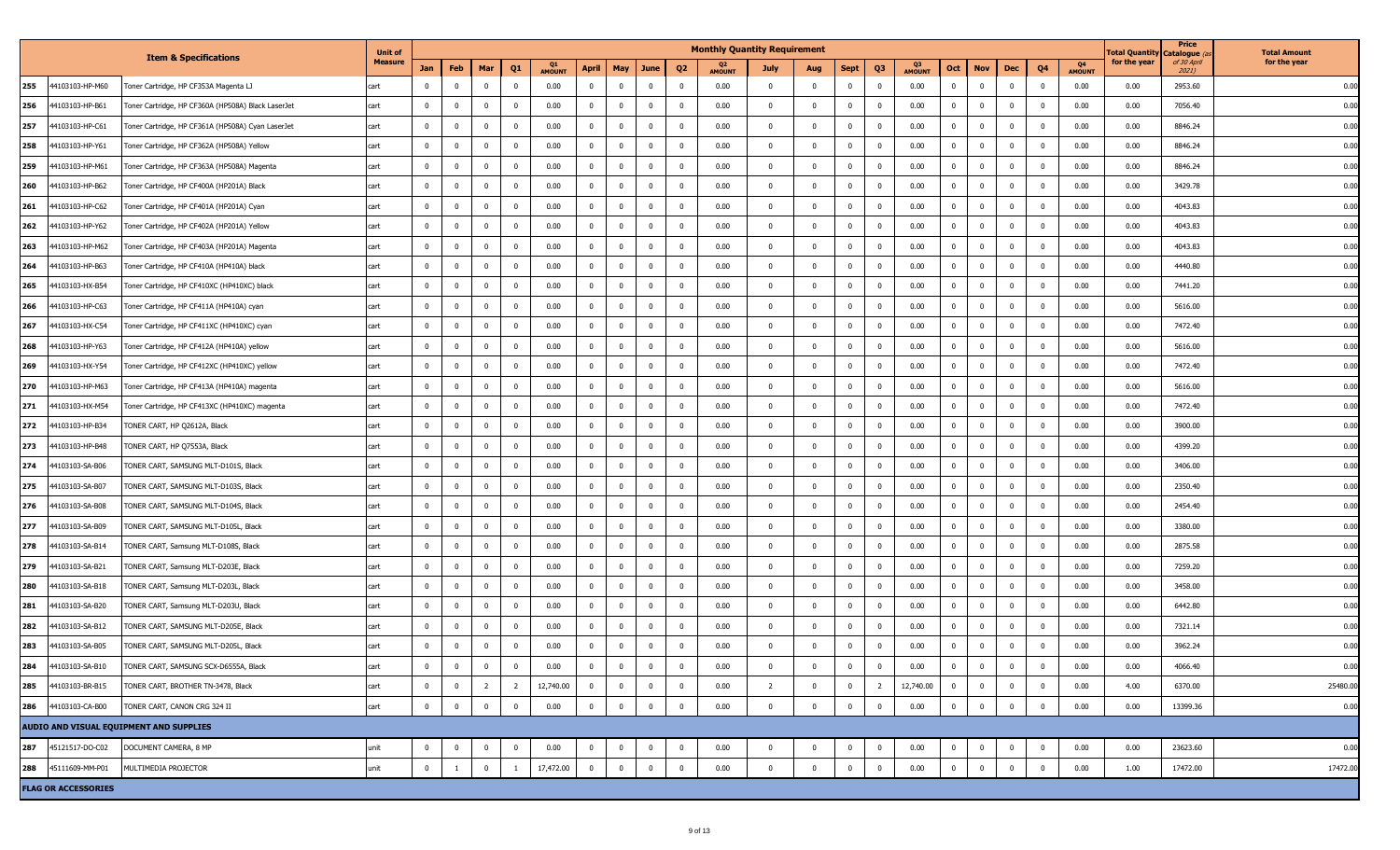|                 |                                  |                                                                  | <b>Unit of</b> |                |                         |                |                         |                          |                         |                         |                |                         | <b>Monthly Quantity Requirement</b> |                         |              |                |                |                     |                |                         |                |                |                     | <b>Fotal Quantity</b> | Price<br>Catalogue (a | <b>Total Amount</b> |
|-----------------|----------------------------------|------------------------------------------------------------------|----------------|----------------|-------------------------|----------------|-------------------------|--------------------------|-------------------------|-------------------------|----------------|-------------------------|-------------------------------------|-------------------------|--------------|----------------|----------------|---------------------|----------------|-------------------------|----------------|----------------|---------------------|-----------------------|-----------------------|---------------------|
|                 |                                  | <b>Item &amp; Specifications</b>                                 | <b>Measure</b> | Jan            | Feb                     | Mar            | Q1                      | $_{01}$<br><b>AMOUNT</b> | April                   | May                     | June           | Q <sub>2</sub>          | Q2<br><b>AMOUNT</b>                 | July                    | Aug          | <b>Sept</b>    | Q3             | Q3<br><b>AMOUNT</b> | Oct            | <b>Nov</b>              | Dec            | Q <sub>4</sub> | Q4<br><b>AMOUNT</b> | for the year          | of 30 April<br>2021)  | for the year        |
| 289             | 55121905-PH-F01                  | PHILIPPINE NATIONAL FLAG                                         | piece          | $\mathbf 0$    | $\overline{0}$          | $\mathbf 0$    | $\overline{0}$          | 0.00                     | $\overline{\mathbf{0}}$ | 5 <sub>5</sub>          | $\mathbf 0$    | 5                       | 1,424.20                            | $\overline{0}$          | $\mathbf 0$  | $\mathbf 0$    | $\mathbf 0$    | 0.00                | $\mathbf{0}$   | $\overline{0}$          | $\mathbf 0$    | $\overline{0}$ | 0.00                | 5.00                  | 284.84                | 1424.20             |
|                 | <b>PRINTED PUBLICATIONS</b>      |                                                                  |                |                |                         |                |                         |                          |                         |                         |                |                         |                                     |                         |              |                |                |                     |                |                         |                |                |                     |                       |                       |                     |
| 290             | 55101524-RA-H01                  | HANDBOOK (RA 9184), 8th edition                                  | book           | $\mathbf{0}$   | $\overline{\mathbf{0}}$ | $\mathbf 0$    | $\overline{\mathbf{0}}$ | 0.00                     | $\overline{\mathbf{0}}$ | $\mathbf 0$             | $\pmb{0}$      | $\mathbf 0$             | 0.00                                | $\overline{0}$          | $\mathbf{0}$ | $\mathbf 0$    | $\overline{0}$ | 0.00                | $\mathbf{0}$   | $\overline{0}$          | $\mathbf{0}$   | $\overline{0}$ | 0.00                | 0.00                  | 37.21                 | 0.00                |
|                 | <b>FIRE FIGHTING EQUIPMENT</b>   |                                                                  |                |                |                         |                |                         |                          |                         |                         |                |                         |                                     |                         |              |                |                |                     |                |                         |                |                |                     |                       |                       |                     |
| 291             | 46191601-FE-M01                  | FIRE EXTINGUISHER, dry chemical                                  | unit           | $\mathbf{0}$   | $\overline{0}$          | $^{\circ}$     | $\mathbf 0$             | 0.00                     | $\overline{0}$          | - 1                     | $\mathbf{0}$   | -1                      | 1,144.00                            | $\overline{0}$          | $\mathbf 0$  | $\overline{0}$ | $\mathbf{0}$   | 0.00                | $\mathbf 0$    | $\overline{0}$          | $\mathbf{0}$   | $\overline{0}$ | 0.00                | 1.00                  | 1144.00               | 1144.00             |
| 292             | 46191601-FE-H01                  | FIRE EXTINGUISHER, pure HCFC                                     | unit           | $\mathbf 0$    | $\mathbf 0$             | 1              |                         | 5,613.25                 | $\mathbf 0$             | $\mathbf{0}$            | $\mathbf{0}$   | $\mathbf 0$             | 0.00                                | $\mathbf 0$             | $\mathbf 0$  | $\Omega$       | $\overline{0}$ | 0.00                | $\mathbf 0$    | $\overline{0}$          | $\mathbf{0}$   | $\Omega$       | 0.00                | 1.00                  | 5613.25               | 5613.25             |
|                 | <b>CONSUMER ELECTRONICS</b>      |                                                                  |                |                |                         |                |                         |                          |                         |                         |                |                         |                                     |                         |              |                |                |                     |                |                         |                |                |                     |                       |                       |                     |
| 293             | 52161535-DV-R01                  | DIGITAL VOICE RECORDER                                           | unit           | $\mathbf{0}$   | $\overline{0}$          | $\mathbf 0$    | $\mathbf 0$             | 0.00                     | $\overline{\mathbf{0}}$ | $\mathbf{0}$            | $\mathbf{0}$   | $\overline{\mathbf{0}}$ | 0.00                                | $\mathbf 0$             | $\mathbf{0}$ | $\mathbf 0$    | $\overline{0}$ | 0.00                | $\mathbf 0$    | $\mathbf 0$             | $\mathbf{0}$   | $\overline{0}$ | 0.00                | 0.00                  | 6415.64               | 0.00                |
|                 | <b>FURNITURE AND FURNISHINGS</b> |                                                                  |                |                |                         |                |                         |                          |                         |                         |                |                         |                                     |                         |              |                |                |                     |                |                         |                |                |                     |                       |                       |                     |
| 294             | 56101504-CM-B01                  | MONOBLOC CHAIR, beige                                            | piece          | $\mathbf{0}$   | $\mathbf 0$             | $^{\circ}$     | $\overline{\mathbf{0}}$ | 0.00                     | $\bf{0}$                | $\mathbf{0}$            | $\mathbf 0$    | $\overline{\mathbf{0}}$ | 0.00                                | $\mathbf{0}$            | $\mathbf 0$  | $\mathbf{0}$   | $\mathbf{0}$   | 0.00                | $\mathbf 0$    | $\bf{0}$                | $\mathbf{0}$   | $\overline{0}$ | 0.00                | 0.00                  | 303.68                | 0.00                |
| 295             | 56101504-CM-W01                  | MONOBLOC CHAIR, white                                            | piece          | $\mathbf 0$    | $\overline{0}$          | $12\,$         | 12                      | 3,619.20                 | $\mathbf 0$             | $\overline{0}$          | $\overline{0}$ | $\mathbf{0}$            | 0.00                                | $\mathbf 0$             | $\mathbf 0$  | $\mathbf{0}$   | $\overline{0}$ | 0.00                | $\overline{0}$ | $\overline{0}$          | $\mathbf{0}$   | $\mathbf 0$    | 0.00                | 12.00                 | 301.60                | 3619.20             |
| 296             | 56101519-TM-S01                  | MONOBLOC TABLE, white                                            | unit           | $^{\circ}$     | $\overline{\mathbf{0}}$ | $\mathbf 0$    | $\overline{0}$          | 0.00                     | $\mathbf 0$             | $\overline{0}$          | $\mathbf 0$    | $\mathbf 0$             | 0.00                                | $\mathbf 0$             | $\mathbf 0$  | $\mathbf 0$    | $\mathbf{0}$   | 0.00                | $\mathbf{0}$   | $\overline{\mathbf{0}}$ | $\mathbf{0}$   | $\Omega$       | 0.00                | 0.00                  | 1235.52               | 0.00                |
| 297             | 56101519-TM-S02                  | MONOBLOC TABLE, beige                                            | unit           | $\mathbf 0$    | $\mathbf{0}$            | $\Omega$       | $\overline{0}$          | 0.00                     | $\mathbf 0$             | $\Omega$                | $\mathbf{0}$   | $\mathbf 0$             | 0.00                                | $\mathbf 0$             | $\mathbf 0$  | $\Omega$       | $\overline{0}$ | 0.00                | $\mathbf 0$    | $\overline{\mathbf{0}}$ | $\mathbf 0$    | $\Omega$       | 0.00                | 0.00                  | 1088.88               | 0.00                |
|                 |                                  | ARTS AND CRAFTS EQUIPMENT AND ACCESSORIES AND SUPPLIES           |                |                |                         |                |                         |                          |                         |                         |                |                         |                                     |                         |              |                |                |                     |                |                         |                |                |                     |                       |                       |                     |
| 298             | 60121413-CB-P01                  | CLEARBOOK, 20 Transparent pockets, A4                            | piece          | $\mathbf{0}$   | $\overline{0}$          | $\mathbf 0$    | $\overline{\mathbf{0}}$ | 0.00                     | $\mathbf 0$             | $\overline{0}$          | $\mathbf{0}$   | $\mathbf 0$             | 0.00                                | $\overline{\mathbf{0}}$ | $\mathbf 0$  | $\mathbf 0$    | $\overline{0}$ | 0.00                | $\mathbf{0}$   | $\overline{\mathbf{0}}$ | $\mathbf{0}$   | $\overline{0}$ | 0.00                | 0.00                  | 37.04                 | 0.00                |
| 299             | 60121413-CB-P02                  | CLEARBOOK, 20 Transparent pockets, Legal                         | piece          | $\mathbf 0$    | $\mathbf 0$             | $\mathbf 0$    | $\overline{\mathbf{0}}$ | 0.00                     | $\pmb{0}$               | $\overline{0}$          | $\mathbf 0$    | $\mathbf 0$             | 0.00                                | $\mathbf 0$             | $\mathbf 0$  | $\mathbf 0$    | $\overline{0}$ | 0.00                | $\mathbf{0}$   | $\mathbf 0$             | $\mathbf{0}$   | $\Omega$       | 0.00                | 0.00                  | 38.41                 | 0.00                |
| 300             | 60121534-ER-P01                  | ERASER, plastic/rubber                                           | piece          | $\mathbf 0$    | $\overline{\mathbf{0}}$ | $\mathbf 0$    | $\overline{\mathbf{0}}$ | 0.00                     | $\mathbf{0}$            | $\overline{0}$          | $\mathbf 0$    | $\mathbf{0}$            | 0.00                                | $\overline{0}$          | $\mathbf 0$  | $\mathbf{0}$   | $\mathbf 0$    | 0.00                | $\mathbf{0}$   | $\mathbf 0$             | $\mathbf{0}$   | $\mathbf 0$    | 0.00                | 0.00                  | 4.37                  | 0.00                |
| 301             | 60121524-SP-G01                  | SIGN PEN, black                                                  | piece          | 30             | 12                      | $\mathbf 0$    | 42                      | 850.92                   | 30                      | 12                      | 24             | 66                      | 1,337.16                            | 30                      | $\mathbf 0$  | $\mathbf 0$    | 30             | 607.80              | 24             | $\overline{\mathbf{0}}$ | $\mathbf 0$    | 24             | 486.24              | 162.00                | 20.26                 | 3282.1              |
| 302             | 60121524-SP-G02                  | SIGN PEN, blue                                                   | piece          | $\overline{2}$ | $\overline{\mathbf{0}}$ | $\mathbf 0$    | $\overline{2}$          | 40.52                    | $\overline{\mathbf{3}}$ | $\mathbf{0}$            | $\bf{0}$       | $\overline{\mathbf{3}}$ | 60.78                               | $\mathbf 0$             | $\mathbf{0}$ | $\mathbf{0}$   | $\mathbf{0}$   | 0.00                | $\overline{0}$ | $\overline{\mathbf{0}}$ | $\mathbf{0}$   | $\overline{0}$ | 0.00                | 5.00                  | 20.26                 | 101.30              |
| 303             | 60121524-SP-G03                  | SIGN PEN, red                                                    | piece          | $\mathbf 0$    | $\mathbf 0$             | $\Omega$       | $\overline{\mathbf{0}}$ | 0.00                     | $\mathbf 0$             | $\overline{0}$          | $\mathbf 0$    | $\mathbf 0$             | 0.00                                | $\mathbf 0$             | $\mathbf 0$  | $\overline{0}$ | $\overline{0}$ | 0.00                | $\mathbf{0}$   | $\overline{\mathbf{0}}$ | $\mathbf{0}$   | $\overline{0}$ | 0.00                | 0.00                  | 20.26                 | 0.00                |
| 304             | 60121124-WR-P01                  | WRAPPING PAPER, kraft                                            | pack           | $\mathbf 0$    | $\mathbf{0}$            | $\mathbf{0}$   | $\overline{\mathbf{0}}$ | 0.00                     | $\mathbf 0$             | $\mathbf{0}$            | $\mathbf{0}$   | $\mathbf 0$             | 0.00                                | $\mathbf 0$             | $\mathbf 0$  | $\overline{0}$ | $\mathbf 0$    | 0.00                | $\mathbf 0$    | $\overline{\mathbf{0}}$ | $\mathbf 0$    | $\Omega$       | 0.00                | 0.00                  | 154.84                | 0.00                |
| <b>SOFTWARE</b> |                                  |                                                                  |                |                |                         |                |                         |                          |                         |                         |                |                         |                                     |                         |              |                |                |                     |                |                         |                |                |                     |                       |                       |                     |
|                 | 43231513-SFT-001                 | Business function specific software                              | license        | $\mathbf 0$    | $\mathbf 0$             | $^{\circ}$     | $\overline{\mathbf{0}}$ | 0.00                     | $\pmb{0}$               | $\overline{0}$          | $\mathbf 0$    | $\overline{\mathbf{0}}$ | 0.00                                | $\mathbf 0$             | $\mathbf 0$  | $\mathbf 0$    | $\overline{0}$ | 0.00                | $\mathbf{0}$   | $\overline{\mathbf{0}}$ | $\mathbf{0}$   |                | 0.00                | 0.00                  | 0.00                  | 0.00                |
| 2               | 43231602-SFT-002                 | Finance accounting and enterprise resource planning ERP software | license        | $\mathbf{0}$   | $\overline{0}$          | $\mathbf 0$    | $\overline{\mathbf{0}}$ | 0.00                     | $\overline{\mathbf{0}}$ | $\overline{0}$          | $\mathbf 0$    | $\mathbf 0$             | 0.00                                | $\mathbf 0$             | $\mathbf 0$  | $\mathbf 0$    | $\mathbf{0}$   | 0.00                | $\mathbf{0}$   | $\mathbf 0$             | $\mathbf 0$    | $\overline{0}$ | 0.00                | 0.00                  | 0.00                  | 0.00                |
| Iз              | 43232004-SFT-003                 | Computer game or entertainment software                          | license        | $\mathbf 0$    | $\mathbf{0}$            | $\Omega$       | $\overline{0}$          | 0.00                     | $\mathbf 0$             | $\mathbf 0$             | $\mathbf 0$    | $\mathbf 0$             | 0.00                                | $\mathbf 0$             | $\mathbf 0$  | $\mathbf 0$    | $\mathbf 0$    | 0.00                | $\mathbf 0$    | $\overline{\mathbf{0}}$ | $\mathbf{0}$   | $\Omega$       | 0.00                | 0.00                  | 0.00                  | 0.00                |
|                 | 43232107-SFT-004                 | Content authoring and editing software                           | license        | $\mathbf 0$    | $\overline{\mathbf{0}}$ | $\mathbf 0$    | $\overline{\mathbf{0}}$ | 0.00                     | $\mathbf{0}$            | $\overline{\mathbf{0}}$ | $\overline{0}$ | $\mathbf 0$             | 0.00                                | $\overline{0}$          | $\mathbf 0$  | $\mathbf{0}$   | $\mathbf{0}$   | 0.00                | $\bf{0}$       | $\overline{\mathbf{0}}$ | $\mathbf{0}$   | $\overline{0}$ | 0.00                | 0.00                  | 0.00                  | 0.00                |
|                 | 43232202-SFT-005                 | Content management software                                      | license        | $\mathbf 0$    | $\pmb{0}$               | $\mathbf 0$    | $\overline{\mathbf{0}}$ | 0.00                     | $\mathbf 0$             | $\mathbf 0$             | $\mathbf 0$    | $\mathbf 0$             | 0.00                                | $\mathbf{0}$            | $\mathbf 0$  | $\mathbf 0$    | $\overline{0}$ | 0.00                | $\mathbf{0}$   | $\overline{\mathbf{0}}$ | $\mathbf{0}$   | $\overline{0}$ | 0.00                | 0.00                  | 0.00                  | 0.00                |
| 6               | 43232304-SFT-006                 | Data management and query software                               | license        | $\mathbf 0$    | $\mathbf 0$             | $\mathbf 0$    | $\overline{\mathbf{0}}$ | 0.00                     | 0                       | $\mathbf 0$             | $\mathbf{0}$   | 0                       | 0.00                                | $\mathbf 0$             | $\mathbf 0$  | $\mathbf 0$    | $\mathbf 0$    | 0.00                | $\mathbf 0$    | $\overline{\mathbf{0}}$ | $\mathbf{0}$   | $\mathbf{0}$   | 0.00                | 0.00                  | 0.00                  | 0.00                |
|                 | 43232402-SFT-007                 | Development software                                             | license        | $\mathbf{0}$   | $\bf{0}$                | $\mathbf{0}$   | 0                       | 0.00                     | 0                       | $\bf{0}$                | $\bf{0}$       | 0                       | 0.00                                | 0                       | $\bf{0}$     | $\mathbf{0}$   | $\bf{0}$       | 0.00                | $\bf{0}$       | 0                       | $\mathbf{0}$   | 0              | 0.00                | 0.00                  | 0.00                  | 0.00                |
| 8               | 43232505-SFT-008                 | Educational or reference software                                | license        | $\overline{0}$ | $\mathbf 0$             | $\mathbf 0$    | $\overline{0}$          | 0.00                     | $\mathbf 0$             | $\overline{0}$          | $\overline{0}$ | $\overline{0}$          | 0.00                                | $\Omega$                | $\bf{0}$     | $\mathbf{0}$   | $\bf{0}$       | 0.00                | $\overline{0}$ | $\overline{\mathbf{0}}$ | $\overline{0}$ | $\overline{0}$ | 0.00                | 0.00                  | 0.00                  | 0.00                |
| <u>وا</u>       | 43232603-SFT-009                 | Industry specific software                                       | license        | $\overline{0}$ | $\overline{\mathbf{0}}$ | $\overline{0}$ | $\overline{\mathbf{0}}$ | 0.00                     | $\overline{0}$          | $\overline{0}$          | $\overline{0}$ | $\overline{0}$          | 0.00                                | $\mathbf 0$             | $\mathbf{0}$ | $\overline{0}$ | $\mathbf{0}$   | 0.00                | $\mathbf{0}$   | $\overline{0}$          | $\overline{0}$ | $\overline{0}$ | 0.00                | 0.00                  | 0.00                  | 0.00                |
| 10              | 43232701-SFT-010                 | Network applications software                                    | license        | $\overline{0}$ | $\overline{\mathbf{0}}$ | $\mathbf 0$    | $\overline{\mathbf{0}}$ | 0.00                     | $\mathbf{0}$            | $\overline{0}$          | $\bf{0}$       | $\overline{0}$          | 0.00                                | $\mathbf 0$             | $\mathbf{0}$ | $\mathbf{0}$   | $\overline{0}$ | 0.00                | $\mathbf 0$    | $\overline{\mathbf{0}}$ | $\mathbf{0}$   | $\overline{0}$ | 0.00                | 0.00                  | 0.00                  | 0.00                |
| 11              | 43232802-SFT-011                 | Network management software                                      | license        | $\mathbf 0$    | $\overline{\mathbf{0}}$ | $\mathbf 0$    | $\overline{\mathbf{0}}$ | 0.00                     | $\mathbf 0$             | $\mathbf 0$             | $\mathbf 0$    | $\overline{0}$          | 0.00                                | $\mathbf 0$             | $\mathbf{0}$ | $\bf{0}$       | $\mathbf 0$    | 0.00                | $\mathbf{0}$   | $\overline{\mathbf{0}}$ | $\mathbf{0}$   | $\mathbf{0}$   | 0.00                | 0.00                  | 0.00                  | 0.00                |
| 12              | 43232905-SFT-012                 | Networking software                                              | license        | $\mathbf{0}$   | $\overline{0}$          | $\mathbf 0$    | $\overline{0}$          | 0.00                     | $\mathbf 0$             | $\overline{0}$          | $\mathbf 0$    | $\mathbf 0$             | 0.00                                | $\mathbf 0$             | $\mathbf 0$  | $\mathbf{0}$   | $\mathbf{0}$   | 0.00                | $\mathbf{0}$   | $\bf{0}$                | $\mathbf{0}$   | $\mathbf{0}$   | 0.00                | 0.00                  | 0.00                  | 0.00                |
| 13              | 43233004-SFT-013                 | Operating environment software                                   | license        | $\overline{0}$ | $\overline{\mathbf{0}}$ | $\mathbf 0$    | $\overline{0}$          | 0.00                     | $\mathbf 0$             | $\mathbf 0$             | $\overline{0}$ | $\bf{0}$                | 0.00                                | $\Omega$                | $\mathbf 0$  | $\mathbf 0$    | $\mathbf{0}$   | 0.00                | $\mathbf 0$    | $\overline{0}$          | $\mathbf 0$    | $\mathbf{0}$   | 0.00                | 0.00                  | 0.00                  | 0.00                |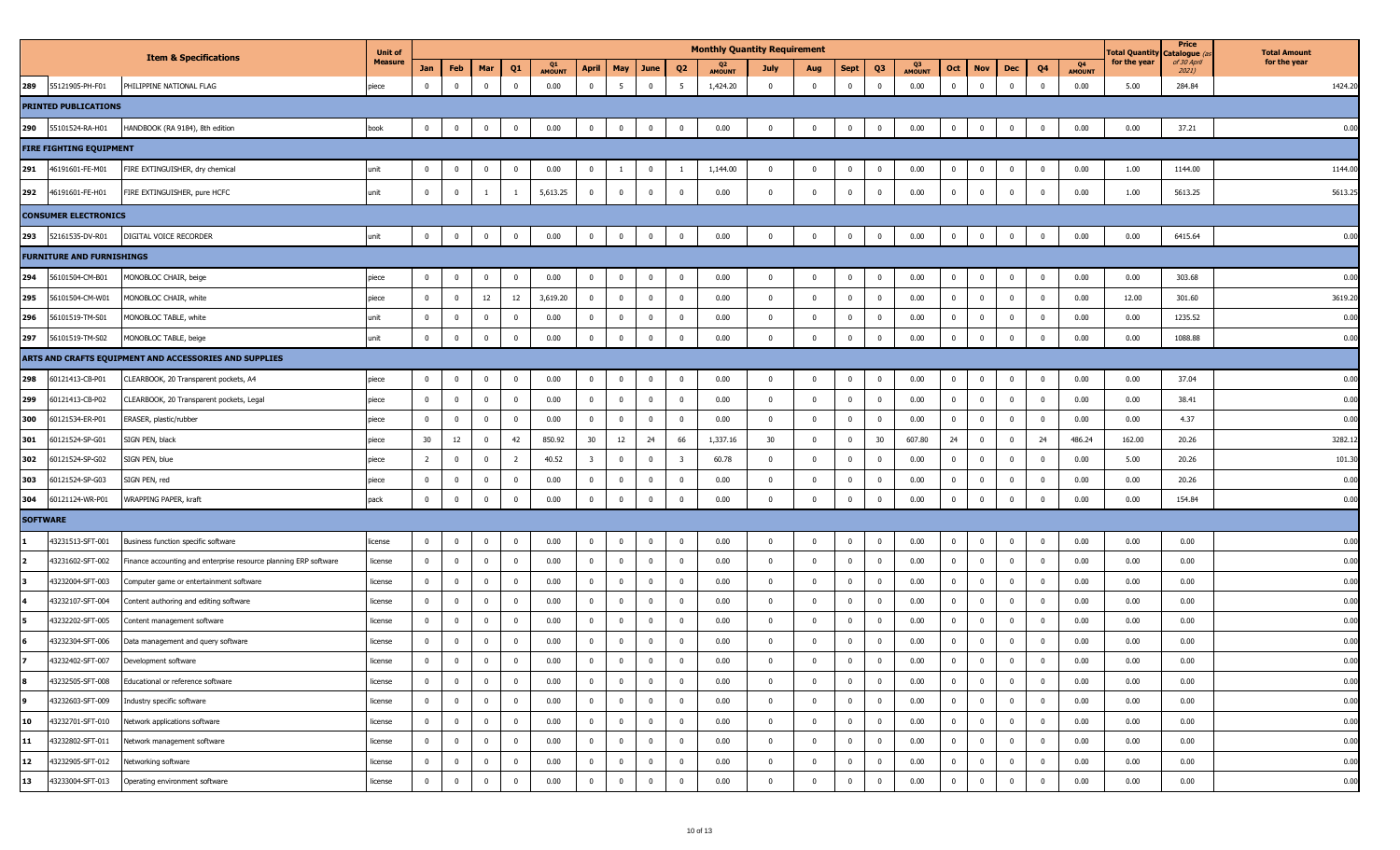|    |                                                                                                                                              | <b>Unit of</b> |              |             |                         |                         |                     |                |             |              |                | <b>Monthly Quantity Requirement</b> |                |                         |              |                |                     |                         |                         |                |                |                     | Total Quantity Catalogue ( | Price                | <b>Total Amount</b> |
|----|----------------------------------------------------------------------------------------------------------------------------------------------|----------------|--------------|-------------|-------------------------|-------------------------|---------------------|----------------|-------------|--------------|----------------|-------------------------------------|----------------|-------------------------|--------------|----------------|---------------------|-------------------------|-------------------------|----------------|----------------|---------------------|----------------------------|----------------------|---------------------|
|    | <b>Item &amp; Specifications</b>                                                                                                             | <b>Measure</b> | Jan          | Feb         | Mar                     | Q1                      | Q1<br><b>AMOUNT</b> | April          | May         | June         | Q <sub>2</sub> | Q <sub>2</sub><br><b>AMOUNT</b>     | July           | Aug                     | <b>Sept</b>  | Q <sub>3</sub> | Q3<br><b>AMOUNT</b> | Oct                     | <b>Nov</b>              | Dec            | Q4             | Q4<br><b>AMOUNT</b> | for the year               | of 30 April<br>2021) | for the year        |
| 14 | 43233205-SFT-014<br>Security and protection software                                                                                         | icense         | $\mathbf 0$  | $\mathbf 0$ | $\mathbf 0$             | $\mathbf{0}$            | 0.00                | $\overline{0}$ | $\mathbf 0$ | $\mathbf 0$  | $\mathbf 0$    | 0.00                                | $\mathbf 0$    | $\overline{0}$          | $\mathbf{0}$ | $\mathbf{0}$   | 0.00                | $\overline{0}$          | $\overline{\mathbf{0}}$ | $\overline{0}$ | $\mathbf 0$    | 0.00                | 0.00                       | 0.00                 | 0.00                |
| 15 | 43233405-SFT-015<br>Utility and device driver software                                                                                       | license        | $\mathbf 0$  | $\mathbf 0$ | $\mathbf 0$             | $\overline{0}$          | 0.00                | $\overline{0}$ | $\mathbf 0$ | $\mathbf{0}$ | $\mathbf 0$    | 0.00                                | $\mathbf{0}$   | $\overline{\mathbf{0}}$ | $\mathbf 0$  | $\overline{0}$ | 0.00                | $\overline{0}$          | $\overline{\mathbf{0}}$ | $\overline{0}$ | $\mathbf 0$    | 0.00                | 0.00                       | 0.00                 | 0.00                |
| 16 | 43233501-SFT-016<br>Information exchange software                                                                                            | license        | $\mathbf{0}$ | $\mathbf 0$ | $\mathbf 0$             | $\mathbf{0}$            | 0.00                | $\mathbf 0$    | $\mathbf 0$ | $\mathbf 0$  | $\mathbf 0$    | 0.00                                | $\mathbf 0$    | $\overline{0}$          | $\mathbf 0$  | $^{\circ}$     | 0.00                | $\overline{\mathbf{0}}$ | $\overline{\mathbf{0}}$ | $\mathbf 0$    | $\Omega$       | 0.00                | 0.00                       | 0.00                 | 0.00                |
|    | PART II. OTHER ITEMS NOT AVALABLE AT PS-DBM BUT ARE REGULARLY PURCHASED FROM OTHER SOURCES (Note: Please indicate price of items)            |                |              |             |                         |                         |                     |                |             |              |                |                                     |                |                         |              |                |                     |                         |                         |                |                |                     |                            |                      |                     |
|    | 40101701-AC-W01<br>Air Conditioning Unit, Window Inverter Type                                                                               |                |              |             |                         | $\Omega$                | 0.00                |                |             |              | $\mathbf 0$    | 0.00                                |                |                         |              | $\mathbf{0}$   | 0.00                |                         |                         |                | $\mathbf 0$    | 0.00                | 0.00                       | 0.00                 | 0.00                |
|    | 40101701-AC-S01<br>Air Conditioning Unit, Split Type                                                                                         |                |              |             |                         | $\mathbf{0}$            | 0.00                |                |             |              | $\mathbf 0$    | 0.00                                |                |                         |              | $^{\circ}$     | 0.00                |                         |                         |                | $\mathbf 0$    | 0.00                | 0.00                       | 0.00                 | 0.00                |
|    | 44111905-WB-N01<br>White Board                                                                                                               |                |              |             |                         | $^{\circ}$              | 0.00                |                |             |              | $\mathbf{0}$   | 0.00                                |                |                         |              | $^{\circ}$     | 0.00                |                         |                         |                | $\mathbf 0$    | 0.00                | 0.00                       | 0.00                 | 0.00                |
|    | 44111911-WB-D01<br>White Board, Digital                                                                                                      |                |              |             |                         | $\mathbf 0$             | 0.00                |                |             |              | $\mathbf 0$    | 0.00                                |                |                         |              | $\mathbf 0$    | 0.00                |                         |                         |                | $\mathbf 0$    | 0.00                | 0.00                       | 0.00                 | 0.00                |
|    | <b>SMART Television</b><br>52161505-TV-S01                                                                                                   |                |              |             |                         | $\mathbf 0$             | 0.00                |                |             |              | 1              | 0.00                                |                |                         |              | $^{\circ}$     | 0.00                |                         |                         |                | $\mathbf 0$    | 0.00                | 1.00                       | 0.00                 | 0.00                |
|    | 52161520-MC-M01<br>Microphone                                                                                                                |                |              |             |                         | $\Omega$                | 0.00                |                |             |              | $\mathbf 0$    | 0.00                                |                |                         |              |                | 0.00                |                         |                         |                | $\mathbf 0$    | 0.00                | 0.00                       | 0.00                 | 0.00                |
|    | 52161512-SP-K01<br>Speakers                                                                                                                  |                |              |             |                         | $\mathbf 0$             | 0.00                |                |             |              | $\mathbf 0$    | 0.00                                |                |                         |              | $^{\circ}$     | 0.00                |                         |                         |                | $\mathbf 0$    | 0.00                | 0.00                       | 0.00                 | 0.00                |
|    | 32101514-AM-P01<br>Amplifier                                                                                                                 |                |              |             |                         | $^{\circ}$              | 0.00                |                |             |              | $\mathbf 0$    | 0.00                                |                |                         |              | $^{\circ}$     | 0.00                |                         |                         |                | $\mathbf 0$    | 0.00                | 0.00                       | 0.00                 | 0.00                |
|    | 52161517-EQ-E01<br>Equalizer                                                                                                                 |                |              |             |                         | $\mathbf{0}$            | 0.00                |                |             |              | $^{\circ}$     | 0.00                                |                |                         |              | $^{\circ}$     | 0.00                |                         |                         |                | $\mathbf 0$    | 0.00                | 0.00                       | 0.00                 | 0.00                |
| 10 | 46171615-HD-C01<br>HD Camera                                                                                                                 |                |              |             |                         | $^{\circ}$              | 0.00                |                |             |              | $\mathbf 0$    | 0.00                                |                |                         |              | $^{\circ}$     | 0.00                |                         |                         |                | $\mathbf 0$    | 0.00                | 0.00                       | 0.00                 | 0.00                |
| 11 | <b>DSLR Camera</b><br>45121504-DS-C01                                                                                                        |                |              |             |                         | $\mathbf 0$             | 0.00                |                |             |              | $\mathbf 0$    | 0.00                                |                |                         |              | $^{\circ}$     | 0.00                |                         |                         |                | $\mathbf 0$    | 0.00                | 0.00                       | 0.00                 | 0.00                |
| 12 | 45121516-VH-C01<br>HD Video Camera                                                                                                           |                |              |             |                         | $\mathbf 0$             | 0.00                |                |             |              | $\mathbf 0$    | 0.00                                |                |                         |              | $\Omega$       | 0.00                |                         |                         |                | $\mathbf 0$    | 0.00                | 0.00                       | 0.00                 | 0.00                |
| 13 | 45121506-VC-C01<br>Video Conference Equipment                                                                                                |                |              |             |                         | $\mathbf 0$             | 0.00                |                |             |              | $\mathbf 0$    | 0.00                                |                |                         |              | $\Omega$       | 0.00                |                         |                         |                | $\mathbf 0$    | 0.00                | 0.00                       | 0.00                 | 0.00                |
| 14 | LED bulb<br>39112102-LB-B01                                                                                                                  |                |              |             |                         | $\mathbf 0$             | 0.00                |                |             |              | $\mathbf 0$    | 0.00                                |                |                         |              | $\mathbf{0}$   | 0.00                |                         |                         |                | $\overline{0}$ | 0.00                | 0.00                       | 0.00                 | 0.00                |
| 15 | 43212104-PI-M01<br>PRINTER, Inkjet, Monochrome                                                                                               |                |              |             |                         | $^{\circ}$              | 0.00                |                |             |              | $\mathbf 0$    | 0.00                                |                |                         |              | $^{\circ}$     | 0.00                |                         |                         |                | $\mathbf 0$    | 0.00                | 0.00                       | 0.00                 | 0.00                |
| 16 | PRINTER, Inkjet, Color<br>43212104-PI-C01                                                                                                    |                |              |             |                         | $\mathbf 0$             | 0.00                |                |             |              | $\mathbf 0$    | 0.00                                |                |                         |              | $^{\circ}$     | 0.00                |                         |                         |                | $\mathbf 0$    | 0.00                | 0.00                       | 0.00                 | 0.00                |
| 17 | 43212105-PP-001<br>Portable Printer                                                                                                          |                |              |             |                         | $\mathbf 0$             | 0.00                |                |             |              | $\mathbf 0$    | 0.00                                |                |                         |              |                | 0.00                |                         |                         |                | $\mathbf 0$    | 0.00                | 0.00                       | 0.00                 | 0.00                |
| 18 | 43211509-AT-001<br>Android Tablet                                                                                                            |                |              |             |                         | $\mathbf 0$             | 0.00                |                |             |              | $\mathbf{0}$   | 0.00                                |                |                         |              | $\Omega$       | 0.00                |                         |                         |                | $\mathbf 0$    | 0.00                | 0.00                       | 0.00                 | 0.00                |
| 19 | Hub/Switches<br>43222610-HS-001                                                                                                              |                |              |             |                         | $\mathbf{0}$            | 0.00                |                |             |              | $\mathbf 0$    | 0.00                                |                |                         |              | $\mathbf{0}$   | 0.00                |                         |                         |                | $\mathbf 0$    | 0.00                | 0.00                       | 0.00                 | 0.00                |
| 20 | 43222609-NR-001<br>Network Routers                                                                                                           |                |              |             |                         | $\mathbf{0}$            | 0.00                |                |             |              | $\mathbf 0$    | 0.00                                |                |                         |              | $^{\circ}$     | 0.00                |                         |                         |                | $\mathbf 0$    | 0.00                | 0.00                       | 0.00                 | 0.00                |
| 21 | 43222640-WA-P01<br>Wireless Access Point                                                                                                     |                |              |             |                         | $\mathbf 0$             | 0.00                |                |             |              | $\mathbf 0$    | 0.00                                |                |                         |              | $^{\circ}$     | 0.00                |                         |                         |                | $\mathbf 0$    | 0.00                | 0.00                       | 0.00                 | 0.00                |
| 22 | 43211711-SF-001<br>Scanner, Flatbed                                                                                                          |                |              |             |                         | $\mathbf 0$             | 0.00                |                |             | $\mathbf{1}$ | 1              | 0.00                                |                |                         |              | $\Omega$       | 0.00                |                         |                         |                | $\mathbf 0$    | 0.00                | 1.00                       | 0.00                 | 0.00                |
| 23 | 45111601-WP-P01<br>Wireless Pointing Device / Laser Pointer                                                                                  |                |              |             |                         | $\mathbf{0}$            | 0.00                |                |             |              | $\mathbf 0$    | 0.00                                |                |                         |              | $^{\circ}$     | 0.00                |                         |                         |                | $\mathbf 0$    | 0.00                | 0.00                       | 0.00                 | 0.00                |
| 24 | 81112306-MF-P01<br>Multi Function PRINTER                                                                                                    |                |              |             |                         | $\overline{0}$          | 0.00                |                |             |              | $^{\circ}$     | 0.00                                |                |                         |              |                | 0.00                |                         |                         |                | $\mathbf 0$    | 0.00                | 0.00                       | 0.00                 | 0.00                |
| 25 | 39121011-UP-S01<br>UNINTERRUPTIBLE POWER SUPPLY (UPS)                                                                                        |                |              |             |                         | $\mathbf{0}$            | 0.00                |                |             |              | $\Omega$       | 0.00                                |                |                         |              | $\overline{0}$ | 0.00                |                         |                         |                | $\Omega$       | 0.00                | 0.00                       | 0.00                 | 0.00                |
| 26 | 43191501-MP-001<br>Mobile Phone                                                                                                              |                |              |             | $\overline{\mathbf{3}}$ | $\overline{\mathbf{3}}$ | 42,000.00           |                |             |              | $\mathbf 0$    | 0.00                                | $\overline{2}$ |                         |              | $\overline{2}$ | 28,000.00           |                         |                         |                | $\mathbf 0$    | 0.00                | 5.00                       | 14000.00             | 70000.00            |
| 27 | 43211711-SC-D01<br>Scanner, Colored, Double sided, feeder type                                                                               |                |              |             |                         | $\mathbf 0$             | 0.00                |                |             |              | $\mathbf 0$    | 0.00                                | $\overline{1}$ |                         |              |                | 0.00                |                         |                         |                | $\mathbf 0$    | 0.00                | 1.00                       | 0.00                 | 0.00                |
| 28 | 53121601-GB-001<br>GO BAG, for disaster relief, rescue operations                                                                            |                |              |             |                         | $\mathbf 0$             | 0.00                |                |             |              | $\overline{0}$ | 0.00                                |                |                         |              | $\overline{0}$ | 0.00                |                         |                         |                | $\mathbf 0$    | 0.00                | 0.00                       | 0.00                 | 0.00                |
| 29 | 60104701-SP-001<br>Solar Panel                                                                                                               |                |              |             |                         | $\mathbf 0$             | 0.00                |                |             |              | $\mathbf{0}$   | 0.00                                |                |                         |              | $\Omega$       | 0.00                |                         |                         |                | $\mathbf 0$    | 0.00                | 0.00                       | 0.00                 | 0.00                |
| 30 | Life Vest / Life Jacket<br>46161604-LV-L01<br>(for emergency purposes / emergency preparedness / for disaster relief /<br>rescue operations) |                |              |             |                         | $\bf{0}$                | 0.00                |                |             |              | $\bf{0}$       | 0.00                                |                |                         |              | $\overline{0}$ | 0.00                |                         |                         |                | $\overline{0}$ | 0.00                | 0.00                       | 0.00                 | 0.00                |
| 31 | 26111607-CC-S01<br>Charge Controller and DC Inverter for Solar Panel                                                                         |                |              |             |                         | $\bf{0}$                | 0.00                |                |             |              | $\overline{0}$ | 0.00                                |                |                         |              | $\overline{0}$ | 0.00                |                         |                         |                | $\mathbf 0$    | 0.00                | 0.00                       | 0.00                 | 0.00                |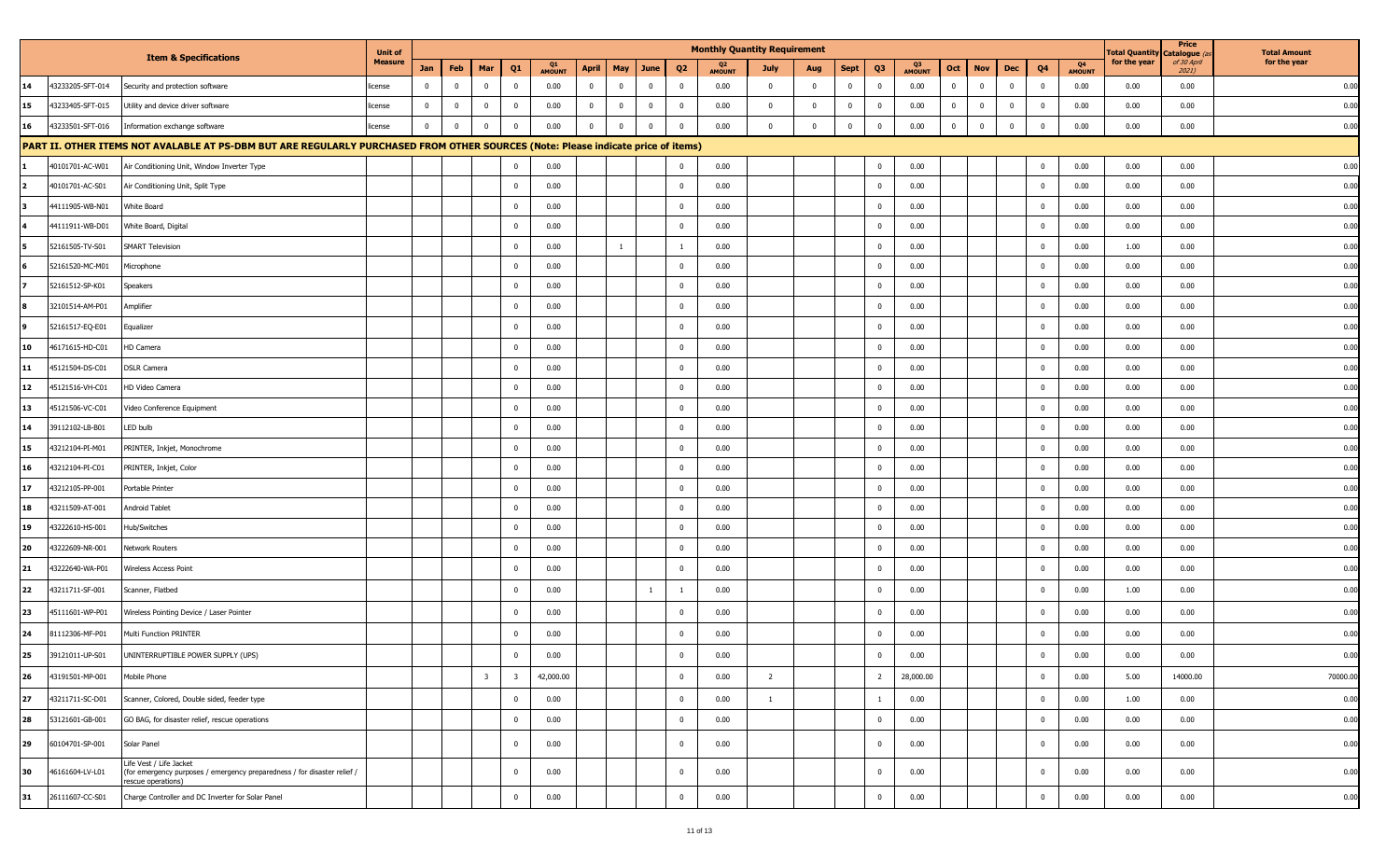|           |                 | <b>Item &amp; Specifications</b> | <b>Unit of</b> |     |     |     |    |                     |                    |    | <b>Monthly Quantity Requirement</b> |                |     |                   |              |     |            |                              |                     | <b>Total Quantity Catalogue (as</b> | Price                | <b>Total Amount</b> |
|-----------|-----------------|----------------------------------|----------------|-----|-----|-----|----|---------------------|--------------------|----|-------------------------------------|----------------|-----|-------------------|--------------|-----|------------|------------------------------|---------------------|-------------------------------------|----------------------|---------------------|
|           |                 |                                  | <b>Measure</b> | Jan | Feb | Mar | Q1 | Q1<br><b>AMOUNT</b> | April   May   June | Q2 | Q2<br><b>AMOUNT</b>                 | <b>July</b>    | Aug | Q3<br><b>Sept</b> | Q3<br>AMOUNT | Oct | <b>Nov</b> | <b>Dec</b><br>Q <sub>4</sub> | Q4<br><b>AMOUNT</b> | for the year                        | of 30 April<br>2021) | for the year        |
| 132       | 46181502-BF-V01 | Bullet proof vest                |                |     |     |     |    | 0.00                |                    |    | 0.00                                |                |     |                   | 0.00         |     |            |                              | 0.00                | 0.00                                | 0.00                 | 0.00                |
| 133       | 25172502-WW-001 | Wheels, ______ (type of vehicle) |                |     |     |     |    | 0.00                |                    |    | 0.00                                |                |     |                   | 0.00         |     |            |                              | 0.00                | 0.00                                | 0.00                 | 0.00                |
| 34        | 40161513-FF-001 | <b>Fuel Filters</b>              |                |     |     |     |    | 0.00                |                    |    | 0.00                                |                |     |                   | 0.00         |     |            |                              | 0.00                | 0.00                                | 0.00                 | 0.00                |
| 35        | 48101710-DW-F01 | Drinking Water/ Fountain         |                |     |     |     |    | 0.00                |                    |    | 0.00                                |                |     |                   | 0.00         |     |            |                              | 0.00                | 0.00                                | 0.00                 | 0.00                |
| <b>36</b> | 26111729-AB-001 | Auto Battery                     |                |     |     |     |    | 0.00                |                    |    | 0.00                                |                |     |                   | 0.00         |     |            |                              | 0.00                | 0.00                                | 0.00                 | 0.00                |
|           |                 | Ballpen                          | box            |     |     |     |    | 768.00              | 16                 | 16 | 1,536.00                            |                |     | 11                | 1,056.00     |     |            |                              | 0.00                | 35.00                               | 96.00                | 3360.00             |
|           |                 | A3L copy paper,500 sheets        | reams          |     |     |     |    | 0.00                |                    |    | 1,000.00                            | $\overline{z}$ |     |                   | 1,000.00     |     |            |                              | 0.00                | 4.00                                | 500.00               | 2000.00             |
|           |                 | Engeneering field book           | pack           |     |     |     |    | 300.00              |                    |    | 500.00                              |                |     |                   | 500.00       |     |            |                              | 0.00                | 13.00                               | 100.00               | 1300.00             |
|           |                 | Photo paper                      | pack           |     |     |     |    | 0.00                |                    |    | 250.00                              |                |     |                   | 250.00       |     |            |                              | 0.00                | 2.00                                | 250.00               | 500.00              |
|           |                 | Book paper(long 8.5'x13")        | ream           |     |     |     |    | 0.00                | 10                 | 10 | 2,350.00                            |                |     |                   | 0.00         | 15  |            | 15                           | 3,525.00            | 25.00                               | 235.00               | 5875.00             |
|           |                 | Book paper(short 8.5'x11')       | ream           |     |     |     |    | 0.00                | 10                 | 10 | 2,100.00                            |                |     |                   | 0.00         | 10  |            | 10                           | 2,100.00            | 20.00                               | 210.00               | 4200.00             |
|           |                 | Toner, Kyocera FS-1135MFP/L      | toner          |     |     |     |    | 0.00                |                    |    | 900.00                              |                |     |                   | 0.00         |     |            |                              | 900.00              | 2.00                                | 900.00               | 1800.00             |
|           |                 | Laid paper-Cannon short          | box            |     |     |     |    | 0.00                |                    |    | 4,500.00                            |                |     |                   | 0.00         |     |            |                              | 0.00                | 3.00                                | 1500.00              | 4500.00             |